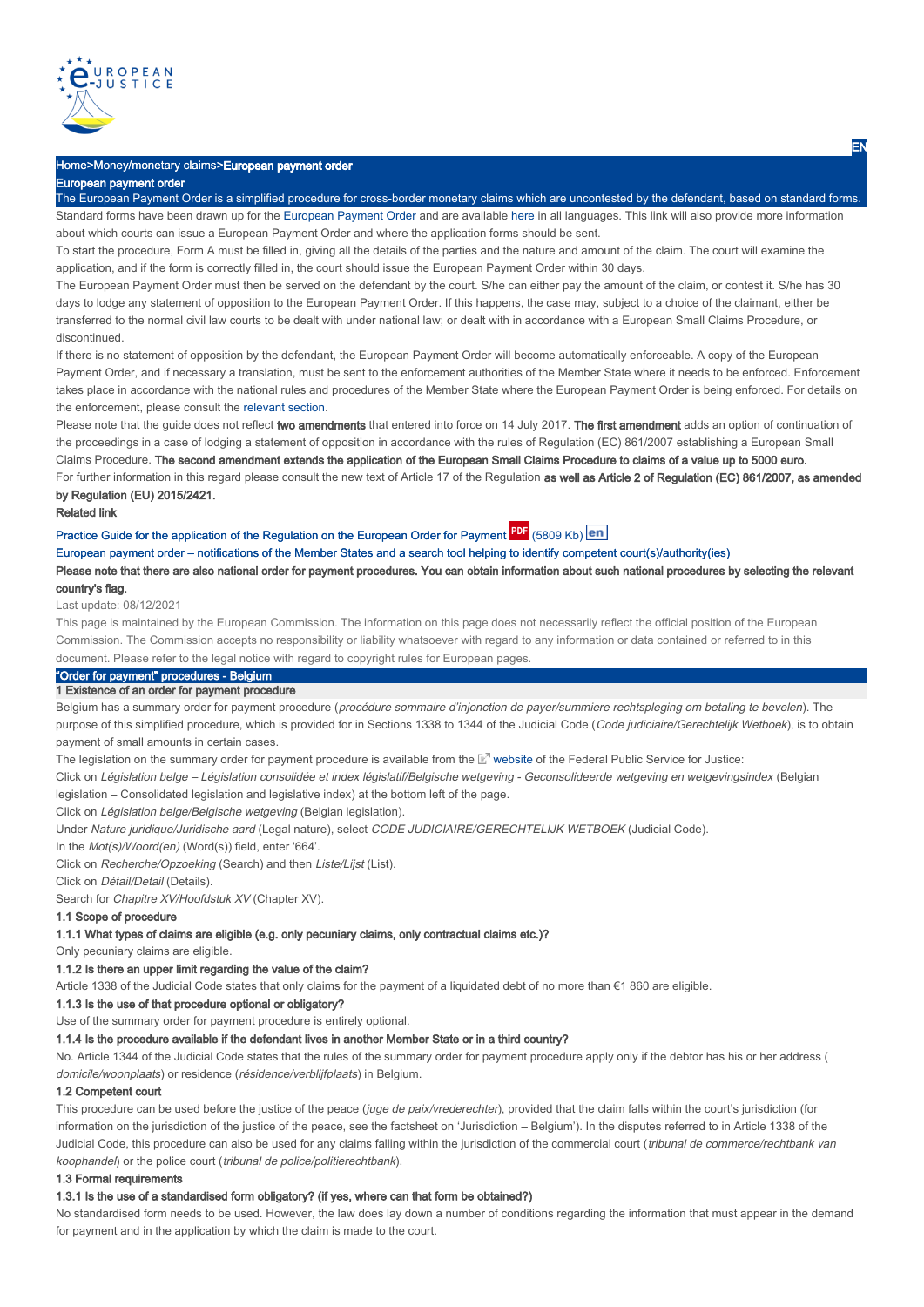Before filing the application with the court, the creditor must send the debtor a demand for payment (sommation de payer/aanmaning tot betaling). This requirement is laid down in Article 1339 of the Judicial Code. The demand for payment can be served on the debtor by a bailiff (huissier de justice /gerechtsdeurwaarder) or be sent by registered letter with acknowledgment of receipt. Article 1339 also indicates the information that the demand for payment must contain to be legally valid, namely:

a copy of the articles from the chapter of the Judicial Code on the summary order for payment procedure;

formal notice to pay within 15 days of the demand for payment being sent or served;

the amount claimed;

the court with which the claim will be filed if the debtor fails to pay.

Within 15 days of the expiry of the 15-day time limit set in the demand, the claim is filed with the court through an application (requête/verzoekschrift) submitted in duplicate. Article 1340 of the Judicial Code indicates what the application must contain:

the day, month and year;

the surname, forename, profession and address or residence of the applicant, and, if applicable, the surname, forename, address or residence and capacity of his or her legal representatives;

the measure applied for and precise information on the amount being claimed, including a breakdown of the various items forming the claim and the grounds on which the claim is based;

particulars of the court that is to hear the claim;

the signature of the party's lawyer.

The applicant can also choose to state his or her objections to the granting of any grace periods.

The application must be accompanied by:

a photocopy of the document on which the claim is based;

either the bailiff's record of service of the demand for payment, or a copy of the registered letter accompanied by the acknowledgment of receipt, or the original of that letter accompanied by evidence that the recipient refused to accept it or failed to collect it from the post office and by a certificate confirming that the debtor is registered in the population register at the address indicated.

#### 1.3.2 Is representation by a lawyer required?

One of the items required in the application is a lawyer's signature. Article 1342 of the Judicial Code also provides that a copy of the order must be sent by ordinary mail to the applicant's lawyer. These are the only legal provisions that require the involvement of a lawyer.

#### 1.3.3 In how much detail do I have to describe the reason for the claim?

The application must contain a reasonable level of detail. Article 1340, first paragraph, subparagraph 3, of the Judicial Code requires the application to state the measure applied for and provide precise information on the amount being claimed, including a breakdown of the various items forming the claim and the grounds on which the claim is based.

### 1.3.4 Is it necessary to present written evidence of the claim at issue? If yes, which documents are admissible as proof?

Yes. Under Article 1338, the claim must be substantiated by a written document issued by the debtor. This document need not, however, contain an acknowledgment of the debt.

#### 1.4 Rejection of application

Within 15 days of the application being filed, the court accepts or rejects it by means of an order made in chambers (en chambre du conseil/in raadkamer). The court can grant grace periods and can choose to allow the application only in part (Article 1342 of the Judicial Code). The court has information before it on the various components of the debt and can reject some of these. It can take account of any payments that have been made in the meantime. The court can reject the claim outright if the required conditions have not been met (see Articles 1338 to 1344 of the Judicial Code).

Where the court allows the application in whole or in part, its order has the effect of a judgment given in default of appearance by the defendant.

The creditor must then serve the court's order on the debtor.

Article 1343(2) of the Judicial Code provides that in order to be valid the record of service of the order must contain the following:

a copy of the application;

an indication of the time limit within which the debtor can object to the order;

an indication of the court to which that objection must be submitted and the formalities to be fulfilled in that regard.

In order to be valid the record of service must also warn the debtor that, if he or she does not challenge the order within the stated time limit, all legal avenues may be used to force him or her to pay the sums demanded.

If the debtor does not lodge an objection or appeal within the time limits allowed, the order becomes final.

#### 1.5 Appeal

Appeal by the creditor

The appeal options of creditors are set out in Article 1343(4) of the Judicial Code. Creditors cannot appeal against an order rejecting their application or allowing it only in part. But they can resubmit their claim through the ordinary procedure (and not through the summary procedure). If the claim is partly allowed, the creditor cannot resubmit it through the ordinary procedure after he or she has served the order on the debtor.

# Objection or appeal by the debtor

Debtors can challenge the order in one of two ways: either by appeal to a higher court (appel/hoger beroep) or by an objection (opposition/verzet) brought before the same court that made the order (because the court order is treated as a judgment in default of appearance if it allows the creditor's application in whole or in part – see Article 1343(4) of the Judicial Code). In both cases, the time limit is one month from the date on which the judgment is served (see Articles 1048 and 1051 of the Judicial Code). This time limit is extended if one of the parties does not have their address or residence or an address for service (domicile élu/gekozen woonplaats) in Belgium.

The ordinary rules on objection and appeal apply, with one exception, which is laid down in Article 1343(3), second subparagraph, of the Judicial Code: by way of exception from Article 1047 (which requires service by a bailiff), an objection can be entered by lodging an application at the court registry (*greffe*) /griffie), in as many copies as there are parties and lawyers, which is then served on the creditor and his or her lawyer by the court clerk (greffier/griffier) by special registered letter (pli judiciaire/gerechtsbrief).

In order to be legally valid, the objection must contain:

the day, month and year;

the surname, forename, profession and address or residence of the objecting party;

the surname, forename and address or residence of the creditor and the name of the latter's lawyer;

particulars of the contested order;

the objecting party's pleas.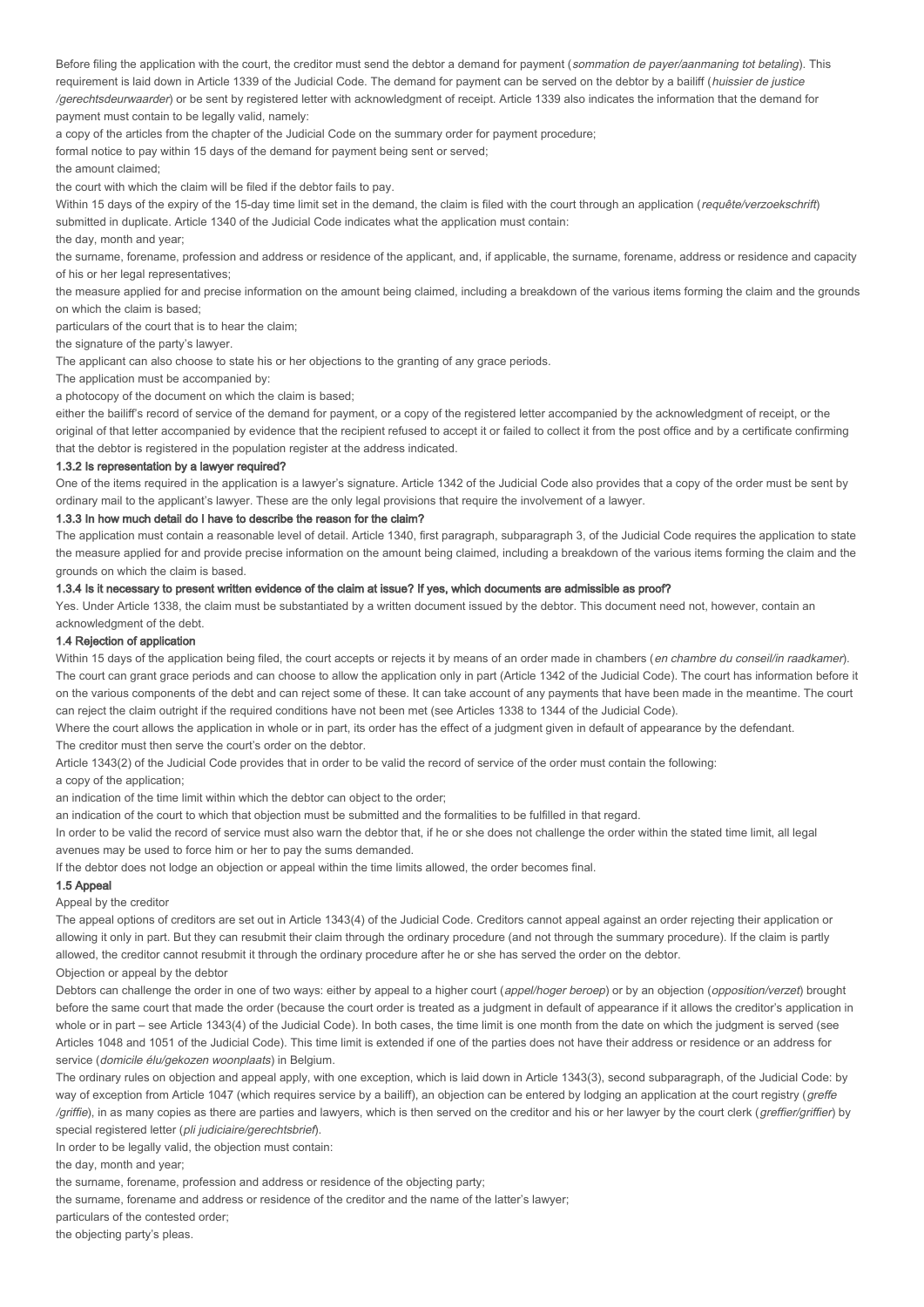The parties are called by the court clerk to appear at a hearing scheduled by the court.

### 1.6 Statement of opposition

In the summary procedure, Belgian law does not expressly provide for a statement of objection to the claim.

The debtor can send information to the justice of the peace, but this will not prevent the order from being treated as a judgment given in default of appearance.

#### 1.7 Effect of statement of opposition

As stated above, no statement of objection can be submitted. The summary procedure will run its course whether or not the debtor seeks to defend himself or herself.

#### 1.8 Effect of lack of statement of opposition

See the answer to question 1.7.

#### 1.8.1 What needs to be done in order to obtain an enforceable decision?

#### 1.8.2 Is this decision final or is there still a possibility for the defendant to appeal against that decision?

#### Last update: 24/10/2019

The national language version of this page is maintained by the respective EJN contact point. The translations have been done by the European Commission service. Possible changes introduced in the original by the competent national authority may not be yet reflected in the translations. Neither the EJN nor the European Commission accept responsibility or liability whatsoever with regard to any information or data contained or referred to in this document. Please refer to the legal notice to see copyright rules for the Member State responsible for this page.

# "Order for payment" procedures - Bulgaria

### 1 Existence of an order for payment procedure

Chapter 37 – 'Enforcement Proceedings' – of the Code of Civil Procedure (State Gazette No 59 of 20 July 2007; in force from 1 March 2008; last amended in State Gazette No 86/2017) lays down a simplified procedure whereby claimants can collect receivables if their claim is unlikely to be contested by the defendant.

#### 1.1 Scope of procedure

### 1.1.1 What types of claims are eligible (e.g. only pecuniary claims, only contractual claims etc.)?

Enforcement orders may be issued under Article 410 of the Code of Civil Procedure at the request of creditors for the following claims:

claims for sums of money or substitutable goods, if the claim comes within the jurisdiction of the district court;

the transfer of movable goods given to the debtor on condition that he/she return them, or that constituted collateral, or were made over by the debtor on condition that ownership be transferred, if the claim comes within the jurisdiction of the district court.

The application must meet the requirements of Article 127(1) and (3) and Article 128(1) and (2) of the Code of Civil Procedure, and indicate a bank account or other method of payment.

Furthermore, Article 417 of the Code of Civil Procedure expressly provides that the applicant may also request the issue of an enforcement order where the claim, regardless of its value, concerns

an act of an administrative authority, in accordance with which the civil courts are competent to grant enforcement;

a document or statement of accounts establishing claims of government institutions, municipalities or banks;

a notarial act, settlement or other contract bearing notarised signatures in respect of the obligations contained therein to pay amounts of money or other substitutable goods, as well as obligations to transfer particular goods;

an extract from the Special Pledges Register concerning a registered security and initiation of enforcement in the case of the transfer of goods that constitute collateral;

an extract from the Special Pledges Register concerning a registered hire purchase sales contract, or a leasing contract in the case of the return of sold or leased goods;

a contract of pledge or a mortgage deed pursuant to Article 160 and Article 173(3) of the Obligations and Contracts Act;

a valid deed for the establishment of a private, State or municipal claim when its enforcement is done under the procedure of the Code of Civil Procedure; a notice of deficiency;

a promissory note, bill of exchange or other equivalent bearer security, as well as a bond or the corresponding coupon bond.

If the application is accompanied by a document under Article 417 of the Code of Civil Procedure, on which the claim is based, the creditor may request the court to order immediate enforcement and issue a writ of execution.

### 1.1.2 Is there an upper limit regarding the value of the claim?

Where the claim originates from some of the deeds under Article 417 of the Code of Civil Procedure, there is no upper limit in terms of its value. Pursuant to the remaining provisions on pecuniary claims, claims for substitutable goods or transfer of moveable property, an enforcement order may be issued only where the claim falls within the jurisdiction of the district court. The district court is responsible for the claims in civil and commercial matters with value of the claim up to BGN 25,000, and all claims for maintenance, labour disputes and claims from notice of deficiency.

#### 1.1.3 Is the use of that procedure optional or obligatory?

The use of the procedures is not obligatory. Even if prerequisites for the issue of an enforcement order exist, the claimant is not obliged to choose this procedure of defence, but may bring a claim under the general claims procedure.

#### 1.1.4 Is the procedure available if the defendant lives in another Member State or in a third country?

An enforcement order is not issued where the debtor has no permanent address and usual residence, or seat and place of business in the territory of the Republic of Bulgaria.

### 1.2 Competent court

The application is submitted to the district court for the permanent address or seat of the debtor, and the court has three days to carry out an official check of local jurisdiction. If the court declines jurisdiction, it passes the case on to the competent court.

#### 1.3 Formal requirements

### 1.3.1 Is the use of a standardised form obligatory? (if yes, where can that form be obtained?)

The use of application forms approved by the Minister of Justice is obligatory. The applications constitute an annex to Regulation No 6 of 20 February 2008 on the approval of forms for enforcement orders, applications for the issue of an enforcement order and other papers related to the 'order for payment' procedure, issued by the Minister of Justice (Article 425 of the Code of Civil Procedure).

### 1.3.2 Is representation by a lawyer required?

Not compulsory

### 1.3.3 In how much detail do I have to describe the reason for the claim?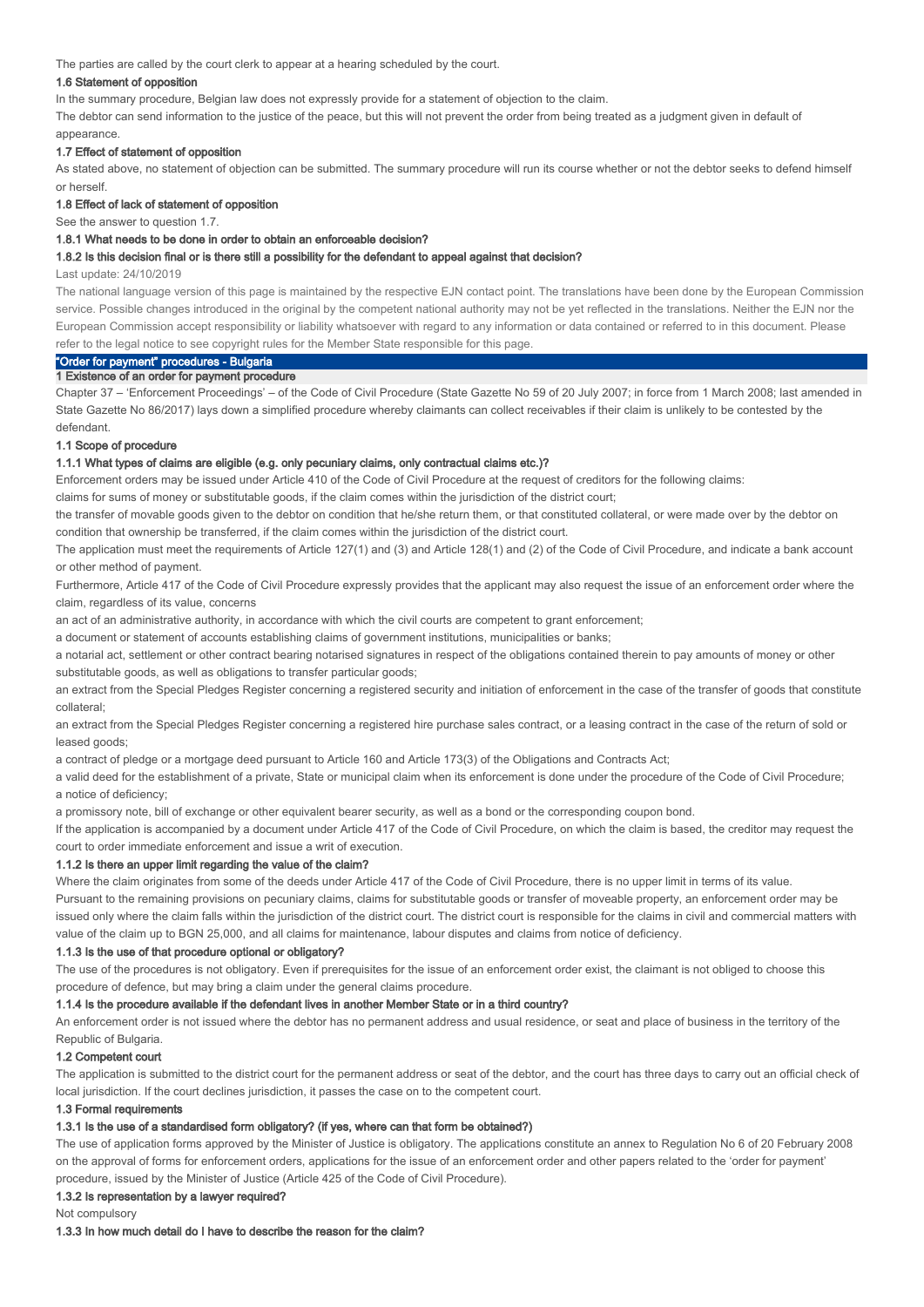#### The application must set out the circumstances upon which the claim is based and the essence of the request.

### 1.3.4 Is it necessary to present written evidence of the claim at issue? If yes, which documents are admissible as proof?

Under Article 410 of the Code of Civil Procedure it is not necessary to attach to the application any evidence for establishing the claim. The applicant may attach such evidence; however, he/she is not obliged to do so, because the procedure is intended only to verify whether the claim is questionable. It is sufficient for the applicant to maintain that his/her claim exists. If the debtor contests the enforcement order, the verification of the existence of the claim is carried out within the claim proceedings. The application must be accompanied by a power of attorney if submitted by a proxy, as well as a proof of paid stamp fees and legal expenses, where appropriate.

#### 1.4 Rejection of application

The application for the issue of an enforcement order Under Article 410 of the Code of Civil Procedure is rejected in the following cases:

where the claim does not meet the requirements of Article 410 of the Code of Civil Procedure, i.e. it does not refer to payment of money or substitutable goods with a price up to BGN 25,000, or moveable goods of the category pursuant to Paragraph 1, Point 2 of Article 410 of the Code of Civil Procedure, respectively; also if the application does not comply with the requirements of regularity, then the application does not stay without motion, but is directly rejected. Only in exceptional cases, where the applicant did not use the approved application form, or used an improper form, the court gives him/her instructions to remedy this irregularity, attaching the relevant form (Article 425(2) of the Code of Civil Procedure) to the notice. where the claim is in conflict with the law or good morals.

where the debtor has no permanent address or seat in the territory of the Republic of Bulgaria, or when he/she has no usual residence or place of business within the territory of the Republic of Bulgaria.

#### 1.5 Appeal

The enforcement order may not be appealed by the parties, except in the part regarding the costs. An order rejecting, wholly or partially, the application may be appealed by the applicant to the relevant regional court with a private appeal of which no copy of service is submitted. The order for immediate enforcement which the court issues in the cases of a document submitted in accordance with Article 417 of the Code of Civil Procedure is also subject to appeal. A private appeal against the order for immediate enforcement must be submitted together with the objection against the issued enforcement order and may be based only on considerations derived from the acts under Article 417 of the Code of Civil Procedure.

#### 1.6 Statement of opposition

Once debtors have received the enforcement order, they may lodge a written objection to it or part thereof within two weeks and no justification is required, except in the cases referred to in Article 414a of the Code of Civil Procedure:

#### - they have fulfilled their obligation

- they did not incur any costs because their conduct did not give rise to the lodging of the claim. In such cases, the objection must be sent to the applicant for observations within 3 days. If the applicant fails to submit observations, the court invalidates the order for payment, in whole or in part, including the part relating to costs. If a writ of execution has been issued on the basis of the enforcement order, it will also be invalidated in accordance with Article 208 of the Code of Civil Procedure.

#### 1.7 Effect of statement of opposition

Where the debtor lodges an objection within the time limit, when the enforcement order is served under the conditions of Article 47(5) of the Code of Civil Procedure (affixing a notice to the address) and where the court has refused to issue an enforcement order, the court instructs the applicant that he/she may bring an action to establish his/her claim within one month, paying the State fee due and ordering suspension of enforcement if it has issued a writ of execution under Article 418 of the Code of Civil Procedure. If the applicant fails to provide evidence that he/she has brought declaratory action within the specified deadline, the court invalidates the payment order, whether in whole or in the part for which no claim has been made.

### 1.8 Effect of lack of statement of opposition

#### 1.8.1 What needs to be done in order to obtain an enforceable decision?

Pursuant to Article 416 of the Code of Civil Procedure, if there is no objection submitted in due time, or the objection is withdrawn, the enforcement order becomes effective and on its basis the court issues a writ of execution, which will accordingly be stated on the order.

### 1.8.2 Is this decision final or is there still a possibility for the defendant to appeal against that decision?

Within one month of becoming aware of an enforcement order, a debtor who has not been given the opportunity to contest the claim may submit an objection to the court of appeal, if:

the enforcement order was not duly served on him/her;

the enforcement order was not served on him/her personally and, on the date of its being served, he/she was not habitually resident in Bulgaria;

the debtor was unable to know in time about the enforcement order being served owing to specific unforeseen circumstances;

the debtor was unable to submit an objection owing to specific unforeseen circumstances that proved to be insurmountable.

The submission of this objection does not suspend the enforcement of the order, but at the request of the debtor and following presentation of the appropriate security by the latter, the court may suspend the enforcement (Article 423(2) of the Code of Civil Procedure).

The court accepts the objection if availability of the prerequisites listed above is found. If the court of appeal accepts the objection because the debtor has no permanent address or seat in the territory of the Republic of Bulgaria, or has no habitual residence or place of business in the territory of the Republic of Bulgaria, then it officially invalidates the enforcement order and the writ of execution issued thereon. Otherwise, if the court of appeal accepts the objection, it suspends the enforcement of the issued order and returns the case to the district court instructing the applicant that he/she may bring an action in respect of his/her claim within one month by paying the balance of the due stamp fee (Article 423(3) of the Code of Civil Procedure),

Furthermore, the debtor may contest, in a claims procedure, the claim for which an enforcement order has been issued if new facts or new written evidence of essential importance for the case are found that could not have been known to him/her during the period for filing the objection, or which he/she could not obtain within the same time limit. The action may be brought within three months from the date on which the new circumstance has become known to the debtor, or from the date on which he/she was able to obtain the new written evidence, but not later than one year from the end of the compulsory recovery of the claim (Article 424 of the Code of Civil Procedure).

#### Last update: 27/01/2021

The national language version of this page is maintained by the respective EJN contact point. The translations have been done by the European Commission service. Possible changes introduced in the original by the competent national authority may not be yet reflected in the translations. Neither the EJN nor the European Commission accept responsibility or liability whatsoever with regard to any information or data contained or referred to in this document. Please refer to the legal notice to see copyright rules for the Member State responsible for this page.

"Order for payment" procedures - Czech Republic 1 Existence of an order for payment procedure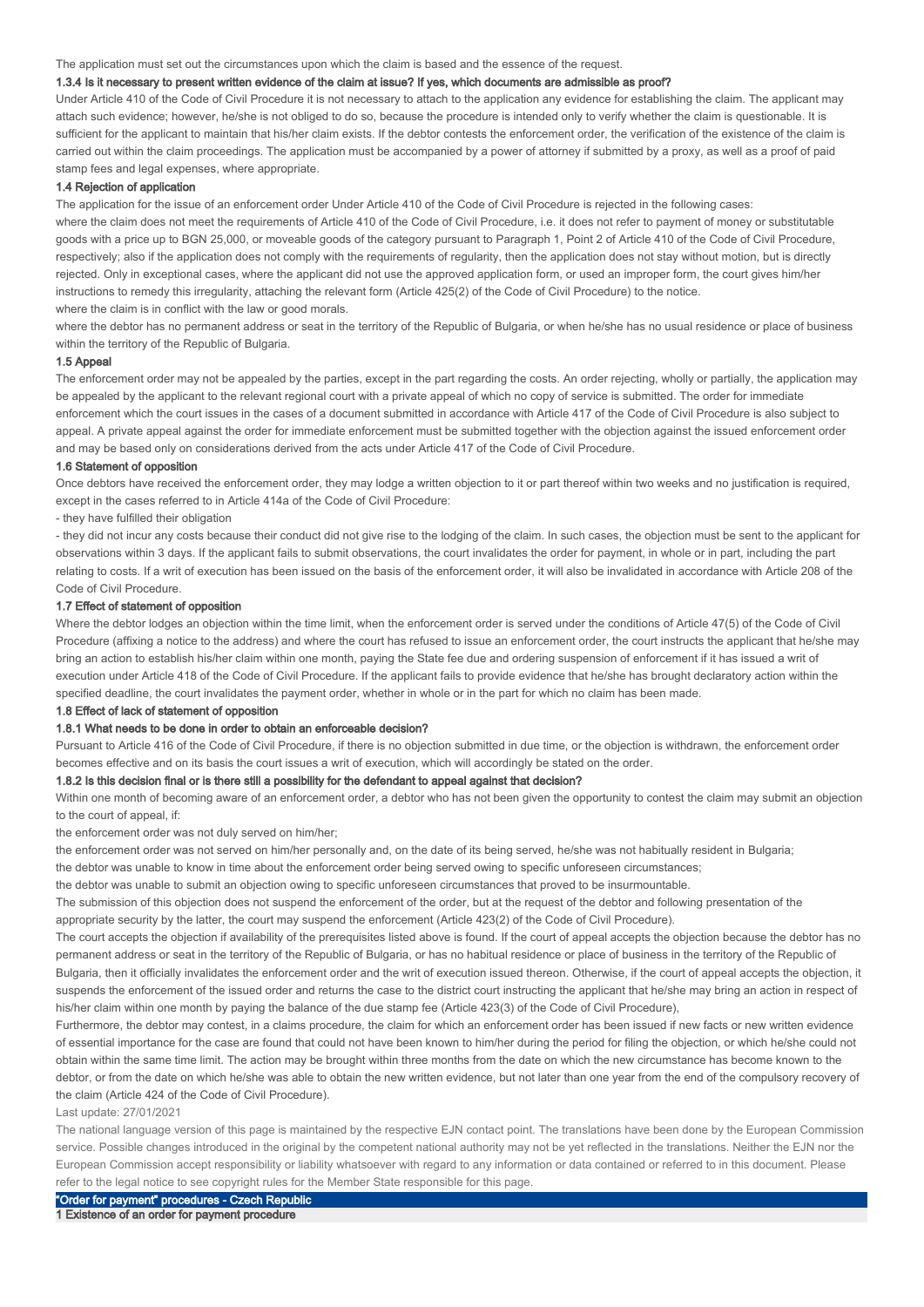In addition to proceedings on an European order for payment regulated by Regulation (EC) No 1896/2006 of the European Parliament and of the Council of 12 December 2006 creating a European order for payment procedure, there are another three types of such procedures in the Czech Republic – order for payment procedure, electronic order for payment procedure, and bill-of-exchange or cheque order for payment procedure (provisions of Sections 172 to 175 of Act No 99/1963, Code of Civil Procedure (občanský soudní řád)).

#### 1.1 Scope of procedure

An order for payment may be issued even without an explicit application by the claimant, on the basis of an action claiming the fulfilment of a financial receivable, if the right arises from facts stated and documented by the claimant. It is always up to the court's discretion whether it deals with a case by issuing an order for payment; if a court does not issue an order for payment, it orders a hearing. An order for payment cannot be issued if it is to be delivered to a defendant abroad, or if the whereabouts of the defendant are unknown (provisions of Section 172 (2) of Act No 99/1963, Code of Civil Procedure). An electronic order for payment may only be issued at the claimant's request, submitted on a designated electronic form and signed with a certified electronic signature, provided that the receivable claimed does not exceed CZK 1,000,000; accessories are not included in the amount of a receivable. An electronic order for payment cannot be issued if it is to be delivered to a defendant abroad, or if the whereabouts of the defendant are unknown (provisions of Section 174a (3) of Act No 99/1963, Code of Civil Procedure).

A bill-of-exchange or cheque order for payment can grant rights arising from a bill of exchange or a cheque. Provided that the formal requirements are met, a court is obliged to rule in summary proceedings by issuing a bill-of-exchange (cheque) order for payment. A bill-of-exchange or cheque order for payment may only be issued at the initiative of the claimant, and it may be issued even if it is to be delivered abroad. A bill-of-exchange or cheque order for payment may only be served on the defendant personally; substitute forms of service are excluded.

The purpose of the initiation of a European order for payment procedure is to collect undisputed financial receivables of a certain amount. Undisputed financial receivables must be due for payment at the time of the filing of an action for the issuance of a European order for payment. Form A must be completed to file an action, in which all information about the parties and about the nature and amount of the claim is given. The court will review the application and, if the form is filled out correctly, it should issue a European order for payment within 30 days.

#### 1.1.1 What types of claims are eligible (e.g. only pecuniary claims, only contractual claims etc.)?

Decisions in the form of an order for payment, electronic order for payment, or European order for payment may only be made with respect to financial receivables.

A bill-of-exchange or cheque order for payment may only be issued with respect to the performance of financial obligations arising from a bill of exchange or a cheque.

### 1.1.2 Is there an upper limit regarding the value of the claim?

A maximum limit of CZK 1,000,000 (plus accessories) applies in the case of an electronic order for payment; there is no maximum limit for a European order for payment or for a bill-of-exchange (cheque) order for payment.

#### 1.1.3 Is the use of that procedure optional or obligatory?

The procedure for an order for payment is not mandatory; a claimant may claim his financial receivable through the regular civil procedure. However, if a claimant files an "ordinary" action and the receivable claimed therein meets the requirements for issuing an order for payment, the court may issue an order for payment even though the claimant did not explicitly apply for it. An electronic order for payment, a European order for payment, and a bill-of-exchange (cheque) order for payment may only be issued at the claimant's request.

#### 1.1.4 Is the procedure available if the defendant lives in another Member State or in a third country?

An order for payment or an electronic order for payment cannot be issued if it is to be delivered to a defendant abroad. In that case, the court carries on in the proceedings in line with regular civil procedure rules.

If a European order for payment issued by a Czech court or a court of another Member State is to be delivered in the Czech Republic, it must be served on the defendant personally; substitute forms of service are not permitted (provisions of Section 174b (1) of Act No 99/1963, Code of Civil Procedure).

#### 1.2 Competent court

A decision about an order for payment or electronic order for payment is made by the district court (okresní soud) having territorial jurisdiction. A decision about a bill-of-exchange (cheque) order for payment is always made by a regional court (krajský soud) (provisions of Section 9 of Act No 99/1963, Code of Civil Procedure). For jurisdiction to submit an action for the issuance of a European order for payment, see Article 6 of Regulation (EC) No 1896/2006 of the European Parliament and of the Council of 12 December 2006 creating a European order for payment procedure.

### 1.3 Formal requirements

No standardised form is available for an action for the issuance of an order for payment or a bill-of-exchange (cheque) order for payment. A court may issue an order for payment without an explicit application by the claimant; this does not apply for electronic orders for payment and for bill-ofexchange and cheque orders for payment.

An action, or application for the issuance of an order for payment or a bill-of-exchange or cheque order for payment must therefore meet the general requirements for a submission to court – if no other particulars are required by law for a submission of a certain type, at least the following must be evident from a submission: the court to which it is addressed, the person submitting it, the matter to which it pertains and what is sought, and it must be signed and dated. The obligation of signature and dating does not apply to submissions in electronic form in a format compliant with specific provisions. A submission must be made in writing, and it may be submitted either on paper or in electronic form through a public data network or by fax (provisions of Section 42 (1) and (4) of Act No 99/1963, Code of Civil Procedure). A submission made in electronic form or by fax must be supplemented by the original within three days, or by a written submission of the same wording. This does not apply to electronic submissions featuring a certified electronic signature based on a certified certificate issued by an accredited provider (provisions of Section 42 (3) of Act No 99/1963, Code of Civil Procedure).

An application for the issuance of an electronic order for payment may only be submitted on a prescribed form in electronic format (the form is available at  $\mathbb{E}^n$ ) https://www.justice.cz/). In addition to general requirements (provisions of Section 42 (4) of Act No 99/1963, Code of Civil Procedure), the application must also state the first names, surnames, and addresses of the parties, and the personal identification numbers or identification numbers (as the case may be) of the parties (the company name or name and registered office of a legal entity, identification number, designation of a state and of the relevant organisational unit of the state which represents the state in court), and if relevant, also the names of their representatives, a depiction of decisive facts, and the designation of the proof that the claimant proposes, and make clear what the claimant is seeking (provisions of Section 79 (1) of Act No 99/1963, Code of Civil Procedure). An application must also state the date of birth of an individual, the identification number of a legal entity or the identification of an individual engaged in business (provisions of Section 174a (2) of Act No 99/1963, Code of Civil Procedure). An application must be signed with a certified electronic signature of the claimant based on a certified certificate issued by a certified provider.

To submit an application for a European order for payment, form A provided in Annex I to Regulation (EC) No 1896/2006 of the European Parliament and of the Council of 12 December 2006 must be completed. All information about the parties and the nature and amount of the claim must be provided in the form.

### 1.3.1 Is the use of a standardised form obligatory? (if yes, where can that form be obtained?)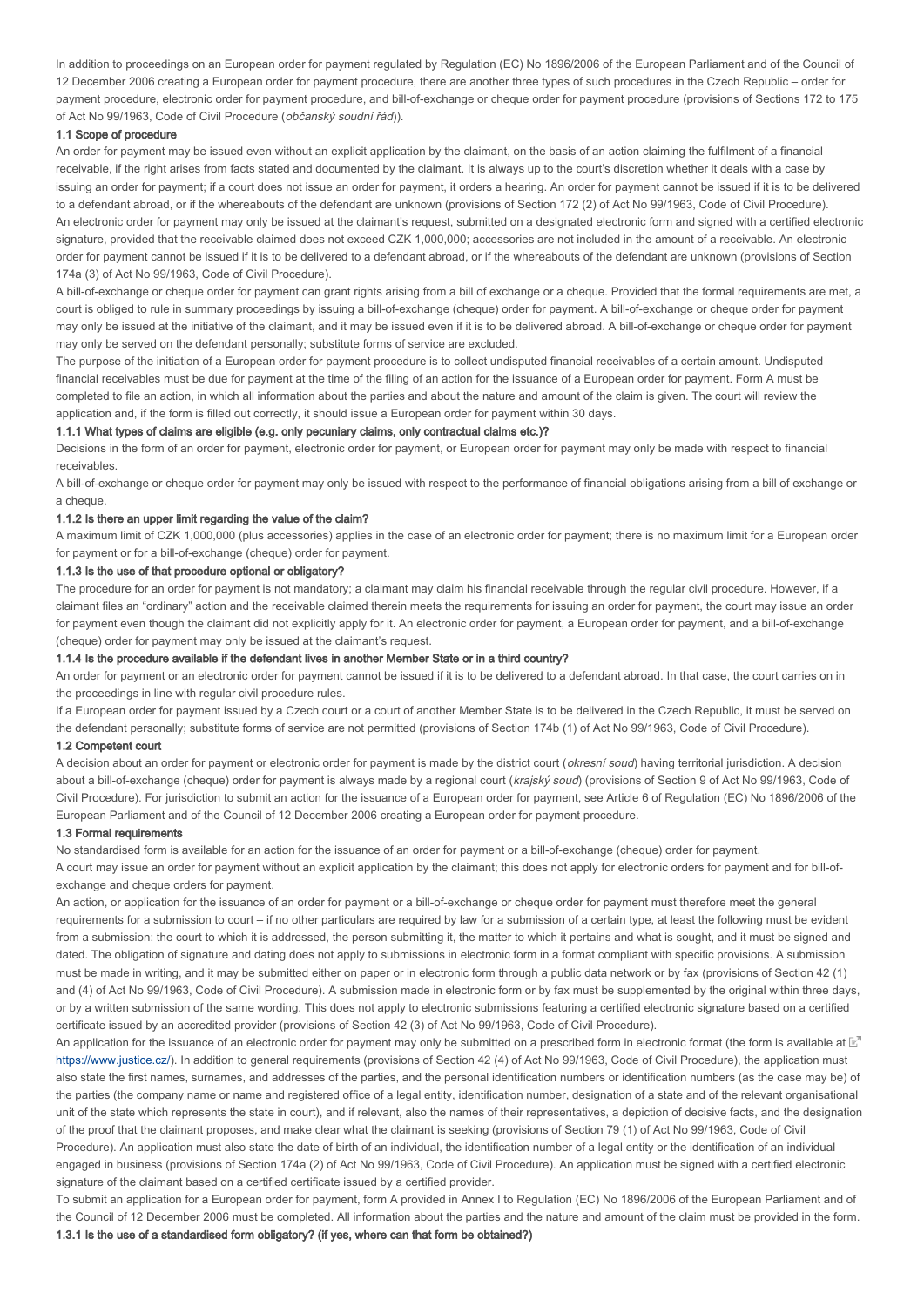Only in the case of an electronic order for payment. The form is available at  $\mathbb{E}^n$  https://www.justice.cz/. An application must be signed with a certified electronic signature of the claimant based on a certified certificate issued by a certified provider. (provisions of Section 174aof Act No 99/1963, Code of Civil Procedure). For formal requirements for the submission of an application for the issuance of a European order for payment, see above, section 1.3.

# 1.3.2 Is representation by a lawyer required?

#### No.

#### 1.3.3 In how much detail do I have to describe the reason for the claim?

An order for payment or an electronic order for payment can be issued only if the right claimed stems from facts stated and documented by the claimant (see section 1.3.4.). The conclusion that the right claimed arises from the facts stated by the claimant assumes a depiction of the decisive facts sufficiently supported with proof that is enclosed and that allow the court to subject the facts of the case claimed by the claimant to a legal examination. The circumstances of the case must be stated in their entirety such as to make it possible to evaluate which legal right is being claimed (which legal regulation is to be applied); and furthermore, the claimant must claim all the facts to which regulation links the creation, change, or cessation of rights and obligations, all of which must be duly supported with proof.

In procedure pertaining to the issuance of a bill-of-exchange or cheque order for payment, it is required that the claimant submit the original of the bill of exchange or cheque, the authenticity of which is not reasonably questioned, and other documents required for the exercise of the right.

#### 1.3.4 Is it necessary to present written evidence of the claim at issue? If yes, which documents are admissible as proof?

Yes. As the nature of the proceedings suggests, documentary evidence must be submitted that documents the right claimed by the claimant. In the case of an application for the issuance of an electronic order for payment, documentary evidence must be enclosed in electronic form. The original of a bill of exchange or cheque must be enclosed with an application for the issuance of a bill-of-exchange (cheque) order for payment. The right of the claimant to submit various means of proof is in no way restricted in terms of scope.

#### 1.4 Rejection of application

If an order for payment cannot be issued, the court will not strike the application for its issuance down, but carry on in line with regular rules of civil procedure (in particular, it will order a hearing). An order for payment cannot be issued if the claimant is not claiming a financial receivable, if the whereabouts of the defendant are unknown, or if the order for payment is to be delivered to a defendant abroad.

A court will reject an application for the issuance of an electronic order for payment if it does not contain all the particulars required by law or if it is incomprehensible or ambiguous and such defects make it impossible to carry on in the proceedings. In this case, the court does not invite the claimant to correct or supplement his submission.

If an application for the issuance of a bill-of-exchange or cheque order for payment cannot be granted, the court will order a hearing.

### 1.5 Appeal

A court will not issue a decision setting aside an order for payment, electronic order for payment or a bill-of-exchange (cheque) order for payment; the question of an appeal against a struck-down order for payment is therefore irrelevant.

### 1.6 Statement of opposition

A statement of opposition may be filed to challenge an order or payment or an electronic order for payment. The defendant may file a statement of opposition within 15 days of the service of an order for payment or electronic order for payment. A statement of opposition challenging an electronic order for payment may also be filed on an electronic form signed with a certified electronic signature. A statement of opposition need not be supported with reasons, but it should meet the general requirements for a submission to a court, i.e., in particular, it must be signed and dated, and it should be evident from the submission to which court it is addressed, who is making it, to which matter it pertains, and what is sought.

Objections may be filed in challenging a bill-of-exchange (cheque) order for payment, within 15 days of its service. In his objections, the defendant must state everything to which he objects about the bill-of-exchange (cheque) order for payment.

In the European order for payment procedure, the defendant may either pay the amount claimed or challenge the claim within 30 days, by filing a statement of opposition at the court that issued the European order for payment; to file a statement of opposition, he uses Form F set out in Regulation (EC) No 1896 /2006 of the European Parliament and of the Council of 12 December 2006. The case is then forwarded to ordinary civil courts and dealt with in line with national legislation.

#### 1.7 Effect of statement of opposition

If even one defendant files a statement of opposition within the time allotted, the order for payment or electronic order for payment is set aside in full, the court will order a hearing, and the procedure will proceed in accordance with regular rules of civil procedure.

If a defendant files objections against a bill-of-exchange (cheque) order for payment within the time allotted, the court will also order hearings to deliberate on them. Depending on the outcome of the procedure pertaining to the objections, the court will rule by a judgement, either leaving the bill-of-exchange (cheque) order for payment standing (objections are found to be unfounded), or setting it aside in part or in full by its judgement (the objections are to be founded in part or in full). This judgement can be appealed. Unlike a statement of opposition filed against an order for payment or an electronic order for payment, a billof-exchange (cheque) order for payment is not set aside by the submission of objections.

#### 1.8 Effect of lack of statement of opposition

An order for payment, electronic order for payment, and European order for payment which have not been challenged with a statement of opposition has the effect of an enforceable judgement. If the defendant fails to file, or withdraws, objections against a bill-of-exchange (cheque) order for payment, this, too, has the effect of an enforceable judgement.

### 1.8.1 What needs to be done in order to obtain an enforceable decision?

Upon request, a court will attach a clause of legal effect and enforceability to an order for payment, electronic order for payment, or a bill-of-exchange (cheque) order for payment. An order for payment with such clauses constitutes an enforceable title.

In proceedings pertaining to a European order for payment, if the defendant fails to file a statement of opposition by the deadline set, the European order for payment becomes automatically enforceable. Enforcement takes place in line with national rules and procedures of the Member State in which the European order for payment is to be enforced.

### 1.8.2 Is this decision final or is there still a possibility for the defendant to appeal against that decision?

No regular means of remedy are available to challenge an order for payment, electronic order for payment, or a bill-of-exchange (cheque) order for payment against which a statement of opposition or objections have not been filed and which has the effect of an enforceable judgement. In cases specified by law, the defendant may only use extraordinary means of remedy, an action for confusion, and in the case of an enforceable payment order also an action for renewal of proceedings (provisions of Section 228 (2) and Section 229 (2) of Act No 99/1963, Code of Civil Procedure).

After the expiration of the 30-day period set for the submission of a statement of opposition against a European order for payment without such a statement being submitted, the defendant may ask for a review of a European order for payment subject to the conditions stated in Article 20 of Regulation (EC) No 1896/2006 of the European Parliament and of the Council of 12 December 2006. Jurisdiction in proceedings concerning an application for the review of a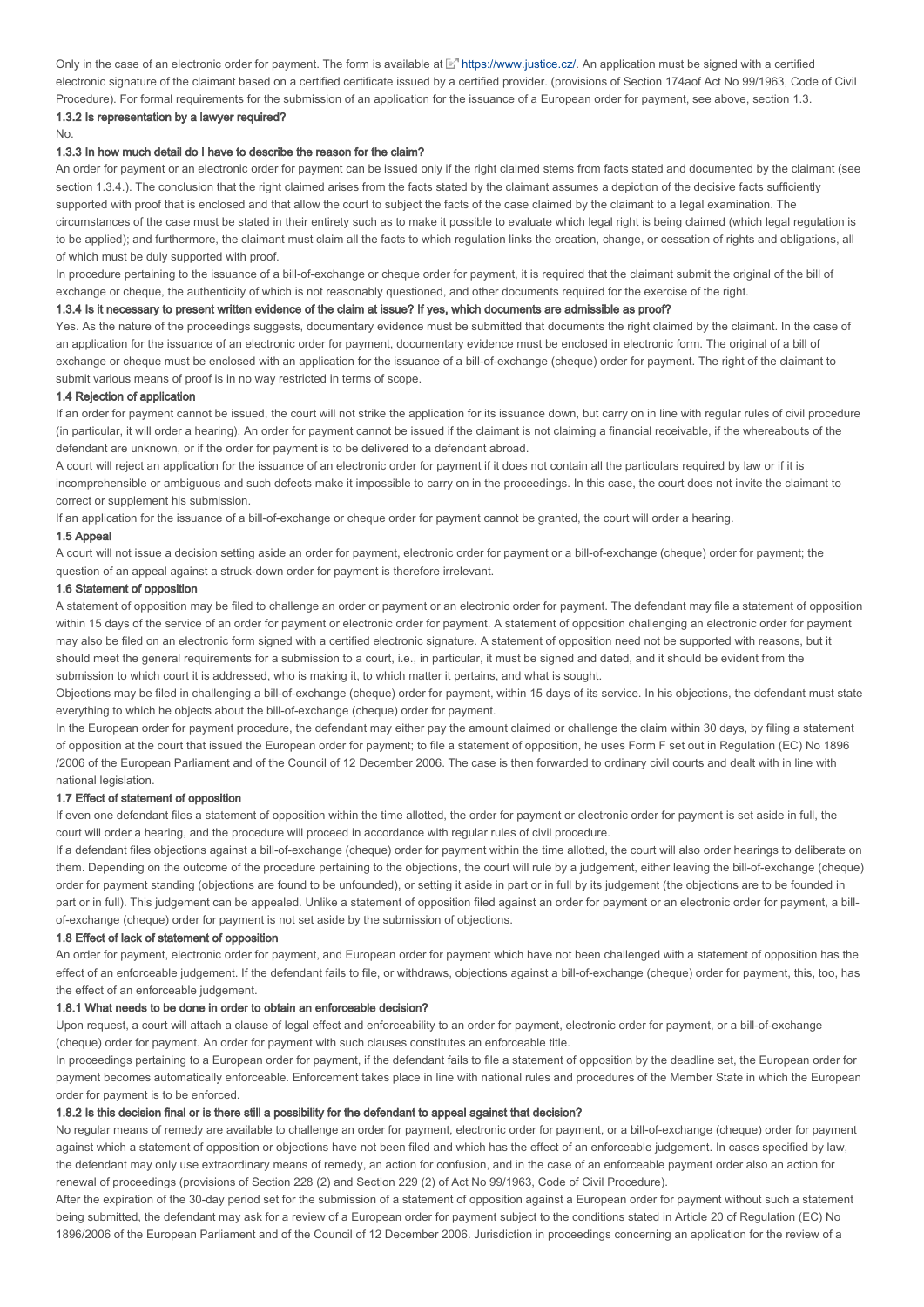European order for payment belongs to the court that issued it. An application for the review of a European order for payment is the only means of remedy that the defendant has against an enforceable European order for payment in the state in which the order for payment was issued. A decision (ruling) concerning the application for a review of a European order for payment is delivered to the claimant as well as the defendant (provisions of Section 174b (2) and (3) of Act No 99/1963, Code of Civil Procedure).

### Related links

### **E**<sup>n</sup> http://www.justice.cz

#### Last update: 15/06/2020

The national language version of this page is maintained by the respective EJN contact point. The translations have been done by the European Commission service. Possible changes introduced in the original by the competent national authority may not be yet reflected in the translations. Neither the EJN nor the European Commission accept responsibility or liability whatsoever with regard to any information or data contained or referred to in this document. Please refer to the legal notice to see copyright rules for the Member State responsible for this page.

# "Order for payment" procedures - Germany

### 1 Existence of an order for payment procedure

### 1.1 Scope of procedure

Yes. The rules of civil procedure provide for an order for payment procedure (Mahnverfahren) to obtain payment for money claims that are not necessarily contested. This is governed by Sections 688 et seq. of the Code of Civil Procedure (Zivilprozessordnung).

#### 1.1.1 What types of claims are eligible (e.g. only pecuniary claims, only contractual claims etc.)?

This procedure may generally be used when the claim is for payment of a fixed sum of money in euros.

However, it cannot be used in the following cases:

claims arising out of a consumer credit agreement with an interest rate of more than 12% above the base rate,

claims dependent on the performance of obligations that have still to be performed,

if the order for payment would have to be served by a published notice because the respondent's address is unknown.

### 1.1.2 Is there an upper limit regarding the value of the claim?

There is no upper limit on the sum that can be claimed.

### 1.1.3 Is the use of that procedure optional or obligatory?

Use of the order for payment procedure by the creditor is optional. The creditor can choose between this procedure and ordinary proceedings.

### 1.1.4 Is the procedure available if the defendant lives in another Member State or in a third country?

In principle, the German order for payment procedure may also be used if the respondent is resident in another Member State or in a third country. However, it should be noted that Section 688(3) of the German Code of Civil Procedure provides that in cases where the order for payment would have to be served abroad the order for payment procedure can be used only if this is provided for in the Act on the Recognition and Enforcement of Judgments (Anerkennungsund Vollstreckungsausführungsgesetz). Currently, this includes all Member States of the European Union, Iceland, Norway, Switzerland and Israel.

### 1.2 Competent court

Sole jurisdiction for the order for payment procedure lies with the local court (Amtsgericht) with ordinary jurisdiction for the applicant. This is determined by the person's place of residence or, in the case of a legal entity, by its registered office. However, many German federal states have established central courts for payment order cases (Mahngerichte) (such as the local court of Wedding in Berlin). This means that jurisdiction for order for payment proceedings has been concentrated in a number of local courts or even in a single local court in that state. In such cases the applicant's place of ordinary jurisdiction is at the central payment order court that has jurisdiction for their place of residence.

If the applicant has no place of ordinary jurisdiction in Germany, the local court of Wedding in Berlin has exclusive jurisdiction. If the respondent has no place of ordinary jurisdiction in Germany, jurisdiction lies with the local court that would have jurisdiction for the dispute irrespective of any distinction of jurisdiction by subject-matter (generally the local courts only have jurisdiction up to €5 000). Here too there may be central payment order courts in some federal states.

#### 1.3 Formal requirements

# 1.3.1 Is the use of a standardised form obligatory? (if yes, where can that form be obtained?)

Use of a pre-printed form is obligatory in so far as such forms exist for the declaration or application concerned. Forms exist, for example, for applications for the issue and re-service of orders for payment and enforcement.

Order for payment procedures are automated in all federal states. Here applications can either be made on pre-printed paper forms or by electronic data exchange. A number of software providers offer software programs for the electronic filing of applications in automated order for payment procedures. In some local courts it is also possible to make online applications over the internet.

Pre-printed paper forms for order for payment procedures can be purchased in stationers' shops.

### 1.3.2 Is representation by a lawyer required?

No, legal representation is not required.

#### 1.3.3 In how much detail do I have to describe the reason for the claim?

The grounds on which the claim is based do not have to be described in detail. All that is required is a brief statement of the claim and the specific amount of money demanded. This is done by filling out the boxes in the pre-printed form designed for the order for payment procedure. The principal and subsidiary claims must each be listed separately.

### 1.3.4 Is it necessary to present written evidence of the claim at issue? If yes, which documents are admissible as proof?

Documentary evidence for the claims made does not have to be submitted.

### 1.4 Rejection of application

The application for an order for payment will be rejected if the order for payment procedure is not admissible, if the court applied to does not have jurisdiction, or if the application for payment does not comply with the formal requirements. The application will also be rejected if an order for payment can be issued only for part of the claim. The applicant must be heard before the order is refused.

The court does not examine whether the claim is justified before it issues the order for payment.

# 1.5 Appeal

A refusal of an order for payment cannot generally be appealed. An immediate objection (sofortige Beschwerde) is possible only if the application was transmitted solely in machine-readable form and was rejected on the grounds that it does not appear to the court to be suitable for its system of electronic processing; however, in practice this rule is of little significance.

### 1.6 Statement of opposition

If the order for payment is issued and served on the respondent, the latter has two weeks in which to object to it. However, an objection is still valid even after this deadline has passed, as long as no order for enforcement has been issued.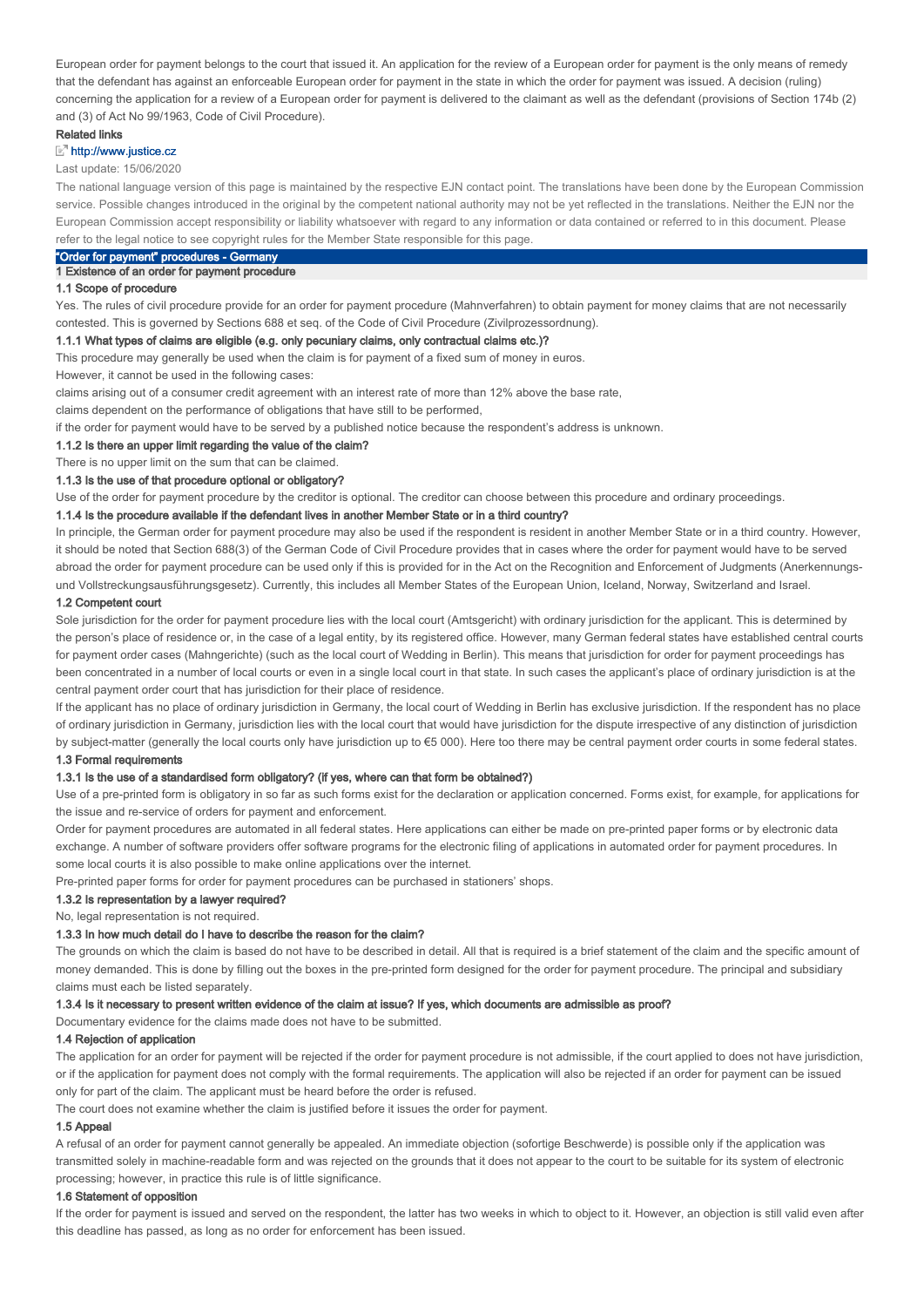When the order for payment is served the respondent receives a pre-printed form that enables him or her to object. Use of this pre-printed form is, however, optional. This means that an objection can be entered in another form; the only formal requirement is that it must be in writing.

### 1.7 Effect of statement of opposition

If the respondent disputes the claim in time, no order for enforcement may be issued, and the claim in the order for payment cannot be enforced. However, the case will not automatically be dealt with thereafter by ordinary litigation. This requires an express application for ordinary proceedings, which may be made either by the applicant or the respondent in the order for payment procedure. The applicant may choose to make such an application as soon as the applicant becomes aware of the objection, and may even append it to the order for payment itself as a precautionary measure.

### 1.8 Effect of lack of statement of opposition

#### 1.8.1 What needs to be done in order to obtain an enforceable decision?

The court will, on application, issue an order for enforcement. The application cannot be made before the end of the time allowed for objection; it has to contain a declaration of what payments, if any, have been made in respect of the order for payment. If part payments have been made, the applicant must reduce the amount applied for accordingly.

#### 1.8.2 Is this decision final or is there still a possibility for the defendant to appeal against that decision?

The order for enforcement is equivalent to a provisionally enforceable default judgment. An objection may be entered within two weeks after service. Last update: 17/06/2022

The national language version of this page is maintained by the respective EJN contact point. The translations have been done by the European Commission service. Possible changes introduced in the original by the competent national authority may not be yet reflected in the translations. Neither the EJN nor the European Commission accept responsibility or liability whatsoever with regard to any information or data contained or referred to in this document. Please refer to the legal notice to see copyright rules for the Member State responsible for this page.

### "Order for payment" procedures - Estonia 1 Existence of an order for payment procedure

Yes. Chapter 49 of the ⊠" Code of Civil Procedure (*tsiviilkohtumenetluse seadustik*) governs expedited procedure in the case of payment orders.

#### 1.1 Scope of procedure

#### 1.1.1 What types of claims are eligible (e.g. only pecuniary claims, only contractual claims etc.)?

This procedure applies to claims arising from private law relationships and is intended to cover the payment of certain sums of money.

Expedited procedure in the case of payment orders does not apply to non-contractual claims, except for:

claims arising from the Motor Third Party Liability Insurance Act (liikluskindlustuse seadus);

Expedited procedure for orders for payment is not applied if: claims where the debtor has issued an acknowledgement of obligation or where another agreement obligating performance has been entered into.

the claim has not yet fallen due at the time the petition is filed, except for the claims for penalties for late payment as a collateral claim, or the filing of the claim depends on the performance of a mutual obligation and such obligation has not yet been performed;

the object of the claim is compensation of non-proprietary damage;

the claim is filed against a bankrupt;

the claim which is filed against several debtors does not arise from the same basis or obligation.

The expedited procedure in the case of payment orders does not apply to collateral claims, if they are in excess of the main claim.

### 1.1.2 Is there an upper limit regarding the value of the claim?

Yes. The expedited procedure in the case of payment orders does not apply to claims exceeding EUR 6 400. This amount covers both principal and collateral claims.

#### 1.1.3 Is the use of that procedure optional or obligatory?

The application of the expedited procedure in the case of payment orders is voluntary. The creditor may decide if they wish to apply for an expedited procedure in this case or initiate ordinary proceedings.

#### 1.1.4 Is the procedure available if the defendant lives in another Member State or in a third country?

Yes. National legislation does not contain any limitations regarding the applicability of the expedited procedure in the case of payment orders to defendants who are resident in another country. Within the EU, the jurisdiction of the defendant shall be determined under Regulation (EU) No 1215/2012 of the European Parliament and of the Council.

#### 1.2 Competent court

Petitions for expedited procedure in the case of payment orders are conducted by Pärnu County Court Haapsalu courthouse (Pärnu Maakohtu Haapsalu kohtumaja) payment order department.

#### 1.3 Formal requirements

# 1.3.1 Is the use of a standardised form obligatory? (if yes, where can that form be obtained?)

The Expedited procedure in the case of payment orders is conducted electronically and, as such, may only be filed to a court via the portal Public E-file or via the data exchange layer X-tee (X-road) of information systems.

Via E-toimik, petitions can be filed at the webpage:  $\mathbb{R}^n$  https://www.e-toimik.ee/

Under subsection 485(2) of the Code of Civil Procedure, an objection may be submitted on the form attached to the proposal for payment, or on another form. The forms are also available at the webpage of the Ministry of Justice (*Justiitsministeerium*): : Land http://www.just.ee/et/eesmargid-tegevused

#### /maksekasumenetlus-ja-e-toimik. /maksekasumenetlus-ja-e-toimik

### 1.3.2 Is representation by a lawyer required?

No, it is not obligatory to appoint a representative.

#### 1.3.3 In how much detail do I have to describe the reason for the claim?

A petition for an expedited procedure in the case of payment orders should contain a short description of the circumstances constituting the basis for the claim and a short description of the evidence the petitioner would be able to submit in support of the claim. A claim must be based on facts and be supported by documentary evidence. A claim is clearly without grounds if, when taking into account the circumstances specified in the petition as the basis of the payment order, the claim cannot be legally satisfied.

#### 1.3.4 Is it necessary to present written evidence of the claim at issue? If yes, which documents are admissible as proof?

It is not necessary to include documentary evidence in order to confirm that the claim has been filed. However, the petition should contain a short description of the evidence the petitioner would be able to submit in support of his or her claim.

#### 1.4 Rejection of application

The court refuses to satisfy a petition for the application of expedited procedure in the case of a payment order if: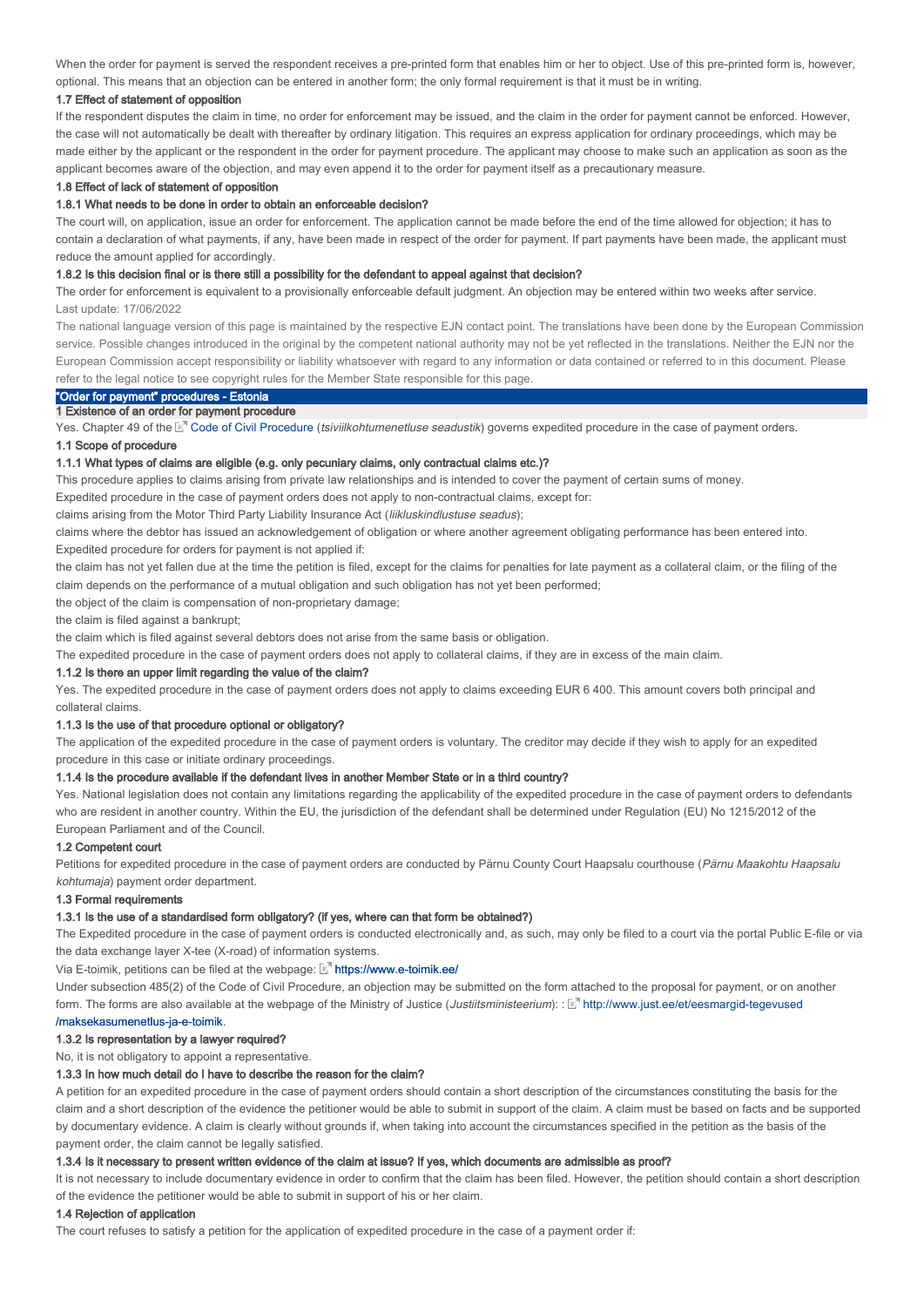the application of the expedited procedure is not permitted in the case of payment orders pursuant to the Code of Civil Procedure;

the petition does not comply with the requirements provided for in the Code of Civil Procedure;

the proposal for payment has not been served on the debtor within a reasonable time and it cannot be served by public announcement and the petitioner has explicitly asked for the termination of proceedings in the case where an objection has been filed;

the petitioner fails to inform the court of the results of the service to the participant in the proceedings within the term set for them to do so;

any basis for the suspension of proceedings becomes evident.

#### 1.5 Appeal

A ruling on the refusal to satisfy a petition for application of a procedure in the case of a payment order is not subject to appeal. Refusal to satisfy a petition does not restrict the right of the petitioner to file the claim in actions or in an expedited procedure in the case of payment orders.

#### 1.6 Statement of opposition

The debtor has the right to file an objection to a claim or a part thereof with the court which made the proposal for payment within 15 days, or within 30 days in the case of service of the proposal for payment abroad.

An objection may be submitted on the form attached to the proposal for payment, or on another form. An objection need not be substantiated.

#### 1.7 Effect of statement of opposition

If the debtor submits an objection to the proposal for payment before the specified deadline, the court which has prepared the proposal for payment shall continue the hearing of the matter in action or refer the matter to the court specified in the petition for expedited procedures in the case of payment orders or to the court specified in the joint application of the concerned parties. In matters of apartment ownership or common ownership, proceedings on petition are continued unless the petitioner has requested for actions to be conducted or proceedings to be terminated. For the purpose of actions, an action is deemed to be filed as the moment that petition for application of an expedited procedure in the case of payment orders is filed.

If the petitioner has explicitly asked for the termination of proceedings in the case where an objection has been filed, the proceedings are terminated.

If the debtor acknowledges in part the petitioner's claim in the objection filed to the proposal for payment, the court hearing the matter in action makes a payment order by way of a ruling to call in the amount acknowledged by the debtor and continues to hear the remainder of the case in action or on petition.

### 1.8 Effect of lack of statement of opposition

### 1.8.1 What needs to be done in order to obtain an enforceable decision?

If the debtor fails to pay the amount indicated in the proposal for payment and does not file an objection to the proposal for payment in time, the court makes a payment order for that amount by way of a ruling.

### 1.8.2 Is this decision final or is there still a possibility for the defendant to appeal against that decision?

A payment order should include an explanation for the debtor concerning the debtor's right to file an appeal against the ruling within 15 days, or within 30 days in the case of service of the proposal for payment abroad. An explanation is to be provided to the debtor that an appeal against the ruling may be filed only on the basis of one of the following circumstances:

the proposal for payment was served on the debtor in any manner except personal delivery against a signature or electronically and, by no fault of the debtor, it was not served in time and therefore the debtor was unable to file an objection in time;

the debtor was unable to file an objection to the proposal for payment for good reason beyond their control;

the prerequisites for the expedited procedure in the case of payment orders were not fulfilled or the conditions of the expedited procedure in the case of payment orders were otherwise materially violated or the claim to which the expedited procedure pertains is clearly unfounded.

A legal representative of the debtor or the universal successor of the debtor may file an appeal against the payment order within two months of learning about the payment order if it has become evident that grounds for suspension existed at the time the court decision was made, but the court was not or could not have been aware of these. The person filing an appeal against the ruling should do so on the basis of one of the circumstances specified above. Last update: 04/01/2022

The national language version of this page is maintained by the respective EJN contact point. The translations have been done by the European Commission service. Possible changes introduced in the original by the competent national authority may not be yet reflected in the translations. Neither the EJN nor the European Commission accept responsibility or liability whatsoever with regard to any information or data contained or referred to in this document. Please refer to the legal notice to see copyright rules for the Member State responsible for this page.

# "Order for payment" procedures - Ireland

1 Existence of an order for payment procedure

There is no specific "order for payment" procedure in Ireland but a plaintiff who is owed a specific amount of money or whose claim is easily quantifiable may receive judgment in default.

### 1.1 Scope of procedure

If the defendant fails to enter an appearance or a defence to the plaintiff's claim, then the plaintiff may obtain judgment in default. Where the original claim is for a liquidated or definite sum, final judgment may be entered in the Central Office of the High Court or in the Circuit Court Office, depending on the amount of the claim (except in a small number of cases e.g. moneylending matters, in which case the plaintiff must make an application for judgment in default or obtain the leave of the court to have judgment entered in their favour). In other words, in many straightforward debt collection cases, the plaintiff/claimant can obtain judgment in default without having to go to court and can obtain the judgment from the relevant court office though an administrative procedure. If the claim is not for a definite sum of money, then the plaintiff must apply to court for judgment and judgment may not be obtained otherwise than through going to court.

### 1.1.1 What types of claims are eligible (e.g. only pecuniary claims, only contractual claims etc.)?

Judgment may be obtained by default in almost any type of case. This procedure is not limited to contractual or pecuniary claims, although the system is even more straightforward for such cases. The main exceptions include moneylending matters.

### 1.1.2 Is there an upper limit regarding the value of the claim?

No.

### 1.1.3 Is the use of that procedure optional or obligatory?

The use of the procedure is optional, as the plaintiff must take certain steps before he or she will be granted judgment in default: for example lodging the necessary papers in the relevant court office or issuing and serving a notice of motion and affidavit on the defendant. Where a defendant has failed or refused to answer a plaintiff's claim and if the plaintiff does not pursue the judgment in default procedure, then the only alternative for the plaintiff is not pursuing the claim any further.

### 1.1.4 Is the procedure available if the defendant lives in another Member State or in a third country?

Subject to agreements between countries on the recognition and enforcement of judgments between Ireland and other Member States (Council Regulation (EC) No. 44/2001 of 22 December 2000 on jurisdiction and the recognition and enforcement of judgments in civil and commercial matters now replaced by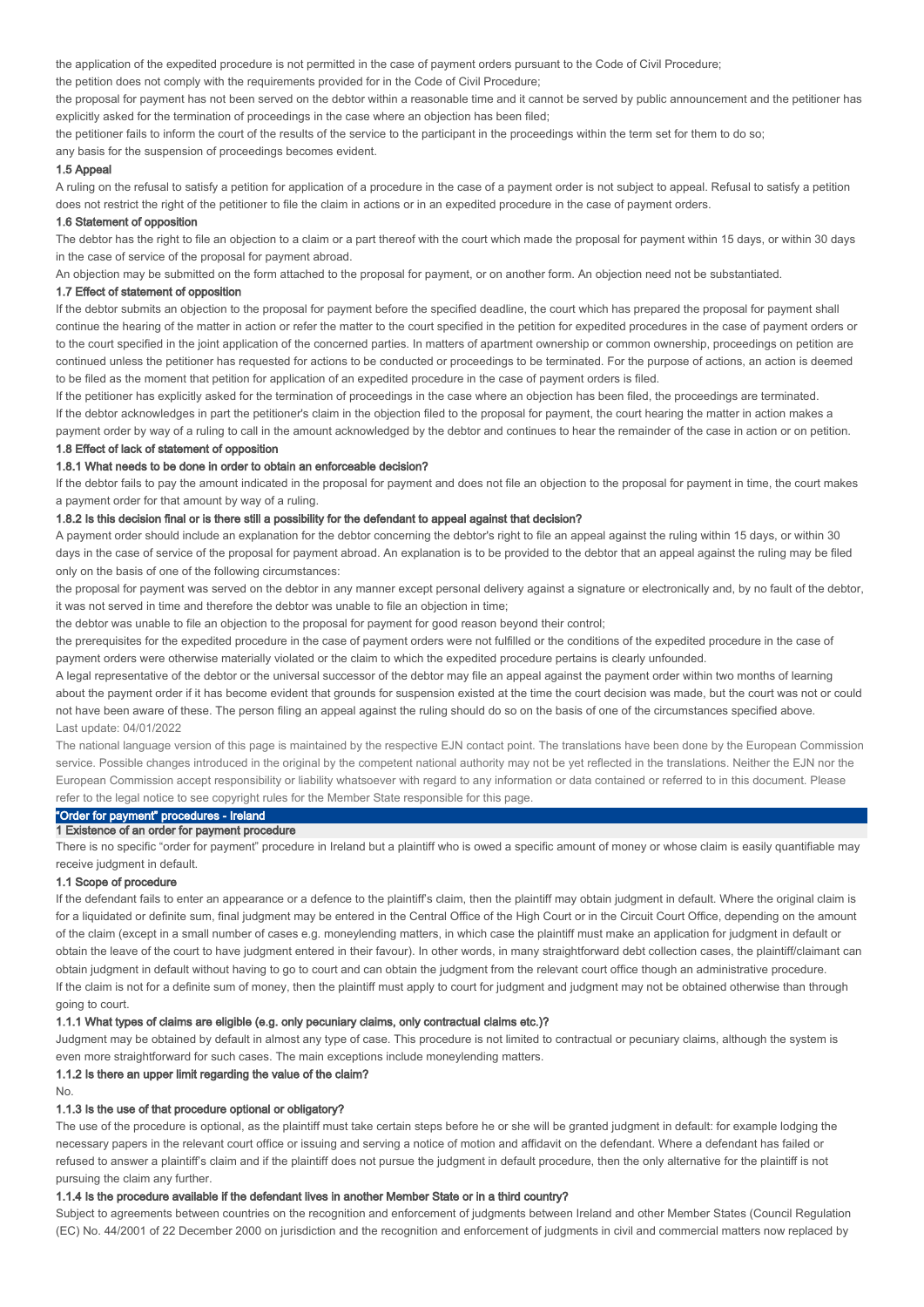Council Regulation (EU) No 1215/2012), or similar agreements made with third countries, the procedure is available if the defendant lives in another jurisdiction. Where the defendant resides outside the jurisdiction, the plaintiff must ensure that the defendant is properly served in accordance with the relevant rules of court that apply to service out of the jurisdiction. If a defendant who resides in another jurisdiction fails to enter an appearance or a defence to the claim, the plaintiff can apply to court for judgment in default in the normal way.

### 1.2 Competent court

The competent court depends on the nature or amount of the claim involved. The plaintiff should apply to the court where he or she instituted the proceedings and that court is in a position to ascertain whether or not the defendant entered any appearance or defence and whether the time for so doing has elapsed. If the amount of the claim is less than €75,000 (€60,000 for personal injuries actions), then the plaintiff may bring their claim in the Circuit Court. If it is greater than that amount, the claim must be brought in the High Court. If the amount of the claim is less than  $€15,000$ , the claim must be brought in the District Court. If the claim is for less than €2,000, the claim may be brought in under the Small Claims procedure.

#### 1.3 Formal requirements

The plaintiff must ensure that they follow the correct procedures as prescribed by the rules of court. They must serve the proceedings on the defendant. If the defendant fails to enter an appearance or a defence, then the plaintiff may seek judgment in default. If the claim is for a liquidated sum, then all the plaintiff has to do is to have made the request or demand for payment and once that has been done, the plaintiff is generally entitled to judgment from the office of the relevant court without the need for a court order or for an application to a judge. The relevant staff of the court office involved then check to see if the defendant has acknowledged the claim, whether the time limits for so doing have expired and that the plaintiff has provided the office with the necessary evidence such as an affidavit of service and an affidavit of debt specifying the sum then actually due.

Where the claim is for an unspecified amount or if the claim is not readily quantifiable, then the plaintiff must make an application to the court for judgment in default.

#### 1.3.1 Is the use of a standardised form obligatory? (if yes, where can that form be obtained?)

Yes. In the High Court, the relevant Rule for judgment in default of appearance is Order 13 of the Ernules of the Superior Courts 1986 as amended and for judgment in default of defence it is Order 27. In the Circuit Court, an application for judgment in default must be supported by certain documentation including the original claim document itself and a declaration of service of the claim. In addition, the application for judgment must be in accordance with Forms 9 and 10 of the Schedule of Forms annexed to the L<sup>er</sup> Circuit Court Rules 2001. The forms can be obtained in a schedule attached to the Rules. Similarly, in the case of the District Court the forms are available as a Schedule to the  $\mathbb{F}^n$  District Court Rules.

### 1.3.2 Is representation by a lawyer required?

No. However, if the claim is worth over €75,000 (€60,000 for personal injuries actions), then it is a Circuit Court claim and if it involves complicated issues, then it is advisable, though not obligatory, to have legal advice and representation.

#### 1.3.3 In how much detail do I have to describe the reason for the claim?

The initial claim must set out the parties names, addresses and, if applicable, occupation. It must also set out the amount of the claim, a description of how the claim arose/the cause of action and the details of any demands that were made for payment.

#### 1.3.4 Is it necessary to present written evidence of the claim at issue? If yes, which documents are admissible as proof?

In the initial claim, the plaintiff/claimant sets out all the relevant details regarding the claim such as the amount owed/being claimed, the details of how the claim arose, the demands for payment and a description, if applicable and depending on the nature of the claim, of any other relevant facts such as details of any injuries or losses suffered, treatment received or any other adverse consequences stemming from the cause of action

#### 1.4 Rejection of application

The court will reject a request or application for judgment in default where the applicant has failed to comply with the requirements of the rules of court. For example, if the rules regarding to service of the documents have not been properly complied with, the claim for judgment in default will fail.

### 1.5 Appeal

If the court refused to grant judgment in default it is usually because the plaintiff was not in compliance with the rules of court and so it may be necessary for the plaintiff to begin again by serving a new claim against the defendant in accordance with the applicable rules of court.

A defendant may apply to set aside a judgment given in default. In order to successfully appeal a judgment in default, a defendant would have to satisfy the court of his or her reason for failing to enter the appearance or defence and the court would have to be satisfied that the reasons given explain or justify that failure. If the defendant successfully appeals against the judgment, it will then be set aside and the defendant will have an opportunity to defend the proceedings.

#### 1.6 Statement of opposition

If the court is of the view that the judgment ought to be set aside, then the defendant may defend the proceedings and enter a defence and the case will proceed in the normal way.

#### 1.7 Effect of statement of opposition

If a defendant enters a defence within the time allowed by the rules or by the court as the case may be, then the case will proceed in the normal way. The judge will determine how the case is to proceed in the event of any directions being necessary in this regard.

#### 1.8 Effect of lack of statement of opposition

The failure to file a defence may result in the plaintiff entering judgment in default of defence.

#### 1.8.1 What needs to be done in order to obtain an enforceable decision?

Judgment in default is an enforceable judgment. See the answers to 1.3.d) above.

#### 1.8.2 Is this decision final or is there still a possibility for the defendant to appeal against that decision?

The defendant may apply to court to have the judgment varied or set aside. This application would be heard by the same court. The court can set aside the judgment if of the view that it would be just to do so and if there was any impropriety involved in obtaining the judgment or if it is satisfied the defendant has a real prospect of defending the claim. Either party can appeal against an order setting aside the judgment or refusing to set aside judgment. Last update: 08/04/2022

The national language version of this page is maintained by the respective EJN contact point. The translations have been done by the European Commission service. Possible changes introduced in the original by the competent national authority may not be yet reflected in the translations. Neither the EJN nor the European Commission accept responsibility or liability whatsoever with regard to any information or data contained or referred to in this document. Please refer to the legal notice to see copyright rules for the Member State responsible for this page.

### "Order for payment" procedures - Greece 1 Existence of an order for payment procedure

There is a possibility to issue a payment order. The provisions of Articles 623 – 634 of the Code of Civil Procedure, i.e. Presidential Decree 503/1985, as amended and in force, are applicable.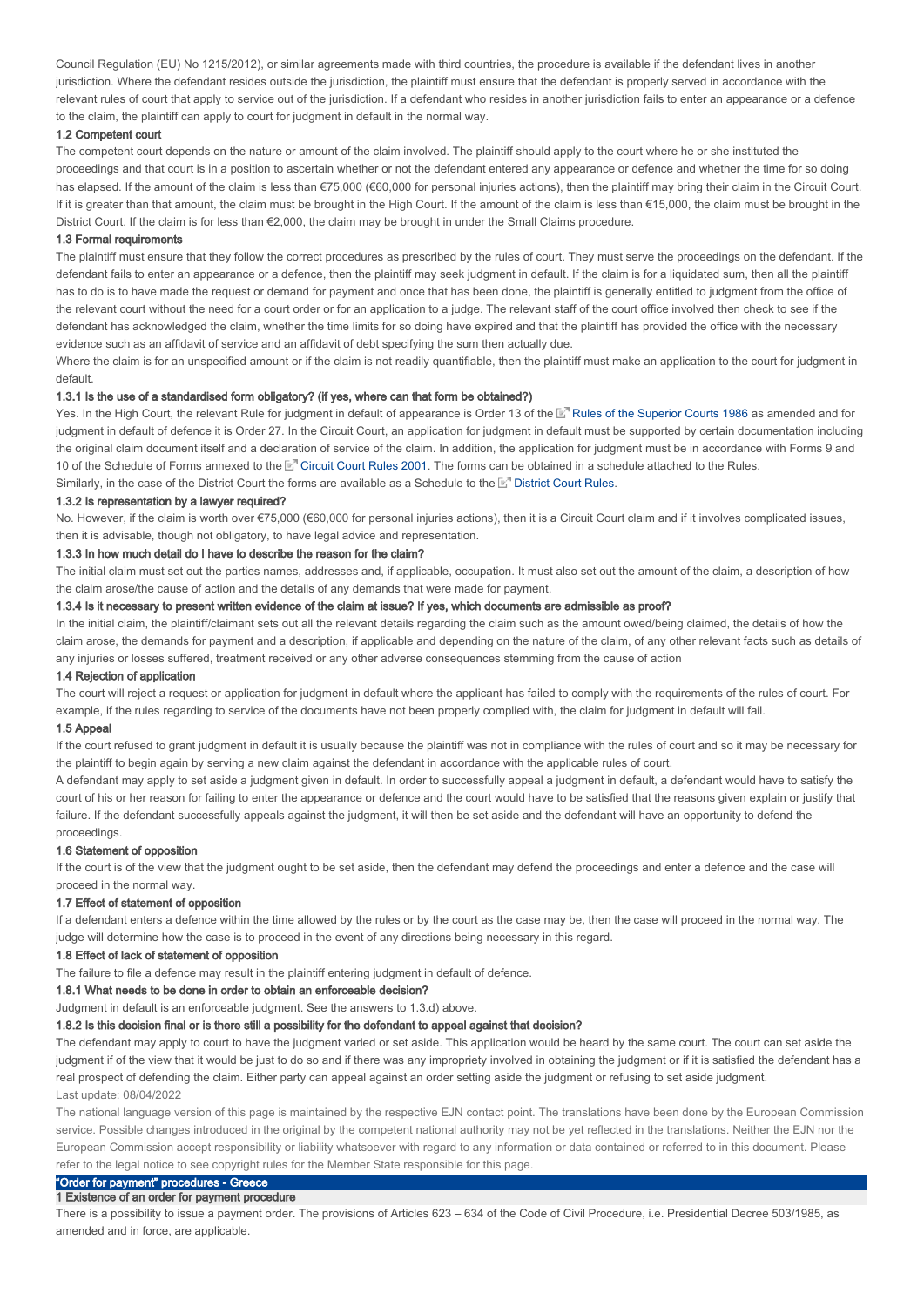### 1.1 Scope of procedure

Civil and commercial matters: disputes governed by private law if the law does not make them subject to the jurisdiction of other courts (Article 1 of the Code of Civil Procedure)

### 1.1.1 What types of claims are eligible (e.g. only pecuniary claims, only contractual claims etc.)?

Money claims or claims for securities, namely, claims from cheques, bills, promissory notes, if the claim and the amount due are certified by a public or private document, and if these claims are expressed in euro or in another foreign currency (Article 623 of the Code of Civil Procedure).

### 1.1.2 Is there an upper limit regarding the value of the claim?

No, there is no upper limit regarding the value of the claim.

# 1.1.3 Is the use of that procedure optional or obligatory?

The payment order procedure is optional since the creditor may always bring an ordinary action for which a declaratory trial of his/her claim starts after which a judgment on his/her claim is given, in contrast with the payment order procedure, whereby the payment order, which is not a judgment but an enforceable instrument, is given (Article 631 of the CCP).

### 1.1.4 Is the procedure available if the defendant lives in another Member State or in a third country?

No, a payment order cannot be issued (and if issued, is null and void) if it is to be served on a person who resides abroad or his/her domicile is unknown, unless that person has legally appointed a representative ad litem in Greece (Article 624 of the Code of Civil Procedure). Venue is the place where the debtor is physically (corpore) established at the time of service.

### 1.2 Competent court

The magistrate is responsible for money claims of up to twenty thousand euros (EUR 20 000), and the judge of the Court of First Instance for all other money claims. Territorial jurisdiction, namely the court having jurisdiction ratione loci, is determined on the basis of the general provisions on local competence, namely, on the basis of the provisions of Articles 22 to 41 of the Code of Civil Procedure. For example, on the basis of these provisions, the court (District Civil Court or Court of First Instance) for the debtor's place of domicile or for the place of issue of the debt instrument (e.g. cheque) or for the place of acceptance or payment of the bill of exchange, may have jurisdiction ratione loci.

### 1.3 Formal requirements

The application is made:

(A) orally before the magistrate through the preparation of a relevant report (Article 626 (1), in conjunction with Article 215 (2) of the Code of Civil Procedure) without excluding the option to submit a written application or

(B) mandatorily in writing to the judge of the Court of First Instance upon written request to the Registry of the Court of First Instance which must contain: the court to which the application is lodged (District Civil Court or Court of First Instance);

the legal instrument type, namely 'Application for a Payment Order';

the name, surname, father's name and place of domicile of all parties: the creditor and the debtor - and/or their legal representatives, and, if they are legal persons, their trade name and registered office;

the subject-matter of the legal instrument, in a clear, defined, succinct and legible manner, written in Greek, and if it contains documents in a foreign language, e.g. invoices in a foreign language, a statutory translation thereof must be furnished;

the date and signature of the party or his/her legal representative or authorised representative and, where the presence of an attorney is mandatory, the attorney's signature;

the address and, in particular, the street and number of the dwelling or office or shop of the party bringing the action, of his/her legal representative and of his /her authorised representative;

a request for a payment order; and

the claim and the exact amount of money or securities, together with any interest due on the requested payment (Article 626(1) and (2) in conjunction with Articles 118 and 119 (1) of the Code of Civil Procedure).

### 1.3.1 Is the use of a standardised form obligatory? (if yes, where can that form be obtained?)

### No, the use of a standard form is not mandatory.

### 1.3.2 Is representation by a lawyer required?

Yes, if the application is lodged to the Court of First Instance and concerns claims of more than twenty thousand euros (EUR 20 000), or to the District Civil Court for claims of twelve thousand euros (EUR 12 000) to twenty thousand euros (EUR 20 000).

If the application is lodged to the District Civil Court and concerns a claim of up to twelve thousand euros (EUR 12 000), the party may bring or defend court proceedings without being represented by an authorised attorney (Article 94 of the Code of Civil Procedure).

### 1.3.3 In how much detail do I have to describe the reason for the claim?

The application for a payment order must specify at least very briefly the type of legal act from which the claim owed (= debt) resulted, e.g. claims under loan contracts or sale contracts, lease receivables or outstanding cheques. The type of contract or legal act in general also constitutes the grounds for payment and the time when it arose, for example, the time when the debtor should have paid the amount requested and failed to do so must be stated specifically. The application must then list the documents furnished from which the type and amount of the claim result according to such application.

### 1.3.4 Is it necessary to present written evidence of the claim at issue? If yes, which documents are admissible as proof?

The existence of the claim for a payment order may be proved only by documents since witnesses cannot be examined under this procedure. These documents shall be submitted with the application and retained at the Registry of the Court until the time limit for opposition expires, so that the party against which the payment order is directed - debtor of the claim is notified thereof. All documents (private and public) that have probative value pursuant to Articles 432 – 465 of the Code of Civil Procedure, including securities (e.g. cheques, bills of exchange), are accepted as evidence. These documents must state unambiguously the capacity and details (full name) of the creditor - beneficiary, the capacity and details of the debtor, as well as the reasons and amount of the claim.

In particular, any document which is not public and which, pursuant to Article 443 of the Code of Civil Procedure, must bear the issuer's handwritten signature in order to have probative value is considered as a private document and any person who undertakes obligations arising from the document is considered as an issuer.

Any document which has been drawn up in the proper form by a public official or by a person who performs public services is considered as a public document (e.g. notarised deeds).

### 1.4 Rejection of application

The application shall be rejected:

(A) if the legal requirements for issuing the payment order are not met and thus, if the claim or its amount or the debtor or beneficiary are not proved immediately and unambiguously by the accompanying documents or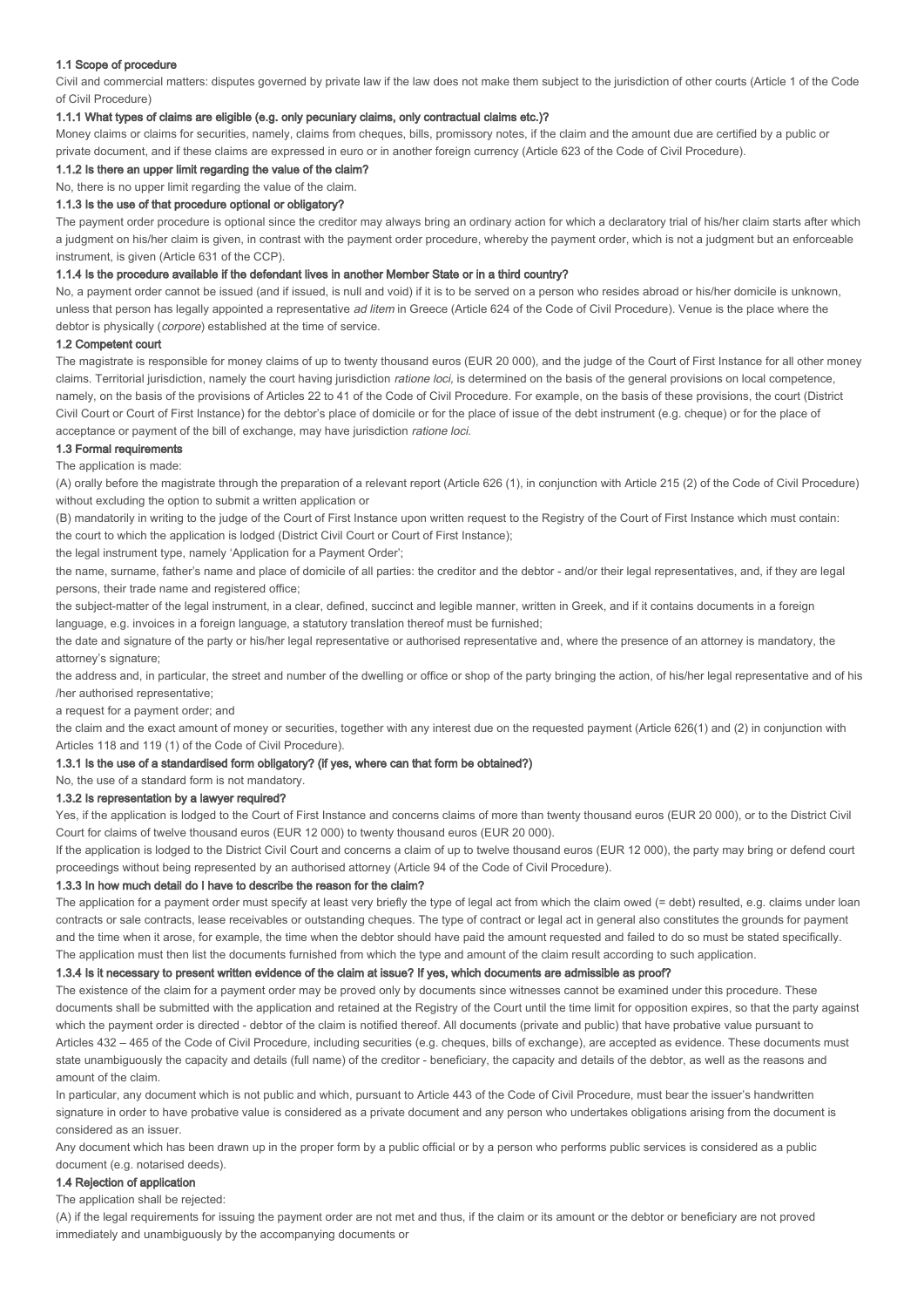(B) if the applicant does not provide explanations requested by the judge or refuses to comply with the recommendations on the filling in or correction of his /her application or on certification of the authenticity of the signatures on any private documents furnished (Articles 628 and 627 of the Code of Civil Procedure). Since the competent judge may request further details, documents and corrections from the applicant, if the latter does not comply, the application is rejected on this ground.

The rejection is indicated at the end of the application, and the ground for rejection is stated briefly. This means that the competent judge does not issue a judgment and, therefore, this note concerning the rejection cannot be contested by appeal. Of course the applicant - creditor may still bring an ordinary action concerning his/her claim (see supra, 1.1.3) or lodge a new application for a payment order (Article 628(3) of the Code of Civil Procedure).

### 1.5 Appeal

No right of appeal may be exercised if the application for a payment order is rejected.

#### 1.6 Statement of opposition

If the application for a payment order is accepted and a payment order is issued, the debtor against whom it is directed may lodge an opposition against the payment order within fifteen (15) working days from the date of service of the payment order (Article 632(1) of the Code of Civil Procedure). The opposition may also be lodged before the payment order is served.

The court having jurisdiction ratione loci and ratione materiae is the court, District Civil Court or a Court of First Instance, which issued the payment order. The opposition shall be heard (Article 632(2) of the Code of Civil Procedure) in accordance with the combined provisions of Articles 643, 649 and 650 of the Code of Civil Procedure, which fall within the special procedures for debt instruments and tenancy disputes, in conjunction with the provisions on ordinary proceedings which are not contrary to the provisions on the above-mentioned special procedures (Article 591(1)(a) of the Code of Civil Procedure). The opposition, the service of which must be effected within the above-mentioned time limit of fifteen (15) working days and which is otherwise inadmissible, must be served either on the attorney who signed the application for the payment order or at the address of the person against whom the payment order is directed, stated in the payment order, unless any change of address has been notified by means of a legal instrument (Article 632(1)(b) of the Code of Civil Procedure).

### 1.7 Effect of statement of opposition

The lodging of an opposition shall not suspend the enforcement of the payment order, which is a directly enforceable instrument (Article 631 of the Code of Civil Procedure). However, the Court that issued the payment order may, using the procedure for interim measures laid down in Article 686 of the Code of Civil Procedure and after an application is lodged by the party against which the payment order is directed, order suspension, with or without guarantee or conditionally, until the final judgment on the opposition which must have been lodged is given.

The conditions for acceptance of the application for suspension of enforcement of the payment order are the following: (a) lodging of the opposition in due time and (b) speculation on the success of at least one ground of the opposition.

The judgment ordering suspension deprives it of its enforceable nature and weakens its enforceability as an instrument.

### 1.8 Effect of lack of statement of opposition

If an opposition is not lodged in due time (within fifteen days from the service of the payment order), the party in favour of which the payment order has been issued may again serve the order on the debtor, who has a second opportunity to lodge an opposition. Namely, the latter may lodge an opposition within ten working days from the date of fresh service. In this case, the above-mentioned suspension shall not be ordered (see note 1.7).

If this time limit of ten days is also exceeded, the payment order acquires the force of res judicata, which means that not only the payment order but also the claim are fully valid, on the basis of the historical and legal ground stated in the payment order.

The res judicata of the payment order against which an opposition was not lodged in due time may be reversed only using the extraordinary remedy of reopening of the case. This may be brought on very limited, mainly formal grounds (Articles 633(2) and 544 of the Code of Civil Procedure) and within the time limit laid down in Article 544(3) and (4) of the Code of Civil Procedure before the court which issued the payment order.

### 1.8.1 What needs to be done in order to obtain an enforceable decision?

The payment order is an instrument which is enforceable from its date of issuance (Article 631 of the Code of Civil Procedure). Thus, no other actions are required in order for it to become enforceable and, therefore, if suspension of the enforcement is not ordered, the enforcement proceedings shall be initiated, in summary, as follows:

The order for enforcement is added to the original payment order, namely the phrase 'In the name of the Greek people' is added at the beginning of the text of the payment order and the phrase 'Each bailiff is ordered to enforce this decision, etc.' is added at the end, an official copy (writ of execution) thereof is issued and an order (call) for payment of the amount of the payment order is subsequently served on the debtor.

However, if the payment order is not served within two (2) months from its issuance, it ceases to be in force (Article 630 A of the Code of Civil Procedure) 1.8.2 Is this decision final or is there still a possibility for the defendant to appeal against that decision?

#### The judgment on the opposition is not final but is subject to all rights of appeal.

Last update: 27/07/2018

The national language version of this page is maintained by the respective EJN contact point. The translations have been done by the European Commission service. Possible changes introduced in the original by the competent national authority may not be yet reflected in the translations. Neither the EJN nor the European Commission accept responsibility or liability whatsoever with regard to any information or data contained or referred to in this document. Please refer to the legal notice to see copyright rules for the Member State responsible for this page.

# "Order for payment" procedures - Spain

### 1 Existence of an order for payment procedure

Yes, there is an Order for Payment Procedure. Its main purpose is to protect credit. It operates by creating an enforceable instrument for those debts that satisfy a series of requirements laid down in legislation.

Legal counsels are authorised to deal with and decide on order for payment procedures in accordance with the procedures laid down in procedural legislation 1.1 Scope of procedure

#### 1.1.1 What types of claims are eligible (e.g. only pecuniary claims, only contractual claims etc.)?

It applies to pecuniary debts that are certain, due and payable for a specified sum. Since 31 October 2011 there has been no limit on the amount involved. The debt must be evidenced in one of the following ways:

a) By means of documents, whatever their form, type or physical medium, signed by the debtor or bearing the debtor's stamp, mark or trade mark or any other sign, physical or electronic.

b) By means of invoices, delivery notes, certificates, telegrams, faxes or any other documents which, even if created unilaterally by the creditor, are normally used to document credits and debts in relationships of such a type as that existing between the creditor and the debtor.

c) Where, together with the document recording the debt, commercial documents are produced which prove the existence of a long-standing previous relationship.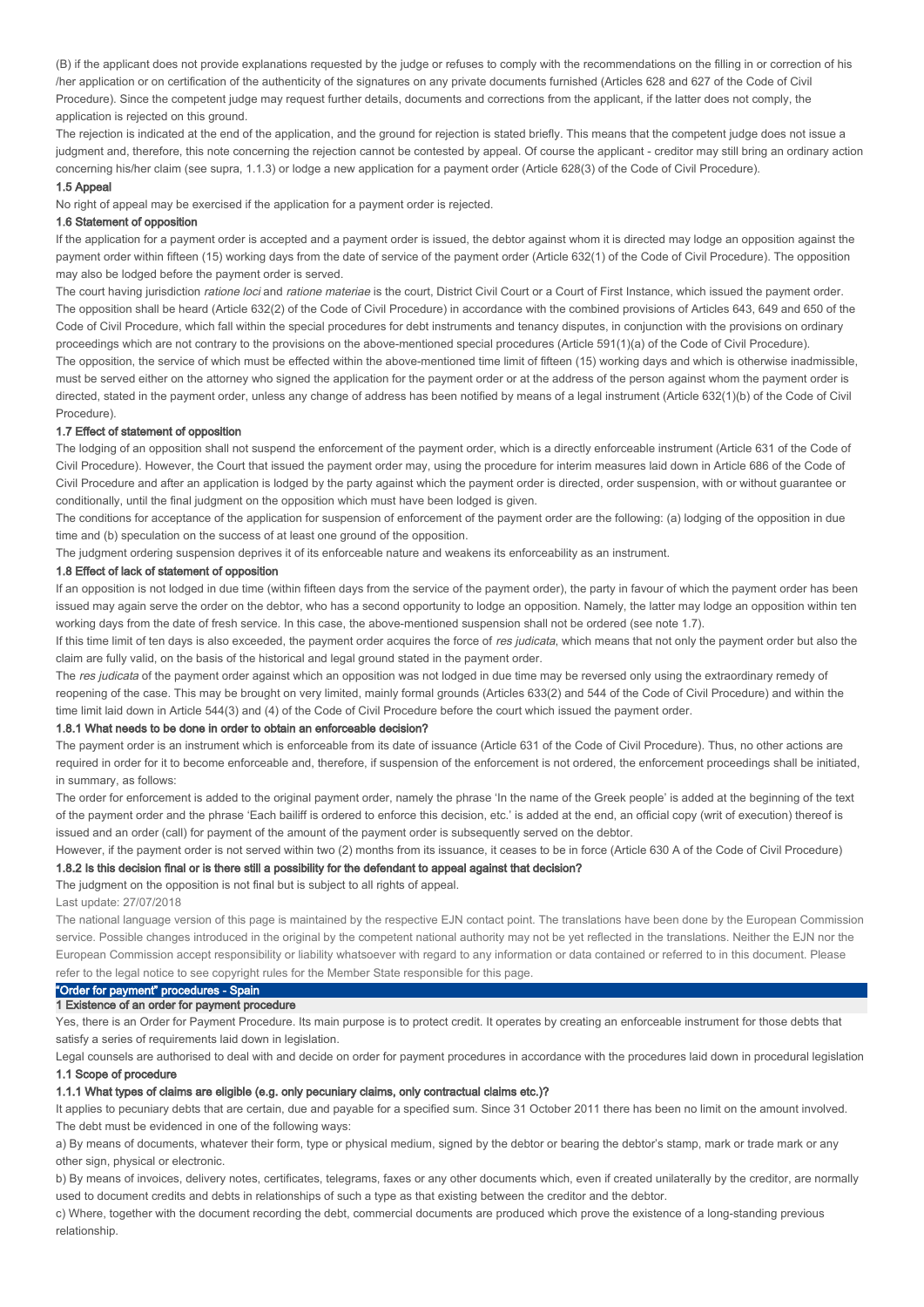d) In cases concerning property under joint ownership (propiedad horizontal), where evidence of the debt is provided in the form of certificates of nonpayment of sums due in respect of common expenses payable by the owners of properties in urban apartment blocks.

1.1.2 Is there an upper limit regarding the value of the claim?

No, there has been no upper limit since 31 October 2011.

1.1.3 Is the use of that procedure optional or obligatory?

Optional.

#### 1.1.4 Is the procedure available if the defendant lives in another Member State or in a third country?

No, except for debts for non-payment of common expenses payable by owners of properties in urban apartment blocks or condominiums, since in this case the court of the place where the property is located also has jurisdiction, at the choice of the applicant.

#### 1.2 Competent court

The Court of First Instance in the domicile or residence of the debtor, or in the place where the urban property that is governed by the regulations on urban properties in joint ownership is located.

#### 1.3 Formal requirements

The claimant must submit a written claim identifying the creditor and the debtor, with brief details of the origin of the debt and the amount.

### 1.3.1 Is the use of a standardised form obligatory? (if yes, where can that form be obtained?)

It is not obligatory, but standard forms are available from the Court Clerk's Office or Common Procedural Services. The form can be downloaded by clicking on this link: $\mathbb{E}^{\prime}$  form.

#### 1.3.2 Is representation by a lawyer required?

When presenting the initial application for the order for payment procedure, representation by a court representative or legal representative is not necessary. But if the applicant wishes to be defended by a lawyer, the other party must be informed so that they can take whatever steps they consider necessary in their defence.

In the event of objection by the debtor or enforcement proceedings, legal representation by a lawyer and a court representative is mandatory if the amount of the claim is more than €2 000.

### 1.3.3 In how much detail do I have to describe the reason for the claim?

A brief explanation must be provided of how the debt arose.

### 1.3.4 Is it necessary to present written evidence of the claim at issue? If yes, which documents are admissible as proof?

See section 1.1.1 above.

### 1.4 Rejection of application

Failure to satisfy the above requirements regarding territorial jurisdiction and the provision of prima facie evidence, or failure to make good a procedural defect will mean that the court will reject the application. A decision to reject the application can be appealed to the Provincial Court (Audiencia Provincial). In the case of contracts between traders and consumers, the judge must assess of his or her own motion whether or not any unfair terms are present. Should the judge consider after hearing the parties that unfair terms are present, he or she will determine the consequences of this conclusion, which may be that the claim is inadmissible or that the procedure is to continue without application of the unfair terms. This decision can also be appealed to the Provincial Court (Audiencia Provincial).

#### 1.5 Appeal

A decision to reject the application can be appealed to the Provincial Court. The appeal must be filed within 20 days with the original court.

### 1.6 Statement of opposition

The debtor has a period of 20 days from the date of the demand for payment, and then until 3 p.m. on the day following the expiry of that period, in which to pay or to lodge an objection. The objection must be made in writing. It is not possible to make it orally in court. If the amount of the claim is more than €2 000 the objection must be signed by a lawyer and a court representative. There are no specific grounds for appeal, and the debtor may assert both substantive and purely formal or procedural grounds.

### 1.7 Effect of statement of opposition

If the amount of the claim is not more than €6 000, the legal counsel will make an order bringing the order for payment procedure to an end and stating that the case must proceed under the fasttrack procedure. Notice of the objection is served on the applicant, who has 10 days in which to lodge a written challenge. In their respective objections and challenges the parties may ask for a hearing to be held.

If the amount of the claim is more than €6 000 and the applicant does not file the relevant claim within one month of being served notice of the objection, the proceedings will be dismissed and the applicant will be ordered to pay costs.

If the applicant files a claim, notice of it is served on the defendant, who has 20 days in which to contest it, and the case proceeds under the ordinary procedure.

If the amount of the claim is more than €6 000, the court will allow the creditor a period of one month in which to submit a claim under the ordinary procedure. If, in the light of the arguments put forward in the objection, the creditor does not wish to continue the ordinary proceedings, he or she must expressly withdraw the claim.

#### 1.8 Effect of lack of statement of opposition

If the debtor fails to reply to the demand for payment or does not appear, the legal counsel will issue an order bringing the order for payment procedure to an end and will notify the creditor of the order to enable the creditor to begin enforcement action, which he or she may do by means of a simple application.

#### 1.8.1 What needs to be done in order to obtain an enforceable decision?

The creditor needs to file an application for enforcement. If the amount is more than €2 000 the application must be signed by a lawyer and a court representative

### 1.8.2 Is this decision final or is there still a possibility for the defendant to appeal against that decision?

There is no appeal. The only option is to file an objection against the enforcement action on specific grounds.

### Last update: 27/09/2021

The national language version of this page is maintained by the respective EJN contact point. The translations have been done by the European Commission service. Possible changes introduced in the original by the competent national authority may not be yet reflected in the translations. Neither the EJN nor the European Commission accept responsibility or liability whatsoever with regard to any information or data contained or referred to in this document. Please refer to the legal notice to see copyright rules for the Member State responsible for this page.

"Order for payment" procedures - France

1 Existence of an order for payment procedure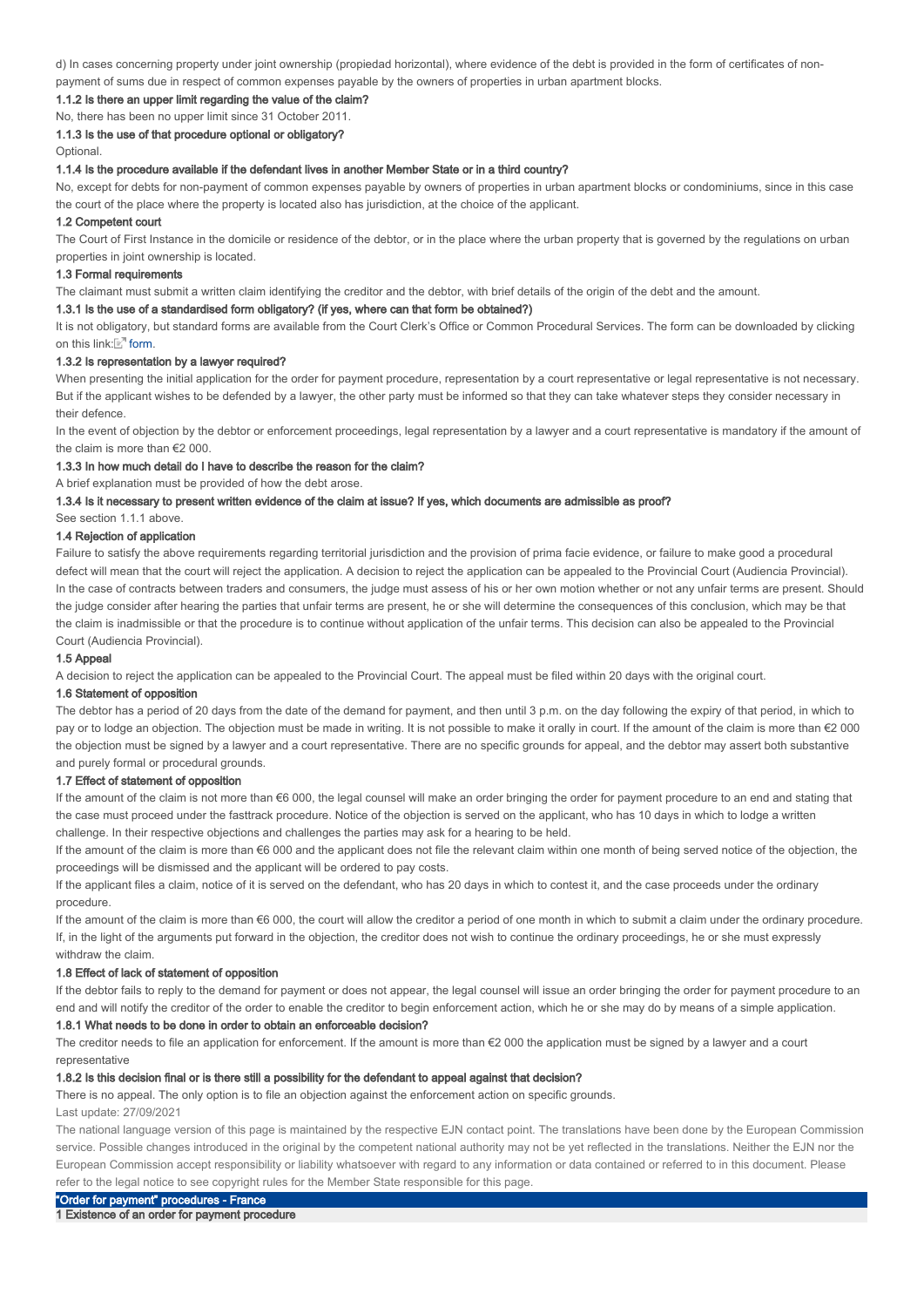Provision is made for a simplified order for payment procedure, known as the 'procédure d'injonction de payer', in Articles 1405 to 1425 of the Code of Civil **Procedure** 

### 1.1 Scope of procedure

#### 1.1.1 What types of claims are eligible (e.g. only pecuniary claims, only contractual claims etc.)?

The procedure is available for the recovery of all claims of contractual origin, or resulting from an obligation imposed by the rules governing a profession or occupation, and of fixed amount.

#### 1.1.2 Is there an upper limit regarding the value of the claim?

The procedure is available for the recovery of all claims of contractual origin, or resulting from an obligation imposed by the rules governing a profession or occupation, and of fixed amount.

### 1.1.3 Is the use of that procedure optional or obligatory?

The procedure is optional.

#### 1.1.4 Is the procedure available if the defendant lives in another Member State or in a third country?

Proceedings of this kind must be brought before the court with jurisdiction for the place of residence of the debtor or one of the debtors concerned, which excludes recourse to the procedure when the sole debtor lives abroad.

#### 1.2 Competent court

The application must be brought before the district court (tribunal d'instance), the local court (juridiction de proximité), the president of the commercial court ( tribunal de commerce) or, from 1 January 2013, the president of the regional court (tribunal de grande instance), depending on which court has jurisdiction in a case of the kind at issue.

The court of the place of residence of the debtor or one of the debtors against whom proceedings are brought has exclusive jurisdiction. This is a rule of public policy (ordre public), and the court must raise any question of lack of jurisdiction of its own motion.

### 1.3 Formal requirements

### 1.3.1 Is the use of a standardised form obligatory? (if yes, where can that form be obtained?)

The formal requirements list certain information that must be included in the application:

the surnames, first names, professions and home addresses (domiciles) of the creditors and debtors, or, for legal persons their form, name and registered office;

a precise indication of the amount claimed, with the breakdown of the various components of the claim, and its basis.

There is a form which though not compulsory is strongly recommended. This is a CERFA form available from the Ministry of Justice website and from the clerk's office (greffe) of all the courts concerned.

#### 1.3.2 Is representation by a lawyer required?

The application can be submitted by the creditor himself or herself or by any representative.

### 1.3.3 In how much detail do I have to describe the reason for the claim?

The reason for the claim does not have to be presented in detail, but only in summary (see reply 1.3.1 above).

### 1.3.4 Is it necessary to present written evidence of the claim at issue? If yes, which documents are admissible as proof?

The application must be accompanied by supporting documents showing the validity of the claim (invoices, lease agreement, contract of sale, credit

agreement, statements, etc.). The rules of ordinary law governing civil procedure are applicable.

### 1.4 Rejection of application

Before issuing an order to pay the court will examine the validity of the application and may reject it, in whole or in part, if it deems that the claim is not wellfounded.

### 1.5 Appeal

If the application is rejected the creditor has no right of appeal, but is free to follow the procedures of ordinary law, i.e. to sue for payment of a debt in the ordinary way.

#### 1.6 Statement of opposition

The debtor has a period of one month in which to object (former opposition), either in person at the clerk's office of the court which issued the order or by registered letter addressed to the same clerk's office. There are no other requirements of form for such objection .

### 1.7 Effect of statement of opposition

The submission of an objection initiates proceedings. The clerk of the court summons all the parties to a hearing (even those who have not entered an objection). Within the limits of the jurisdiction given to it, the court will consider not only the initial application but also any ancillary applications and pleas in defence on the merits.

#### 1.8 Effect of lack of statement of opposition

#### 1.8.1 What needs to be done in order to obtain an enforceable decision?

After a period of one month following notification has passed, the creditor applies to the clerk's office of the court which issued the order, asking it to append an order for enforcement. There are no formal requirements for this application (the creditor may simply make a statement or send a letter by ordinary post). The enforcement order confers on the order for payment all the effects of a judgment in a defended case.

### 1.8.2 Is this decision final or is there still a possibility for the defendant to appeal against that decision?

The decision is not subject to ordinary appeal (appel) or appeal on a point of law to the Court of Cassation (pourvoi en cassation). The only possible challenge is to bring an appeal on a point of law to the Court of Cassation against the way in which the enforcement order was appended by the clerk of the court.

### Related links

#### **Ministry of Justice website**

#### Legifrance website

#### Last update: 01/12/2017

The national language version of this page is maintained by the respective EJN contact point. The translations have been done by the European Commission service. Possible changes introduced in the original by the competent national authority may not be yet reflected in the translations. Neither the EJN nor the European Commission accept responsibility or liability whatsoever with regard to any information or data contained or referred to in this document. Please refer to the legal notice to see copyright rules for the Member State responsible for this page.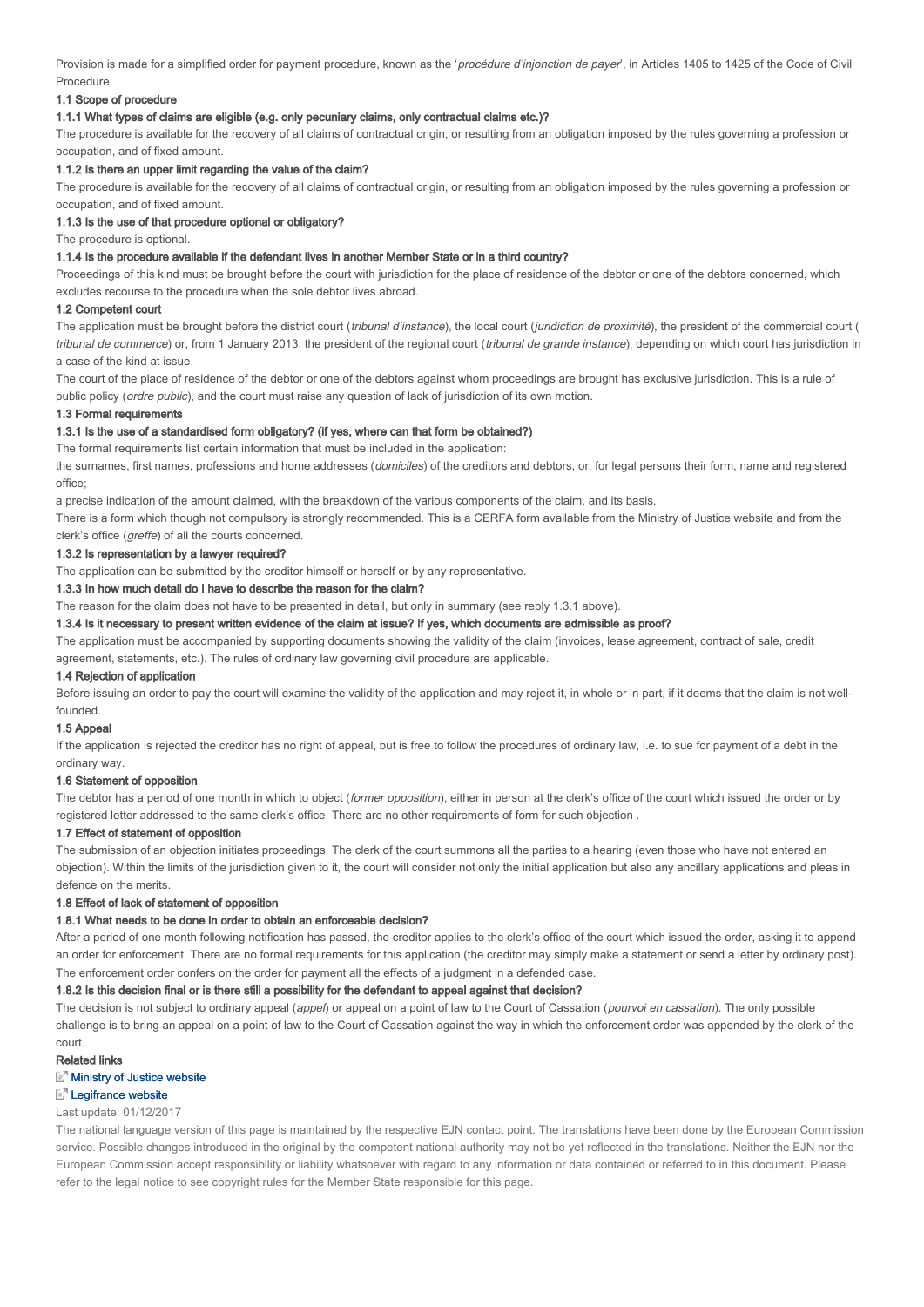Please note that the original language version of this page has been amended recently. The language version you are now viewing is currently being prepared by our translators.

# "Order for payment" procedures - Croatia

#### 1 Existence of an order for payment procedure

The Republic of Croatia applies the European order for payment, and the procedure of issuing such orders is governed by the provisions of the Civil Procedure Act (Zakon o parničnom postupku) (Narodne Novine (NN; Official Gazette of the Republic of Croatia), Nos 53/91, 91/92, 112/99, 129/00, 88/01, 117/03, 88/05, 2/07, 96/08, 84/08, 123/08, 57/11, 25/13 and 89/14; hereinafter: ZPP) and the Rules on the Manner of Lodging an Application for the Issuing of a European Order for Payment and a Statement of Opposition against a European Order for Payment (Pravilnik o načinu podnošenja zahtjeva za izdavanje europskog platnog naloga i prigovora protiv europskog platnog naloga) (NN No 124/13).

#### 1.1 Scope of procedure

The procedure for issuing a European order for payment is applied for the collection of pecuniary claims the amount of which is fixed, and which were due at the moment the application for the European order for payment was lodged. Regulation (EC) No 1896/2006 of the European Parliament and of the Council of 12 December 2006 (hereinafter: Regulation (EC) No 1896/2006) created a European order for payment procedure, and the said Regulationapplies in crossborder civil and commercial legal matters, irrespective of the type of court, with the derogations provided by the Regulation.

### 1.1.1 What types of claims are eligible (e.g. only pecuniary claims, only contractual claims etc.)?

Claims that relate to claims on money (pecuniary claims). The subject-matter of the claim may only be claims which constitute contractual or non-contractual obligations and which are nominally determined.

### 1.1.2 Is there an upper limit regarding the value of the claim?

There is no upper limit to the value of the claim.

### 1.1.3 Is the use of that procedure optional or obligatory?

The use of the procedure is not obligatory because the claimant is free to decide on the manner in which he or she will make their claim, as long as it does not contradict the mandatory rules and the rules on public morality. The payment order will be issued by the court even though the claimant did not suggest the issuing of a payment order in their claim, if all the requirements for the issuing thereof have been met. Therefore, the issuing of the payment order is mandatory for the court if the requirements for the issuing thereof have been met.

### 1.1.4 Is the procedure available if the defendant lives in another Member State or in a third country?

# Yes.

### 1.2 Competent court

The decision on applications to issue and review — and to provide a certificate of enforceability for — the European order for payment pursuant to Regulation (EC) No 1896/2006 lies exclusively with the Commercial Court in Zagreb (Trgovački sud u Zagrebu).

#### 1.3 Formal requirements

The application for a European order for payment and the statement of opposition to the order are to be submitted solely in machine-readable form if the court deems that these acts are suitable for machine processing.

The manner of submitting applications for the European order for payment and the statement of opposition against that order are governed by the Rules on the Manner of Lodging an Application for the Issuing of a European Order for Payment and a Statement of Opposition against a European Order for Payment (Pravilnik o načinu podnošenja zahtjeva za izdavanje europskog platnog naloga i prigovora protiv europskog platnog naloga) (Narodne Novine (NN; Official Gazette of the Republic of Croatia), Nos 124/13; hereinafter: Rules), which entered into force on 17 October 2013.

#### 1.3.1 Is the use of a standardised form obligatory? (if yes, where can that form be obtained?)

The application for issuing a European order for payment and the statement of opposition against the order are to be submitted on the forms prescribed by Regulation No 1896/2006 to the competent court in paper form in person or by post. Therefore, the use of a standardised form in the procedure for issuing a European order for payment is obligatory, and the forms can be downloaded from the internet site of the Commercial Court in Zagreb (http://sudovi. pravosudje.hr/tszag/).

#### 1.3.2 Is representation by a lawyer required?

Any party - natural or legal person - is authorised to freely choose whether they will represent themselves in the proceedings, or will hire an intermediary, who is usually a lawyer, unless the provisions of the ZPP state otherwise. Therefore, representation by a lawyer is not obligatory in the procedure of issuing a European order for payment.

### 1.3.3 In how much detail do I have to describe the reason for the claim?

The party is obliged to fill out form A (Application for the European order for payment) in a machine-readable form. Point 6 of said form offers a choice of legal grounds which will make it clear to what the claim refers.

### 1.3.4 Is it necessary to present written evidence of the claim at issue? If yes, which documents are admissible as proof?

Point 10 of form A provides for the party to attach evidence available to them and to describe what the specific evidence refers to. Evidence and the taking thereof are governed by the provisions of Articles 219 - 271 of ZPP, and the court decides which of the evidence presented is to be taken in order to find and appraise the relevant facts. Furthermore, the court decides, at its discretion, which facts it will find proved, after conscientious and careful assessment of all the evidence, both individually and as a whole, and taking into consideration the results of the entire proceedings.

More information on the evidence and the taking thereof is provided in the information package entitled "Taking evidence - Republic of Croatia" (Izvođenje dokaza - Republika Hrvatska).

### 1.4 Rejection of application

The general rule of Article 109 of ZPP is applied to the rejection of applications. This article states that if the application is not comprehensible or does not contain everything necessary to act on it, the court will order the submitting party to correct the submission, i.e. to amend it in accordance with the instructions provided, and will return it for the purposes of correction or amendment. The submission is to be deemed withdrawn if it is not returned to the court and corrected in line with the instructions received from the court within the time limit provided, and if it is returned without any correction or amendment, it will be dismissed.

#### 1.5 Appeal

A statement of opposition is the only legal remedy available to the defendant when an application for a European order for payment has been lodged. The request for a review of the European order for payment in accordance with Article 20(1) or (2) of Regulation (EC) No 1896/2006 is decided by order, against which no appeal lies. An appeal against the writ of execution for reasons relating to the claim laid down in the European order for payment is permitted only if these reasons occurred after the order was served and if they could no longer be presented in the statement of opposition pursuant to Article 16 of Regulation No 1896/2006.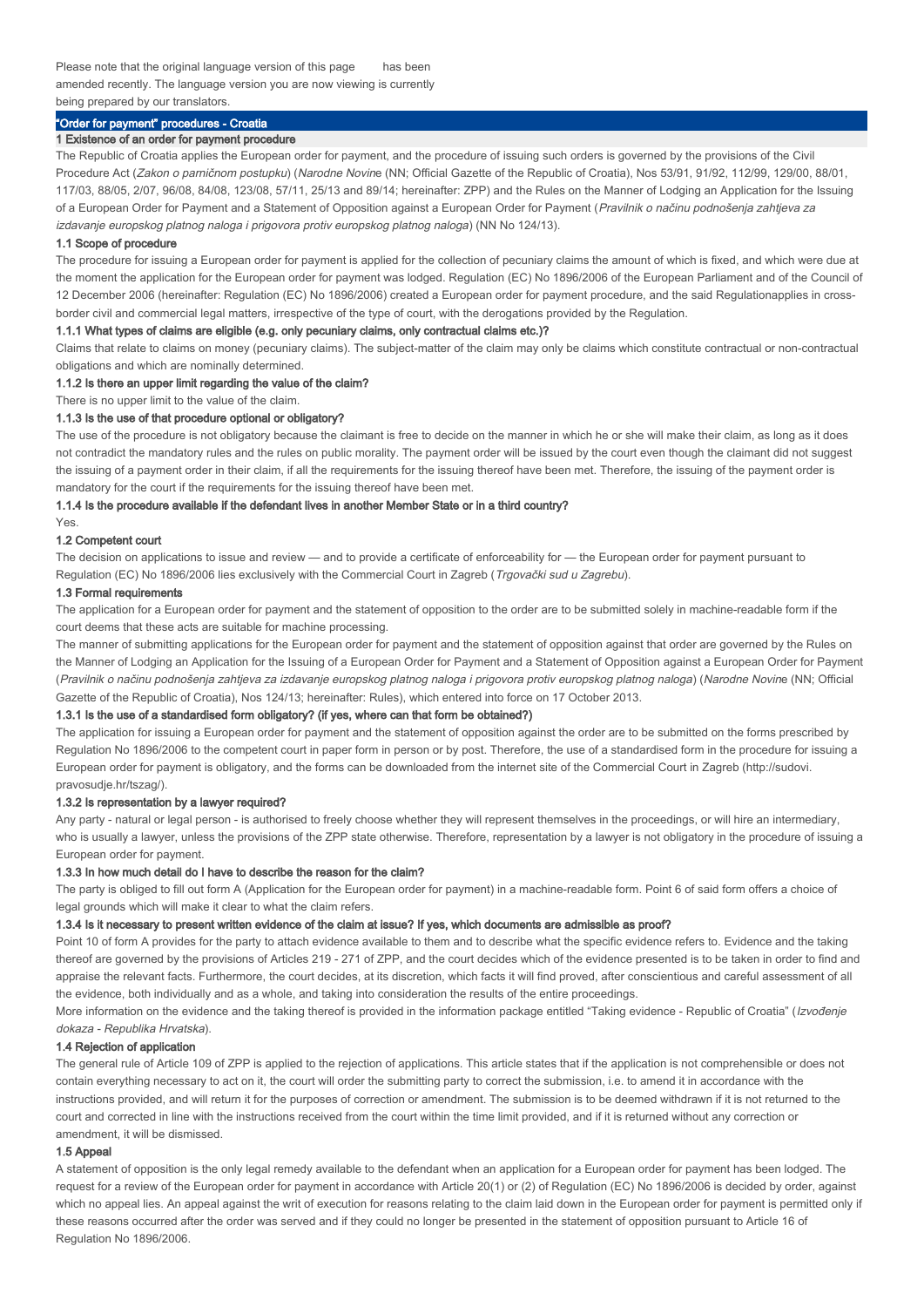### 1.6 Statement of opposition

The defendant may lodge a statement of opposition to the European order for payment with the court of origin using standard form F, which is supplied to him together with the European order for payment. The statement of opposition is to be sent within 30 days of service of the order on the defendant, and the defendant is to indicate in the statement of opposition that he contests the claim, without having to specify the reasons for this.

### 1.7 Effect of statement of opposition

If the defendant lodges a statement of opposition against the European order for payment within the meaning of Article 16 of Regulation No 1896/2006, the further procedure will be carried out in accordance with the provisions of the ZPP on the procedure in the event of a statement of opposition against a payment order (Articles 445a and 451-456 of ZPP), while taking into account the provisions of Article 17 of Regulation (EC) No 1896/2006.

### 1.8 Effect of lack of statement of opposition

If, within 30 days of service of the payment order on the defendant, while taking into consideration the appropriate period for the receipt of a statement of opposition, no statement of opposition has been lodged with the court, the court is to declare the enforceability of the European order for payment by using the standard form G.

An enforceable European Payment Order (Articles 18 and 19 of Regulation No 1896/2006), issued by a court in the Republic of Croatia, is an enforcement order on the grounds of which, in the Republic of Croatia, enforcement may be sought in the same manner as on the grounds of an enforceable decision of a Croatian court.

### 1.8.1 What needs to be done in order to obtain an enforceable decision?

As a rule, the claimant must explicitly request the court to issue a certificate of enforceability, and the court declares the enforceability of the European order for payment by using the standard form G.

#### 1.8.2 Is this decision final or is there still a possibility for the defendant to appeal against that decision?

The defendant may request a review of the European order for payment on the grounds of the provisions of Article 507n of ZPP, while taking into consideration the grounds of Article 20 of Regulation (EC) No 1896/2006, and the court deciding on the request may postpone the enforcement by applying the appropriate provisions of the Enforcement Act regarding the postponement of the enforcement at the debtor's request. Last update: 23/08/2018

The national language version of this page is maintained by the respective EJN contact point. The translations have been done by the European Commission service. Possible changes introduced in the original by the competent national authority may not be yet reflected in the translations. Neither the EJN nor the European Commission accept responsibility or liability whatsoever with regard to any information or data contained or referred to in this document. Please refer to the legal notice to see copyright rules for the Member State responsible for this page.

### "Order for payment" procedures - Italy

### 1 Existence of an order for payment procedure

Among other summary proceedings, the Italian Code of Civil Procedure (Codice di procedura civile) lists an order for payment procedure (procedimento di ingiunzione) (Sections 633 et seg.). This is an ex parte proceeding, since the Court rules on the creditor's application without hearing the debtor or allowing him or her to submit a response or remarks.

The debtor is heard only subsequently, if he or she challenges the order for payment.

The order for payment can be sought only in respect of certain claims (claim to payment of a sum of money or to delivery of a specific quantity of fungible goods etc.), and subject to certain conditions set out in the Civil Code (Codice civile), e.g. creditors must provide written proof of their claim.

If the court hearing the claim finds it to be well founded, it will order the debtor to pay the sum within a certain time limit, usually 40 days, but it will also advise the debtor that he or she may challenge the order within the same period and that, if no objection is lodged, the order for payment will become final and may be enforced.

### 1.1 Scope of procedure

The procedure applies to claims brought by creditors owed money or a specific quantity of fungible goods or by anyone with the right to receive a specific movable asset.

### 1.1.1 What types of claims are eligible (e.g. only pecuniary claims, only contractual claims etc.)?

Where the procedure relates to a claim to money, the sum must be precisely defined. This in effect rules out the possibility of seeking an order for payment in respect of non-contractual claims, for example to claim compensation for damage suffered as a consequence of an unlawful act.

#### 1.1.2 Is there an upper limit regarding the value of the claim?

No, there is no upper limit. An order for payment may be sought for claims having any value.

# 1.1.3 Is the use of that procedure optional or obligatory?

The use of the payment order procedure is optional. A creditor may always bring an ordinary action.

1.1.4 Is the procedure available if the defendant lives in another Member State or in a third country?

# Yes.

1.2 Competent court

The order for payment must be sought from the justice of the peace (giudice di pace) or the general court (tribunale) that would have jurisdiction in ordinary proceedings. The justice of the peace is competent to hear only small claims, according to the criteria set out in Section 7 of the Code of Civil Procedure. When the application is lodged with the general court, the court sits with a single judge.

Claims concerning fees for legal services provided, whether in connection with litigation or out of court, or the reimbursement of costs payable to lawyers bailiffs or any other person who has rendered services in the course of legal proceedings, are examined by the court which heard the case to which the creditor's claim refers.

Lawyers may apply for an order for payment against their clients to the court of the place where they are registered with the bar association (consiglio dell' ordine). Similarly, notaries may lodge claims before the court of the place where they are registered with the association of notaries (consiglio notarile) (see also the factsheet on 'Jurisdiction').

### 1.3 Formal requirements

The payment claim must contain the information set out in Section 638 of the Code of Civil Procedure, and must be lodged with the office of the clerk of the court together with its enclosures. Under Article 16-bis of Decree Law No 179 of 18 October 2012 (converted by Law No 221 of 17 December 2012): 'From 30 June 2014, in proceedings before the court referred to in Book IV, Title I, Chapter I of the Code of Civil Procedure, the filing of measures and of the parties' submissions and documents shall be carried out solely by electronic means (except for objections)'. Therefore, for all applications for ex parte proceedings after 30 June 2014, any submission of paper copies will be deemed inadmissible. For European Payment Orders, pursuant to Regulation EC 1896/2006, Article 16-bis of Decree Law No 179/2012 does not apply; therefore applications for such an order must be submitted on paper and not by electronic means.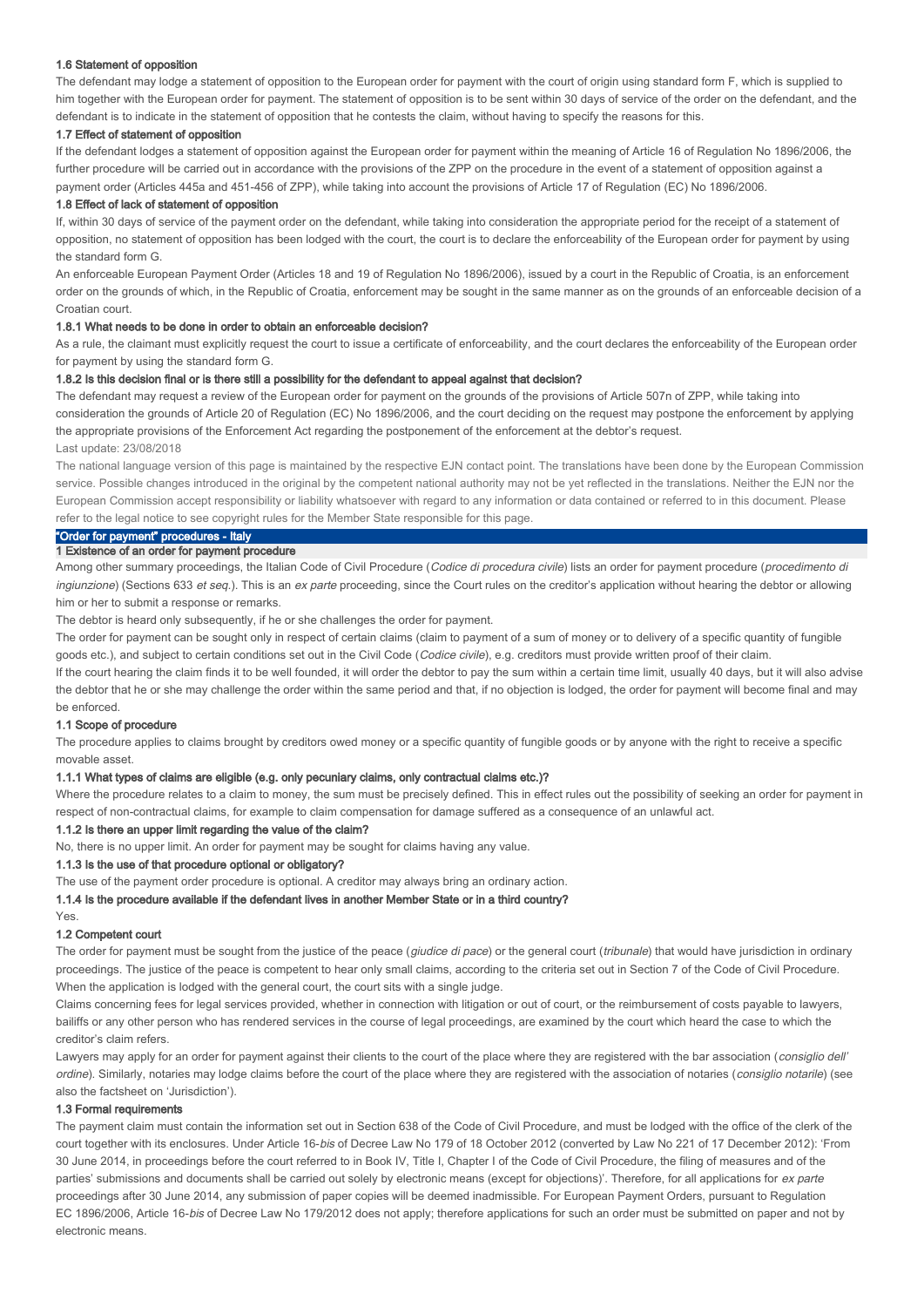#### 1.3.1 Is the use of a standardised form obligatory? (if yes, where can that form be obtained?)

No, there is no special form.

### 1.3.2 Is representation by a lawyer required?

As a rule it is. However, in certain cases claimants may represent themselves in court. One such case is when the claim is heard by the justice of the peace and concerns an amount of €1 100 or less; another is when the claimant is qualified to act as a lawyer before the court hearing the case.

#### 1.3.3 In how much detail do I have to describe the reason for the claim?

The application must set out the claim and the reasons justifying it. The reasons for the claim need not be detailed, and may be provided by a summary description of the relevant facts and documents.

#### 1.3.4 Is it necessary to present written evidence of the claim at issue? If yes, which documents are admissible as proof?

Yes. Written evidence for the claim includes, in particular, acknowledgments of delivery and unilateral promises in writing. When the claim relates to the supply of goods or services, and such supply was made by a business to another business or to a person not engaged in professional or business activities, written evidence of the claim may also consist of authentic extracts from the accounts of the creditor enterprise, provided they are duly kept in the manner required by law. Commercial invoices may also constitute suitable written proof of the claim, provided they are accompanied by the stamped copy from the claimant's register of invoices.

Specific rules on supporting evidence apply to fee and reimbursement claims by lawyers, notaries and members of other professions, and to claims by the State and public authorities.

#### 1.4 Rejection of application

If the court finds that the claim is insufficiently substantiated, it will so inform the claimant via the clerk of the court, asking the claimant to produce additional evidence. If the claimant fails to respond or to withdraw the application, or if the application cannot be accepted, the court will dismiss it by a reasoned ruling. In such cases, the claim may be re-submitted, by the special procedure or by the ordinary procedure.

### 1.5 Appeal

The dismissal may not be contested either by ordinary appeal or in Cassation.

### 1.6 Statement of opposition

If the court accepts an application, and it issues an order for payment, that order must be served on the defendant. In Italy it must be served within 60 days of the ruling, compared to 90 days if served outside Italy.

Upon receiving the order for payment, the debtor has 40 days to contest the claim.

Where there is sound reason for so doing, the deadline for lodging an objection to the claim may be reduced to 10 days or increased to 60 days. If the defendant lives in another EU country, the deadline is 50 days and may be reduced to 20. If the defendant lives in a non-EU country, the deadline is 60 days and may be reduced to 30 or increased to 120 days.

Defendants may challenge the claim even after expiry of the deadline, if they can prove that they were not informed in due time owing to irregular service of the order, or to any unforeseen event or force majeure. No challenge may be brought after 10 days from the first enforcement measure.

An objection challenging the order (*opposizione*) is brought before the court that issued it, by means of a writ of summons (*citazione*) to be served on the claimant at the address indicated in the application. The summons objecting to the order must contain the information usual in summonses generally. In particular, the objector must state the grounds of the objection to the claim.

#### 1.7 Effect of statement of opposition

An objection of this kind triggers ordinary court proceedings in which the court examines the validity of the claim for payment.

### 1.8 Effect of lack of statement of opposition

If no objection is lodged within the prescribed time, or if the defendant fails to appear before the court, the court that issued the order will declare it enforceable on the claimant's application.

#### 1.8.1 What needs to be done in order to obtain an enforceable decision?

There are four possible scenarios.

The first occurs when the deadline for objecting to the claim has not yet expired. The applicant can request the court to declare the order provisionally enforceable with immediate effect. This request can be granted only if the special conditions for provisional enforcement set out in the Code of Civil Procedure are met: for example, if the claim is based on a bill of exchange or cheque, or if delay in enforcement would cause serious harm to the creditor. As a condition for provisional enforcement at this early stage, the court may require the creditor to lodge a security in the debtor's favour.

The second scenario occurs when a debtor who has been served the order for payment fails to lodge an objection in the required time. When this occurs, the creditor can file a request for enforcement of the order.

The third scenario occurs when the debtor has indeed lodged an objection and the case is still pending. In this case, the creditor can file a request for provisional enforcement of the order. This request can be granted only when the conditions laid down in the Code are met (for example, when the objection is not supported by any written evidence). The court may also order provisional enforcement of only part of the order, i.e. up to the amount not contested by the debtor. The court can also grant provisional enforcement of the order if the creditor provides a security covering the amount for possible reimbursement, plus costs and damages.

The fourth scenario occurs when the objection is dismissed: as a consequence of dismissal, the order for payment becomes enforceable, if it was not already so.

Orders for payment which have been declared enforceable under any of the above scenarios also allow the creditor to register a judgment mortgage on the debtor's assets.

### 1.8.2 Is this decision final or is there still a possibility for the defendant to appeal against that decision?

An order which has become enforceable owing to the debtor's failure to file an objection may be revoked in exceptional cases provided for by law (for example if it is found that the court's decision was issued on the basis of evidence subsequently found to be false). When the order for payment affects a third party's rights, the third party may also file an objection.

A judgment closing opposition proceedings may be appealed in accordance with the ordinary procedures.

### Link correlati

►The Italian Constitution (EN)

- https://www.senato.it/sites/default/files/media-documents/COST\_INGLESE.pdf
- ►Le leggi e i codici italiani
- https://www.normattiva.it/?language=en
- ►Codice di procedura civile italiano

http://www.altalex.com/documents/codici-altalex/2015/01/02/codice-di-procedura-civile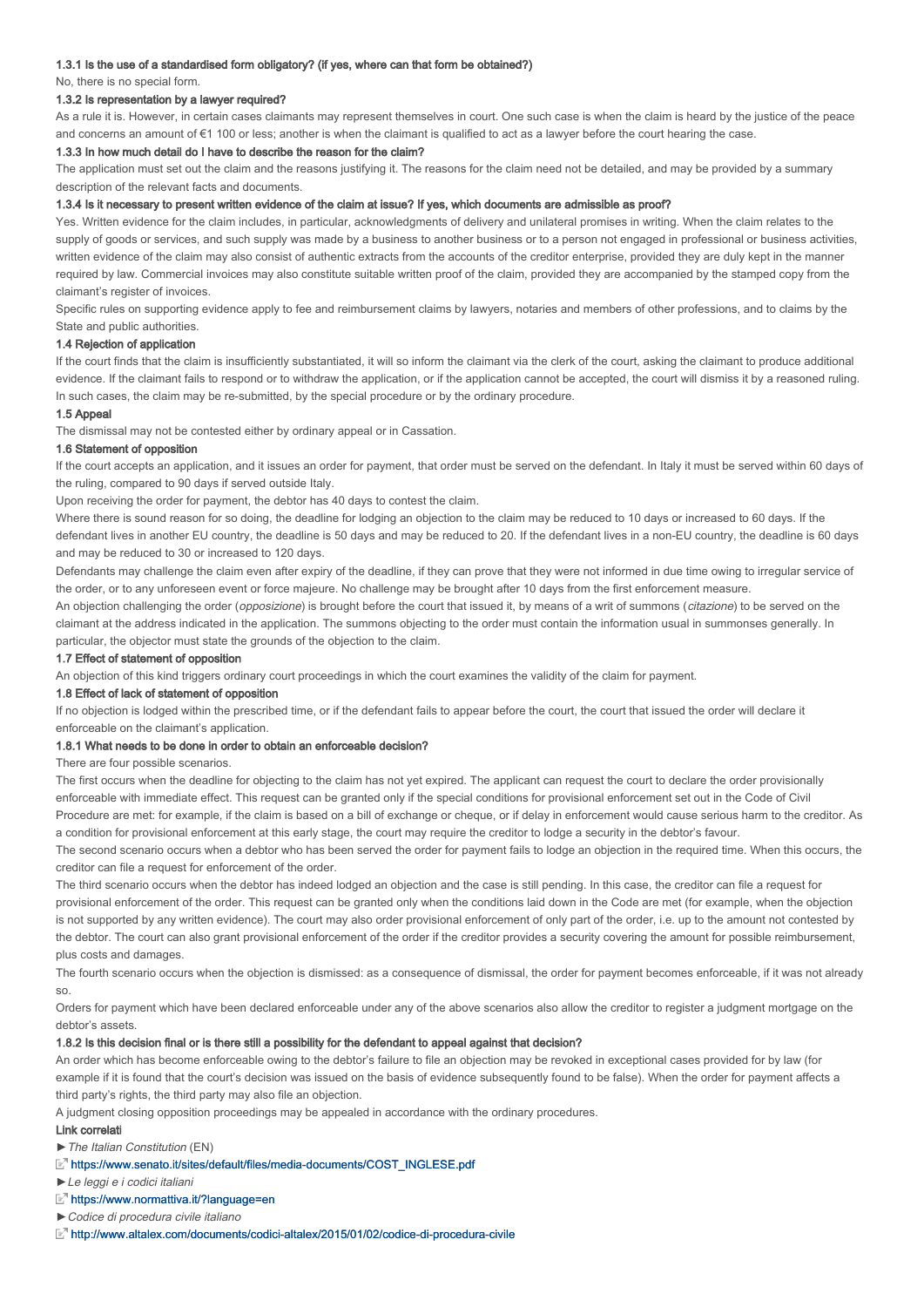#### ►The Code of administrative trial (EN)

https://www.giustizia-amministrativa.it/cdsintra/wcm/idc/groups/public/documents/document/mday/mzk3/~edisp/nsiga\_4276977.pdf

►Code de justice administrative (FR)

 $E^{\pi}$ https://www.giustizia-amministrativa.it/cdsintra/wcm/idc/groups/public/documents/document/mday/njiz/~edisp/nsiga\_4506451.pdf

► Italienische Verwaltungsprozessordnung (DE)

https://www.giustizia-amministrativa.it/cdsintra/wcm/idc/groups/public/documents/document/mday/nda5/~edisp/nsiga\_4289867.pdf

► Il sistema giudiziario italiano

https://www.csm.it/web/csm-internet/magistratura/il-sistema-giudiziario= https://www.csm.it/web/csm-internet/magistratura/il-sistema-giudiziario

► Codice del processo tributario

http://def.finanze.it/DocTribFrontend/getAttoNormativoDetail.do?id=%7BECD81E71-D37B-4722-AA36-116B5BCB2232%7D

► Ministero della Giustizia

#### https://www.giustizia.it/giustizia

Last update: 24/05/2021

The national language version of this page is maintained by the respective EJN contact point. The translations have been done by the European Commission service. Possible changes introduced in the original by the competent national authority may not be yet reflected in the translations. Neither the EJN nor the European Commission accept responsibility or liability whatsoever with regard to any information or data contained or referred to in this document. Please refer to the legal notice to see copyright rules for the Member State responsible for this page.

# "Order for payment" procedures - Cyprus

1 Existence of an order for payment procedure

There is no specific national 'order for payment' other than that provided for in Regulation 1896/2006, for the application of which a procedural regulation has been adopted.

#### 1.1 Scope of procedure

### 1.1.1 What types of claims are eligible (e.g. only pecuniary claims, only contractual claims etc.)?

Not applicable.

1.1.2 Is there an upper limit regarding the value of the claim?

Not applicable.

1.1.3 Is the use of that procedure optional or obligatory?

Not applicable.

1.1.4 Is the procedure available if the defendant lives in another Member State or in a third country?

Not applicable.

1.2 Competent court

Not applicable.

### 1.3 Formal requirements

1.3.1 Is the use of a standardised form obligatory? (if yes, where can that form be obtained?)

Not applicable.

1.3.2 Is representation by a lawyer required?

Not applicable.

1.3.3 In how much detail do I have to describe the reason for the claim?

Not applicable.

1.3.4 Is it necessary to present written evidence of the claim at issue? If yes, which documents are admissible as proof?

Not applicable.

1.4 Rejection of application Not applicable.

1.5 Appeal

Not applicable.

1.6 Statement of opposition

Not applicable.

1.7 Effect of statement of opposition

Not applicable.

1.8 Effect of lack of statement of opposition

1.8.1 What needs to be done in order to obtain an enforceable decision?

Not applicable

1.8.2 Is this decision final or is there still a possibility for the defendant to appeal against that decision?

Not applicable.

Last update: 19/07/2021

The national language version of this page is maintained by the respective EJN contact point. The translations have been done by the European Commission service. Possible changes introduced in the original by the competent national authority may not be yet reflected in the translations. Neither the EJN nor the European Commission accept responsibility or liability whatsoever with regard to any information or data contained or referred to in this document. Please refer to the legal notice to see copyright rules for the Member State responsible for this page.

# "Order for payment" procedures - Latvia

#### 1 Existence of an order for payment procedure

In Latvia there are two possibilities: the undisputed enforcement of obligations (saistību bezstrīdus piespiedu izpildīšana, Chapter 50, Sections 400-406 of the Law on Civil Procedure (Civilprocesa likums)) and the enforcement of obligations on court notice (saistību piespiedu izpildīšana brīdinājuma kārtība, Chapter 50.1, Sections 406.1–406.10 of the Law on Civil Procedure).

### 1.1 Scope of procedure

#### 1.1.1 What types of claims are eligible (e.g. only pecuniary claims, only contractual claims etc.)?

The undisputed enforcement of obligations is permitted:

pursuant to agreements regarding obligations that are secured with a public mortgage or a commercial pledge;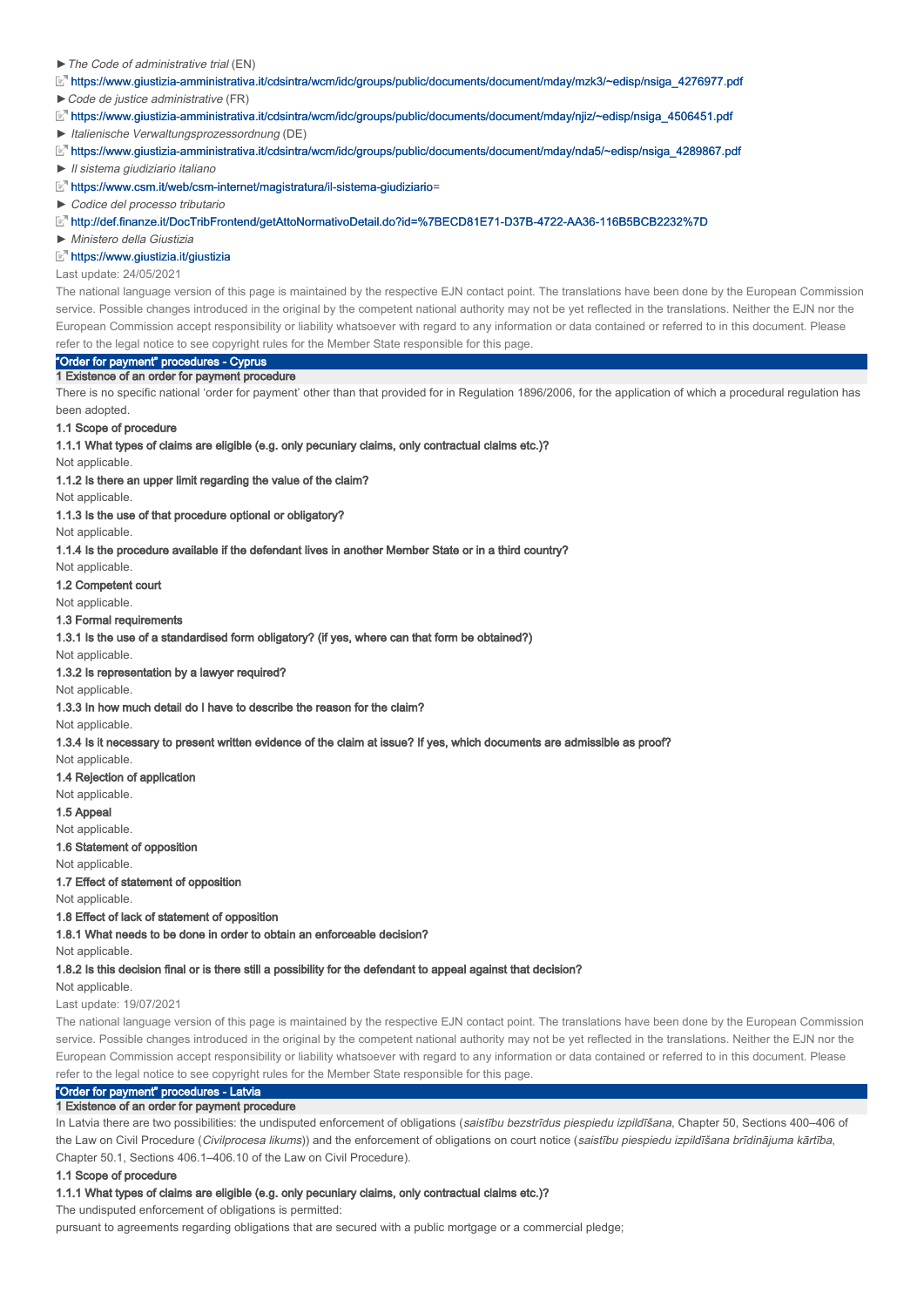pursuant to notarially certified fixedterm agreements or fixedterm agreements of equivalent legal effect for the payment of money or for the return of movable property;

pursuant to fixedterm agreements for the lease or rental of property which are notarially certified or entered in a land register and which provide that the lessee or tenant has a duty, upon the expiry of the term, to vacate or deliver the leased or rented property (except an apartment) and to pay the lease or rental payments;

pursuant to a protested promissory note.

The above obligations are not subject to undisputed enforcement if:

such enforcement is directed against State-owned property;

the obligation has been extinguished by prescription, the lapse of which is unequivocally manifest from the document itself.

Enforcement of obligations on court notice is permitted in respect of payment obligations which are evidenced by a document and for which the term for enforcement is due, and in respect of obligations for the payment of compensation which is provided for in a contract for the supply of goods, purchase of goods or provision of services, if such obligations are evidenced by a document and a timelimit for enforcement has not been specified.

Enforcement of obligations on court notice is not permitted: for payments related to an unperformed counter-obligation;

if the declared place of residence or de facto place of residence of the debtor is not known;

if the declared place of residence, de facto place of residence, location or registered office of the debtor is not in Latvia;

if the requested penalty exceeds the amount of the principal debt;

if the requested interest exceeds the amount of the principal debt.

1.1.2 Is there an upper limit regarding the value of the claim?

No.

#### 1.1.3 Is the use of that procedure optional or obligatory?

The use of the procedures is not obligatory.

### 1.1.4 Is the procedure available if the defendant lives in another Member State or in a third country?

Enforcement of obligations on court notice is not permitted if the debtor's declared place of residence, de facto place of residence, location or registered office is not located in Latvia.

Undisputed enforcement of obligations is available if an application is made on the basis of documents pledging immovable property, or of an obligation to vacate or return leased or rented immovable property, if the immovable property is located in Latvia. An application for undisputed enforcement based on a ship mortgage obligation may be submitted in Latvia if the mortgage is registered in Latvia.

#### 1.2 Competent court

An application for undisputed enforcement of obligations is submitted to the land registry office of the district or city court (rajona (pilsētas) tiesa):

of the declared place of residence of the debtor, or failing that the debtor's de facto place of residence, if the application concerns obligations for the payment of money or for the return of movable property, or obligations imposed by contracts that are secured with a commercial pledge;

of the place where the immovable property is situated, if the application is made pursuant to documents pledging immovable property or to an obligation to vacate or return leased or rented immovable property. If the obligation is secured against several immovable properties, and the applications would fall within the jurisdiction of the land registry offices of different district or city courts, the application is to be adjudicated by the land registry office of the district or city court of the place where one immovable property is situated, at the choice of the applicant;

of the place where the ship mortgage obligation is registered, if the application is based on a ship mortgage obligation.

An application for enforcement of obligations on court notice is submitted to the land registry office of the district or city court of the place of residence of the debtor, or failing that the debtor's *de facto* place of residence or registered office.

### 1.3 Formal requirements

### 1.3.1 Is the use of a standardised form obligatory? (if yes, where can that form be obtained?)

An application for enforcement of obligations on court notice should be set out in conformity with Annex 1 of Cabinet Regulation No 792 of 21 July 2009 on templates to be used for the enforcement of obligations on court notice. The template is available on the Latvian courts portal:  $\mathbb{E}^n$  https://www.tiesas.lv/ No template is available for an application for undisputed enforcement of obligations, it should be set out pursuant to Section 404 of the Law on Civil Procedure.

#### 1.3.2 Is representation by a lawyer required?

No, this is not obligatory. The general rules on representation are laid down in Chapter 12 of the Law on Civil Procedure - Representatives.

### 1.3.3 In how much detail do I have to describe the reason for the claim?

The reasoning of an application does not need to be detailed.

An application for undisputed enforcement of obligations must state the obligation and the document which the creditor wants enforced, indicating the principal debt to be recovered and any penalties and interest, and in the case of a promissory note the expenses associated with protesting the note and the compensation laid down by law. The following must be appended to the application: the document to be enforced, and a true copy thereof, or in the case of a promissory note the document protesting it, and evidence that a warning has been given to the debtor, unless it follows from the law that no such warning is required.

An application for enforcement of obligations on court notice is submitted by filling out a standard template giving details of the applicant and the debtor, the payment obligation, the documents substantiating the obligation and the timelimit for performance of the obligation, the amount requested and the manner of calculation, a statement by the applicant certifying that the claim is not dependent on a counterobligation or that any counterobligation has been performed.

# 1.3.4 Is it necessary to present written evidence of the claim at issue? If yes, which documents are admissible as proof?

The following must be appended to an application for undisputed enforcement of obligations: the document to be enforced, and a true copy thereof, or in the case of a promissory note the document protesting it, and evidence that a warning has been given to the debtor, unless it follows from the law that no such warning is required (the evidence that a warning has been given may be a statement drawn up by a certified bailiff or his or her assistant declaring that the addressee has refused to accept the warning).

For the enforcement of obligations on court notice, no written evidence of the claim needs to be submitted, but the application must identify the documents substantiating the obligation and the timelimit for performance of the obligation. If the debtor contests the validity of the payment obligation within 14 days of receipt of the notice sent by the court, the court proceedings for the enforcement of obligations on court notice are terminated. The decision to terminate the proceedings for the enforcement of obligations on court notice upon objection by the debtor does not prevent the creditor from bringing an ordinary court action on the claim.

1.4 Rejection of application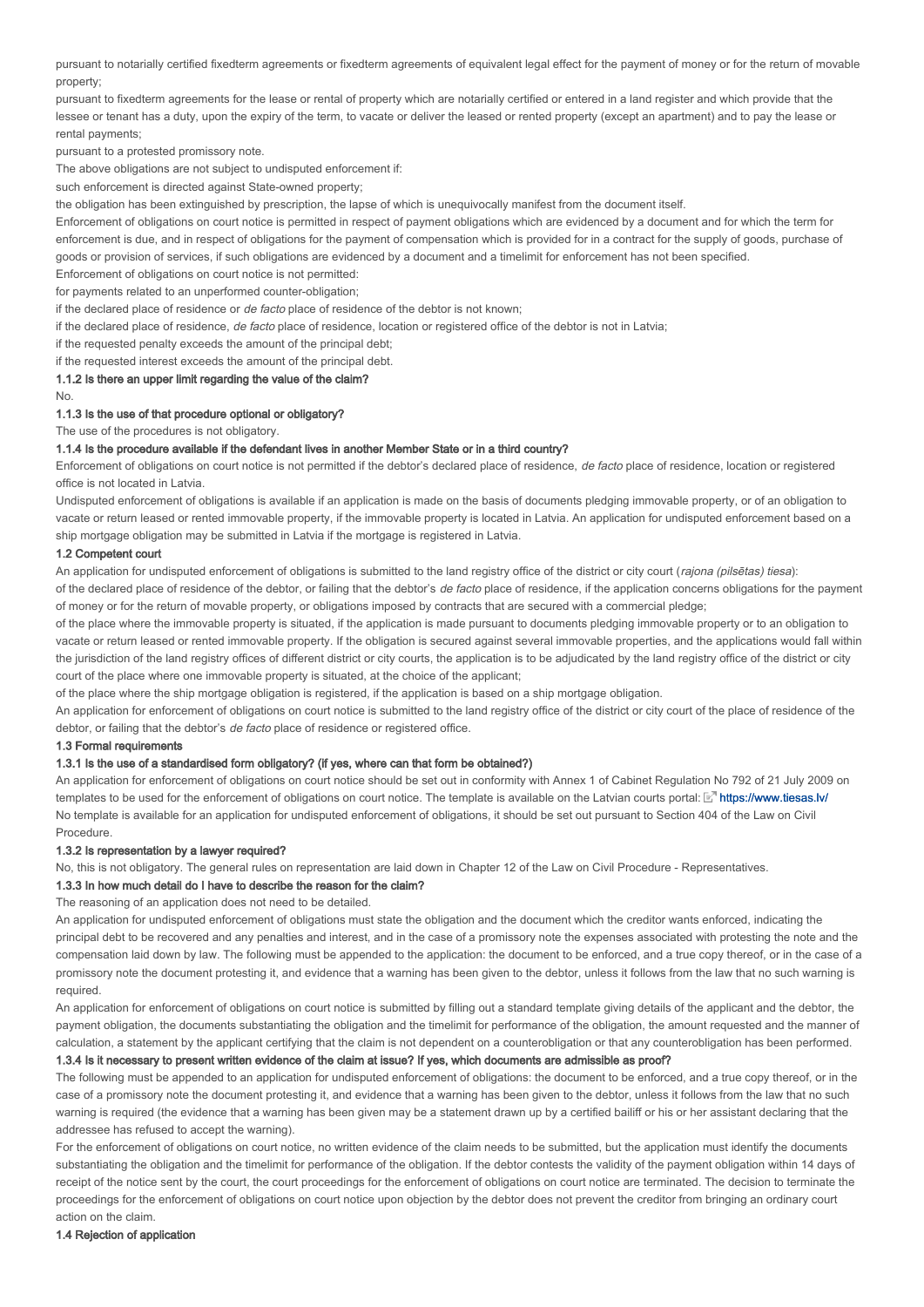Undisputed enforcement of obligations – a judge, sitting alone, takes a decision within seven days of the day the application is submitted, on the basis of the application and the documents attached to it, without giving prior notice to the applicant and the debtor. The judge will dismiss the application if it is unfounded, or the penalty indicated in the application is disproportionate to the principal debt, or the document to be enforced contains unfair contractual provisions that violate consumer rights.

In the case of the enforcement of obligations on court notice, if the court accepts the application but within 14 days of receiving the notice sent by the court the debtor submits a statement of opposition contesting the validity of the payment obligation, the judge will terminate the proceedings on the enforcement of obligations on court notice.

#### 1.5 Appeal

A judge's decision on an application for undisputed enforcement of obligations or enforcement of obligations on court notice is not open to challenge.

#### 1.6 Statement of opposition

On an application for undisputed enforcement of obligations, a judge takes a decision sitting alone, and the debtor's opinion is not taken into account. On an application for enforcement of obligations on court notice, a judge gives notice to the debtor proposing that the debtor pay the amount indicated in the application or submit a statement of opposition to the court within 14 days of receiving the notice.

#### 1.7 Effect of statement of opposition

Enforcement of obligations on court notice – if the debtor contests the validity of the payment obligation within 14 days of receipt of the notice sent by the court, the court proceedings for the enforcement of obligations on court notice are terminated. If the debtor accepts part of the application, the applicant will be notified of the debtor's answer and a timelimit laid down within which the applicant is to notify the court whether the part of the obligation whose enforcement is accepted has been handed over. If the applicant does not agree to the enforcement of part of the obligation, or does not answer within the time specified in the notification, the court proceedings will be terminated.

#### 1.8 Effect of lack of statement of opposition

On an application for the enforcement of obligations on court notice, if the debtor fails to submit a statement of opposition within the time specified in the notice, the judge will take a decision, within seven days from the date of expiry of the time allowed for a statement of opposition, ordering the enforcement of the payment obligation specified in the application and the recovery of court costs.

### 1.8.1 What needs to be done in order to obtain an enforceable decision?

Enforcement of obligations on court notice: the judge's decision on the enforcement of the payment obligation indicated in the application takes effect at once; it is an enforceable document that can be enforced in accordance with the rules on the enforcement of judgments.

Undisputed enforcement of obligations: the judge, having examined the validity of the application and having found that it should be accepted, takes a decision determining which obligation is to be enforced and how far. The judge's decision takes effect at once; it is an enforceable document that can be enforced in accordance with the rules on the enforcement of judgments. The judge's decision is lodged for enforcement together with a true copy of the document being enforced.

### 1.8.2 Is this decision final or is there still a possibility for the defendant to appeal against that decision?

A judge's decision on an application for undisputed enforcement of obligations or for enforcement of obligations on court notice is not open to challenge; however, if the debtor is of the opinion that the applicant's claim is, on the merits, unfounded, he or she may bring an action against the creditor to dispute the claim (in the case of undisputed enforcement of obligations, within six months from the date when the true copy of the judge's decision is sent, and in the case of enforcement of obligations on court notice, within three months from the date when the true copy of the decision is sent). When the debtor brings such an action, he or she may request a stay of the enforcement of obligations; if the creditor has already received satisfaction through the enforcement process, the debtor may apply to have his or her claim secured. The action is to be brought in accordance with the procedures prescribed by the Law on Civil Procedure before the court that considered the earlier application for undisputed enforcement of obligations or enforcement of obligations on court notice. But if the claim falls under the jurisdiction of a regional court (apgabaltiesa), it should be brought before the regional court with jurisdiction for the division of the land register of the district or city court that considered the earlier application.

#### 1.8.3 Review procedure

A case may be re-examined in connection with review of a ruling at the initiative of the defendant on the basis of Article 19 of the Regulation (EC) No 1896 /2006 of the European Parliament and of the Council by submitting an application:

regarding the review of a judgment or a decision of a district (city) court - to the regional court concerned;

regarding the review of a judgment or a decision of a regional court - to the Supreme Court (Augstākā tiesa);

The application may be submitted within 45 days when the circumstances for review provided for in the European Union legislation have been established. The application cannot be submitted if the limitation period for the submission of an enforcement document regarding the relevant ruling has set in. An application, in which the circumstances that in accordance with the legislation of the European Union may be recognised as circumstances for review of a ruling have not been indicated, shall not be accepted and shall be returned to the applicant. A judge shall refuse to accept for examination an application for re-examining of the case due to review of a ruling, even if the application has been submitted repeatedly and it does not arise from it that the circumstances for review of the ruling for deciding the issue have changed. An ancillary complaint may be submitted regarding such a decision by the judge. regarding the review of a judgment or a decision of the Chamber of the Court (Tiesu palāta) - to the Civil Cases Department of the Supreme Court. Last update: 04/10/2021

The national language version of this page is maintained by the respective EJN contact point. The translations have been done by the European Commission service. Possible changes introduced in the original by the competent national authority may not be yet reflected in the translations. Neither the EJN nor the European Commission accept responsibility or liability whatsoever with regard to any information or data contained or referred to in this document. Please refer to the legal notice to see copyright rules for the Member State responsible for this page.

# "Order for payment" procedures - Lithuania

### 1 Existence of an order for payment procedure

Applications for a European Order for Payment are examined in accordance with the rules set out in Chapter XXIII of the Code of Civil Procedure of the Republic of Lithuania (Lietuvos Respubklikos civilinio proceso kodeksas), subject to the exceptions provided for therein.

### 1.1 Scope of procedure

### 1.1.1 What types of claims are eligible (e.g. only pecuniary claims, only contractual claims etc.)?

The procedure set out in Chapter XXIII of the Code of Civil Procedure of the Republic of Lithuania is applied to cases involving a creditor's application relating to monetary claims (arising from a contract, tort, employment relations, the award of maintenance, etc.).

### 1.1.2 Is there an upper limit regarding the value of the claim?

No.

### 1.1.3 Is the use of that procedure optional or obligatory?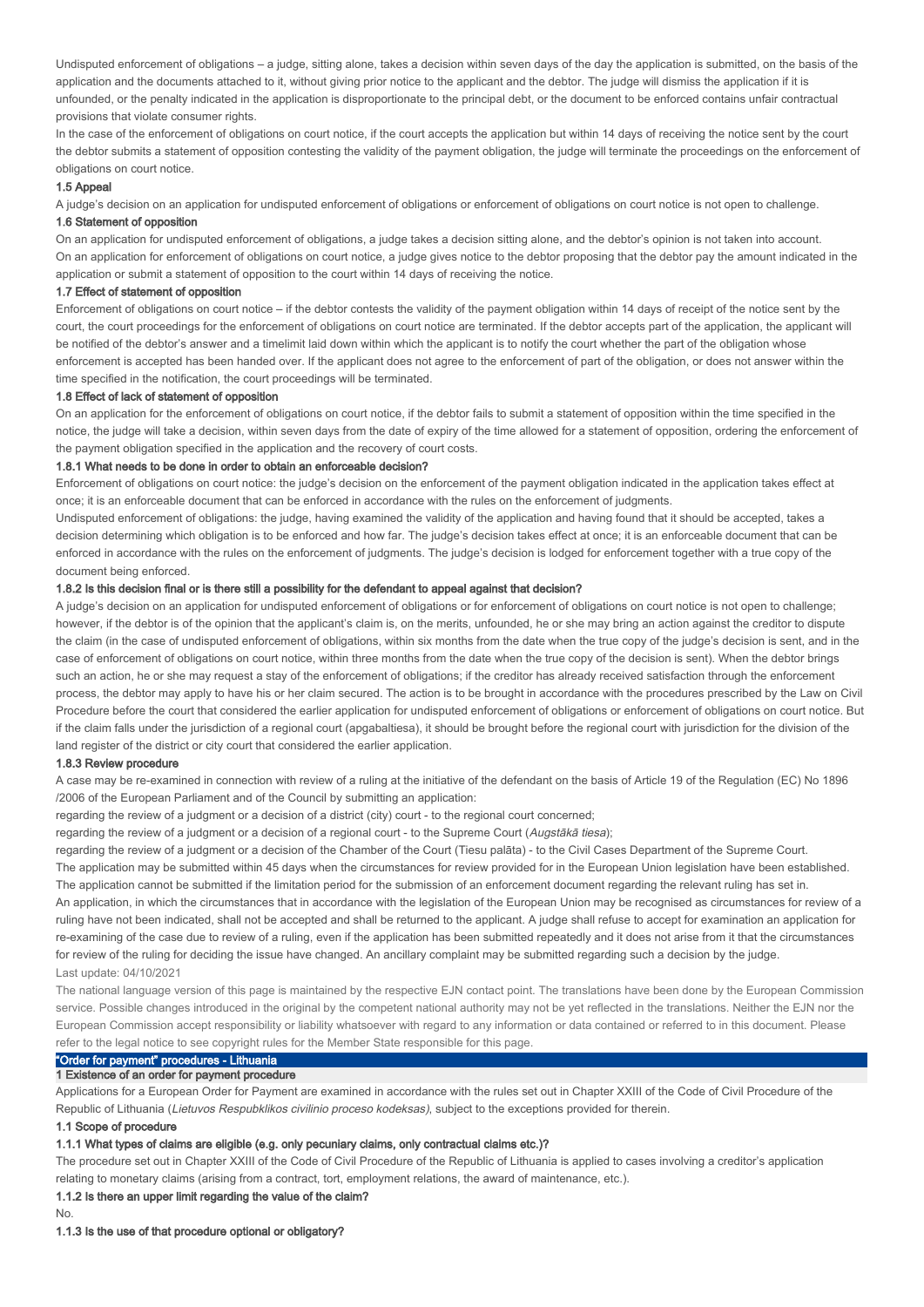Cases heard in accordance with Chapter XXIII of the Code of Civil Procedure may also be heard in contentious or documentary proceedings according to the creditor's choice.

### 1.1.4 Is the procedure available if the defendant lives in another Member State or in a third country?

In accordance with Chapter XXIII of the Code of Civil Procedure, applications are not considered if the debtor lives or has its registered office abroad. If a case has been initiated on the basis of a creditor's claim and it transpires, after a court order has been issued, that the debtor's place of residence or place of work is unknown, the court will revoke the court order and the creditor's application will remain unsettled. Such a court ruling may not be contested by filing a separate appeal. In these circumstances, the court may revoke the court order and leave the creditor's application unsettled only if the court had previously set a time-limit for the creditor to clarify the debtor's place of residence or place of work or to take action enabling the court to serve procedural documents by other means.

### 1.2 Competent court

Cases based on applications for a court order are heard by district courts according to the place of residence.

#### 1.3 Formal requirements

Apart from the general requirements laid down for the content and form of procedural documents, an application for a court order must specify: the name, surname, personal identification code and address of the creditor or, where the creditor is a legal entity, the full name, registered office, identification code and current account number of the creditor, details of the relevant credit institution and, if the application is filed by a representative, the name and address of the creditor's representative;

the name, surname, personal identification number (if known), address and place of work (if known) of the debtor and, where the debtor is a legal entity, the full name, registered office, identification code and current account number (if known) of the debtor and details of the relevant credit institution (if known); the claim amount;

when a claim concerns the award of interest or a late payment penalty, the rate, amount and calculation period of the interest or the late payment penalty; the claim, its factual basis and supporting evidence;

a reasoned request for the application of interim measures to the debtor where there are grounds for such action and information is available on the debtor's assets;

confirmation that there are no ground as specified in Article 431(2) of the Code of Civil Procedure of the Republic of Lithuania (when the court order is issued, the obligation (or part of the obligation) incumbent on the creditor for which payment is claimed has not been performed and the debtor requires that it be performed; some of the obligation cannot be performed and the creditor requires that part of it be performed; the debtor lives or has its registered office abroad; the debtor's place of residence and place of work are unknown).

a list of the documents annexed to the application.

An application for the award of maintenance must also contain the date and place of birth of the debtor, the date of birth and place of residence of the beneficiary (if the application is filed by a person other than the beneficiary himself/herself), the requested amount of monthly maintenance and the period for which payment is sought.

### 1.3.1 Is the use of a standardised form obligatory? (if yes, where can that form be obtained?)

It is recommended that the standard form approved by the Minister of Justice be used.

A template of the court order application form is provided at the Electronic Services Portal of Lithuanian Courts Mutps://e.teismas.lt/lt/public

#### /documentstemplates/

### 1.3.2 Is representation by a lawyer required?

# 1.3.3 In how much detail do I have to describe the reason for the claim?

This is not regulated.

No.

#### 1.3.4 Is it necessary to present written evidence of the claim at issue? If yes, which documents are admissible as proof?

An application for a court order does not have to be accompanied by any evidence.

### 1.4 Rejection of application

The court will reject an application for a court order in the following cases:

– in the circumstances specified in Article 137(2) of the Code of Civil Procedure of the Republic of Lithuania (the dispute should not be subject to civil proceedings before a court; the claim does not fall within the jurisdiction of the particular court; the person who has applied to the court has failed to comply with the prior extra-judicial adjudication procedure established by law for that particular category of cases; an effective court or arbitration judgment has been issued on a dispute between the same parties involving the same subject matter and based on the same grounds or there is an effective court ruling admitting the plaintiff's waiver of the claim or approving the parties' reconciliation agreement; there is a case pending before the court relating to a dispute between the same parties involving the same subject matter and based on the same grounds; the parties have concluded an agreement to refer the dispute to an arbitration court; the application has been filed on behalf of a person with legal incapacity; the application has been filed on behalf of the interested party by a person not authorised to conduct the case);

- the application does not meet the admissibility requirements set forth in Article 431(1) and (2) of the Code of Civil Procedure of the Republic of Lithuania or

is clearly not justified.

### 1.5 Appeal

A ruling refusing to admit an application may be contested by filing a separate appeal.

### 1.6 Statement of opposition

The debtor may file a statement of opposition to the creditor's application or part of it to the court that has issued the court order. If the debtor has fulfilled part of the creditor's claim or acknowledges part of the claim but has nevertheless not fulfilled it, he may oppose the validity of the remaining part of the creditor's claim.

The debtor's statement of opposition to the creditor's application must be filed in writing within twenty days of the court order being served on the debtor. Statements of opposition must meet the general requirements laid down for the content and form of procedural documents, except for the requirement to indicate the grounds of the opposition. If, for compelling reasons, the debtor has filed a statement of opposition after the specified time-limit has expired, the court may restore the time-limit at the debtor's request. A ruling rejecting such a request by the debtor may be contested by filing a separate appeal.

#### 1.7 Effect of statement of opposition

When the court receives a debtor's statement of opposition, it must notify the creditor not later than within three working days that the creditor may file a claim in accordance with the general rules governing contentious proceedings (including the jurisdiction rules) and pay the extra share of the court fee not later than within fourteen days of receiving the court notification. Any interim measures applied by the court may not be lifted before the time-limit for lodging the claim expires.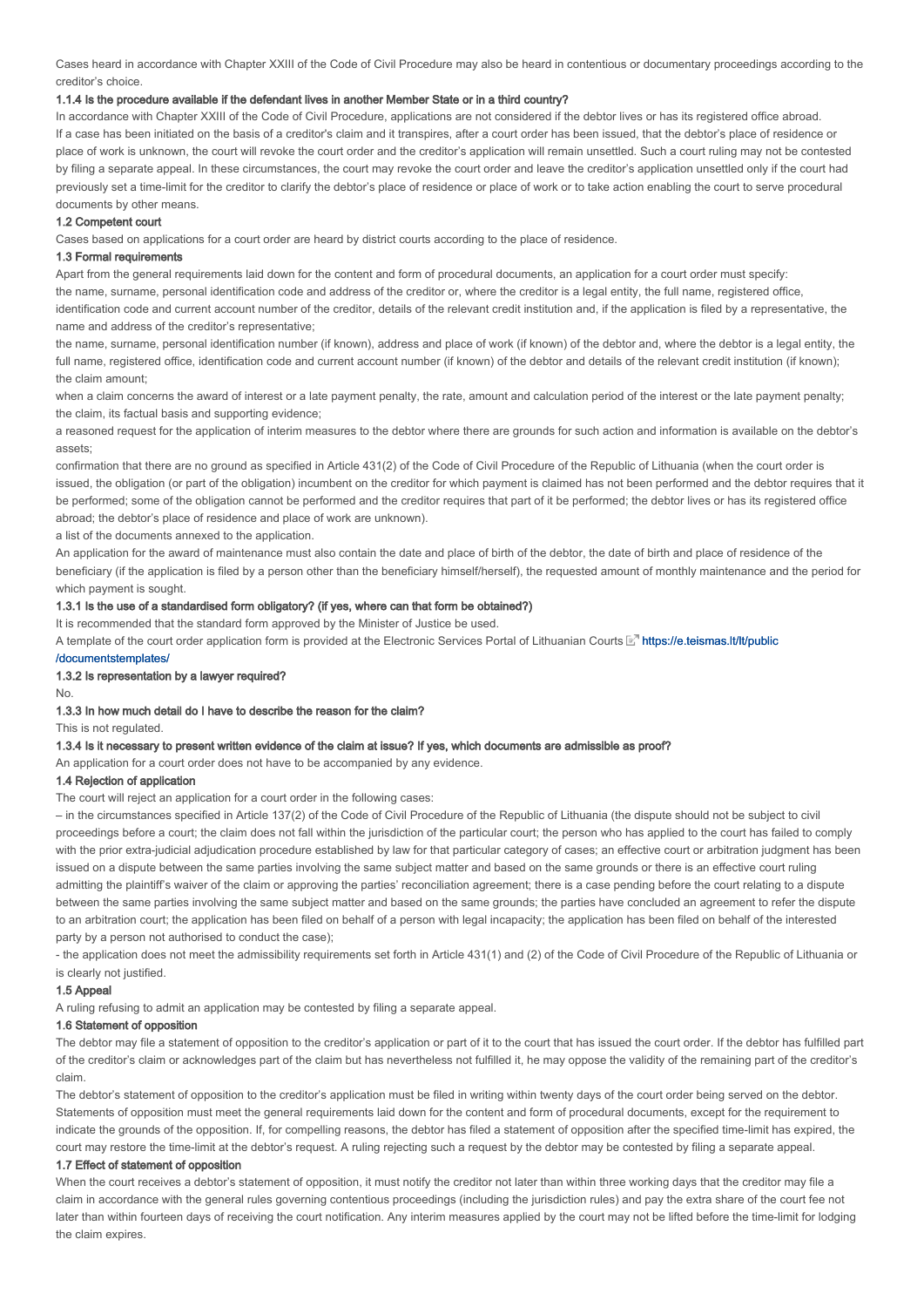If the debtor fulfils part of the creditor's claims as ordered by the court or acknowledges part of the claim but nevertheless does not fulfil it and opposes only the remaining part of the creditor's claim, the court will issue a new order granting the claim to the extent not opposed by the debtor in accordance with the rules of the relevant Chapter. If the debtor opposes the court order only to the extent relating to the award of procedural costs, the court will decide on the matter of compensation for those costs by means of a ruling. The creditor may file an action for the unsatisfied part of his claims in accordance with the procedure set out in the relevant Article.

### 1.8 Effect of lack of statement of opposition

If the creditor fails to file a duly drawn-up claim to the court within fourteen days, the creditor's application will be deemed not to have been filed and will be returned to the creditor by means of a court ruling, and the court order and any interim measures which have been applied will be revoked. This ruling may be contested by filing a separate appeal, although this does not prevent the creditor from filing a claim in accordance with the general procedure.

### 1.8.1 What needs to be done in order to obtain an enforceable decision?

A court order comes into effect if the debtor does not file any opposition to the creditor's application within twenty days. A court order may not be implemented as a matter of urgency.

### 1.8.2 Is this decision final or is there still a possibility for the defendant to appeal against that decision?

A court order may not be contested by means of appeal or cassation proceedings.

Last update: 21/10/2019

The national language version of this page is maintained by the respective EJN contact point. The translations have been done by the European Commission service. Possible changes introduced in the original by the competent national authority may not be yet reflected in the translations. Neither the EJN nor the European Commission accept responsibility or liability whatsoever with regard to any information or data contained or referred to in this document. Please refer to the legal notice to see copyright rules for the Member State responsible for this page.

### "Order for payment" procedures - Luxembourg 1 Existence of an order for payment procedure

In addition to the European order for payment procedure set out in Regulation (EC) No 1896/2006 of 12 December 2006, Luxembourg law also allows debts of more than €15 000 to be recovered swiftly by means of an application to the district court for a provisional order. For debts of up to €15 000, small claims proceedings can be brought before the justice of the peace (juge de paix): see 'Small claims - Luxembourg'.

#### 1.1 Scope of procedure

The person concerned can either bring a summary action for an interim measure (action en référé) or apply for a provisional payment order (ordonnance sur requête, provision sur requête).

Summary proceedings for an interim measure have to be followed by full proceedings on the substance of the claim, with the result that, overall, the action tends to be expensive.

The provisional payment order provides the fastest and most economic method of recovery.

The procedure varies depending on the amount of the claim to be recovered.

### 1.1.1 What types of claims are eligible (e.g. only pecuniary claims, only contractual claims etc.)?

A provisional payment order can be made for money claims where the principal sum (excluding interest and costs) is more than €15 000.

A provisional payment order can be made only against a debtor whose address (domicile) is in Luxembourg.

The provisional payment order procedure can be used only for money claims substantiated by written documents. It cannot be used, for example, to obtain a rapid order for damages.

#### 1.1.2 Is there an upper limit regarding the value of the claim?

No.

### 1.1.3 Is the use of that procedure optional or obligatory?

Optional.

#### 1.1.4 Is the procedure available if the defendant lives in another Member State or in a third country?

The European order for payment procedure.

### 1.2 Competent court

A creditor wishing to obtain a provisional order for an amount of more than €15 000 should apply to the president of the district court with jurisdiction for the place where the debtor has their address (domicile), unless the creditor can rely on a valid choice of jurisdiction clause. There are two district courts in the Grand Duchy of Luxembourg, one in Luxembourg and one in Diekirch.

The ordinary rules on jurisdiction apply.

### 1.3 Formal requirements

The application for a provisional payment order should be sent to the registry (greffe) of the district court. To be valid, it must contain the surnames, forenames, occupations and addresses or habitual residences of the claimant and defendant, the matter to which the application relates, a statement of grounds, and documents in support of the application.

#### 1.3.1 Is the use of a standardised form obligatory? (if yes, where can that form be obtained?)

There is no standard form.

#### 1.3.2 Is representation by a lawyer required?

The creditor does not need to be represented by a lawyer in order to apply for an order for payment.

### 1.3.3 In how much detail do I have to describe the reason for the claim?

The creditor must indicate the matter to which the application relates (i.e. the amount being claimed) and provide a statement of grounds (i.e. the reasons for which the money is owed). While this statement may be brief, it must set out the relevant grounds. The extent of the explanations to be given will vary in practice depending on the complexity of the case: if the documents are self-explanatory, only a brief explanation needs to be given.

#### 1.3.4 Is it necessary to present written evidence of the claim at issue? If yes, which documents are admissible as proof?

It is mandatory for creditors to produce documents in support of their application. The judge will decide whether or not the application is admissible essentially on the basis of these documents.

Only 'documents' can be produced: the creditor cannot – at this stage of the proceedings – propose to prove that his or her claim is well founded by other means, for instance by calling witnesses.

### 1.4 Rejection of application

The judge will refuse the application if he or she considers that the explanations given do not provide adequate evidence that the claim is justified. Like any other judicial decision, the order refusing the application must state reasons.

1.5 Appeal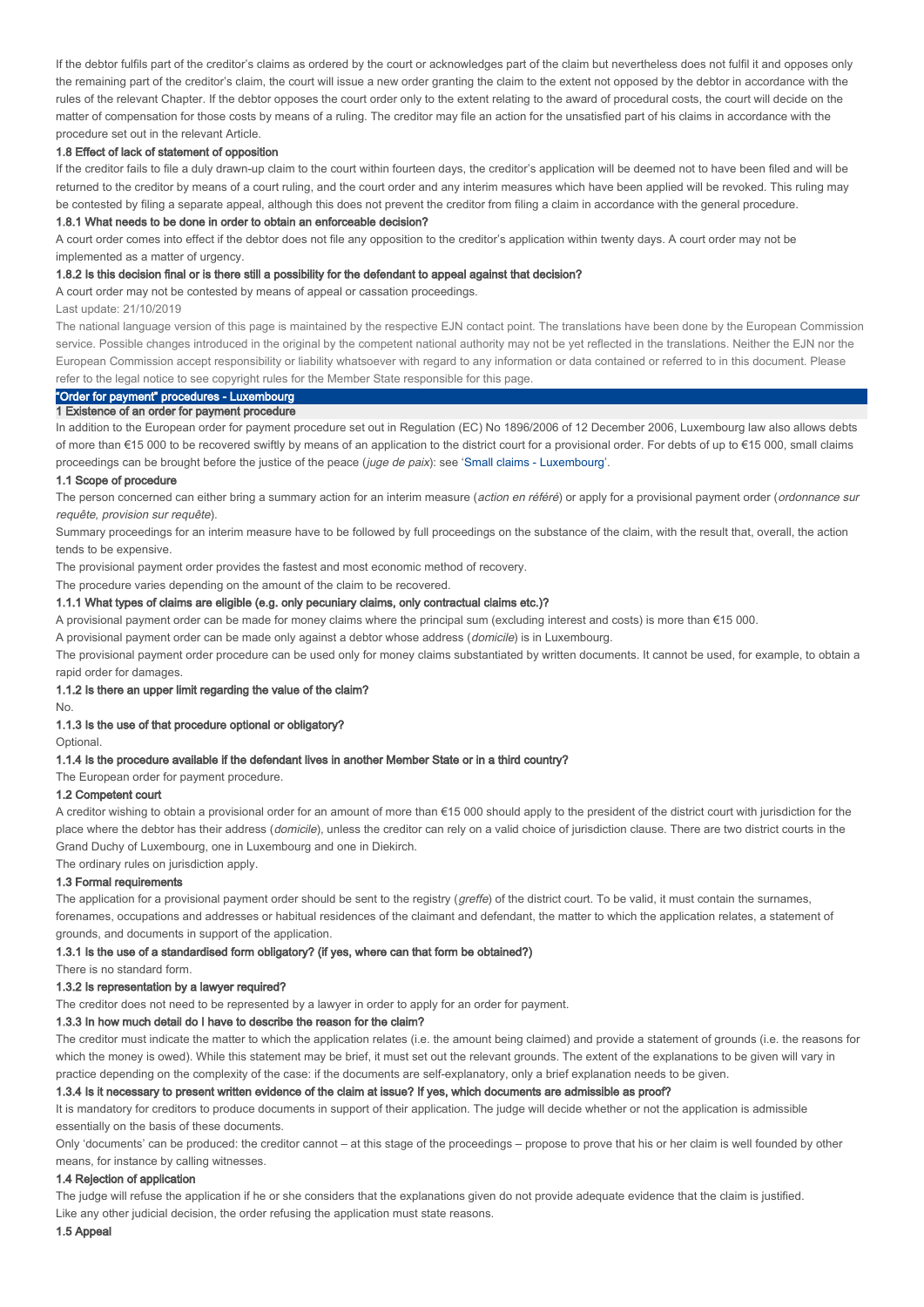A refusal order may not be appealed. The creditor is nevertheless free to initiate full court proceedings on the substance of the claim, or summary proceedings for an interim measure.

### 1.6 Statement of opposition

A debtor served with a provisional order for payment has 15 days to object to the order.

The objection takes the form of a written statement lodged with the registry by the objector or his or her representative. It must give at least a brief statement of the grounds on which it is based, and should enclose any document that might help to substantiate the objection.

The registrar enters the statement of objection in the court registry, issues a receipt, and brings the objection to the attention of the claimant.

Although the time limit for entering an objection is 15 days, in reality it is possible to enter an objection for as long as the creditor has not applied for an enforceable order (titre exécutoire). As it is rare for creditors to ask for an enforceable order to be issued immediately after the 15-day period, debtors often have more time than is provided for by law, but do not enjoy the certainty they had in the first 15 days.

#### 1.7 Effect of statement of opposition

The debtor's objection stays the proceedings, which means that an enforceable order cannot be issued immediately. Some effects of service continue, however; interest continues to accrue, for instance, from the date on which the order was served on the debtor.

The judge examines the objection. If the judge considers the objection to be well founded, he or she will record his or her finding in a reasoned order and rule that the order previously issued is null and void. If the objection is well founded only in part, the judge will order payment of the part of the claim that is justified. If the objection is dismissed, the judge will make an order finding against the debtor.

It is important to note that under this procedure the judge may give a ruling without hearing the parties. The judge may summon the parties to appear at a hearing, but it is not mandatory to hear pleadings in open court.

#### 1.8 Effect of lack of statement of opposition

If the debtor does not lodge an objection within 15 days of service, the creditor may ask the court to issue an enforceable order (titre exécutoire).

1.8.1 What needs to be done in order to obtain an enforceable decision?

The creditor or his or her representative makes a written application to the court registry which is entered in the court register.

#### 1.8.2 Is this decision final or is there still a possibility for the defendant to appeal against that decision?

If the provisional order was served personally on the debtor, the enforceable order has the effect of an order made in proceedings in which both sides have been heard, and can be appealed up to 15 days after it is served. If the provisional order was not served personally on the debtor, the enforceable order has the effect of an order made by default, and an application to have it set aside can be brought up to eight days from the date on which it is served.

### Related links

#### http://www.legilux.lu/; [ https://justice.public.lu/fr.html

Last update: 22/10/2021

The national language version of this page is maintained by the respective EJN contact point. The translations have been done by the European Commission service. Possible changes introduced in the original by the competent national authority may not be yet reflected in the translations. Neither the EJN nor the European Commission accept responsibility or liability whatsoever with regard to any information or data contained or referred to in this document. Please refer to the legal notice to see copyright rules for the Member State responsible for this page.

# "Order for payment" procedures - Hungary

### 1 Existence of an order for payment procedure

There is an order for payment procedure in Hungary, governed by  $\mathbb{E}^n$  Act L of 2009 on Order for Payment Procedures. Order for payment procedures are simplified, out-of-court civil law proceedings for the enforcement of payment claims and fall within the competence of civil law notaries. The order for payment procedure entails automated processing of data, for which the civil law notary uses the uniform online IT system of the Hungarian Chamber of Civil Law Notaries (MOKK) available nationwide to civil law notaries and the parties and other persons involved in the procedure. As out-of-court civil law proceedings, the notary's proceedings have the same effect as court proceedings.

### 1.1 Scope of procedure

Except in certain cases, an overdue pecuniary claim may be pursued through an order for payment procedure.

If the sum in dispute, calculated in accordance with the relevant rules laid down in Mand Cottler CXXX of 2016 on the Code of Civil Procedure, does not exceed HUF 3 000 000, an overdue claim limited exclusively to the payment of money may be pursued only through an order for payment procedure or an attempt to reach a pre-trial settlement. This provision only applies if

a) each party has a known place of residence or, failing this, place of stay, or seat or branch office ('address for service') in Hungary, and b) the claim for payment did not arise from a legal relationship established under ⊠ Act I of 2012 on the Labour Code, employment in the public sector, a service relationship, participation in a public employment scheme, a labour contract concluded under the Act on Sports, an apprenticeship contract concluded in vocational training, a student internship contract under the Act on National Higher Education or a work relationship established with a social cooperative or an employment cooperative by its member or a public service relationship or administrative contract within the meaning of Act I of 2017 on the Code of Administrative Court Procedure. Pecuniary claims arising from these legal relationships may only be pursued through an order for payment procedure if the case is not related to the entry into, modification or termination of the legal relationship or a legal consequence of a culpable breach by the

employee of the obligations arising from the legal relationship, or a legal consequence of misconduct on the part of the employee.

If the sum in dispute, calculated in accordance with the relevant rules laid down in the Code of Civil Procedure, exceeds HUF 30 000 000, a pecuniary claim may not be pursued through an order for payment procedure.

The pursuit of a claim for the payment of money should be understood as not including the pursuit of mortgage claims against mortgagees.

# No payment order can be issued if a party does not have a known address for service in Hungary.

1.1.1 What types of claims are eligible (e.g. only pecuniary claims, only contractual claims etc.)?

See the answer in Section 1.1.

### 1.1.2 Is there an upper limit regarding the value of the claim?

Yes, HUF 30,000,000

### 1.1.3 Is the use of that procedure optional or obligatory?

Below HUF 3 000 000 it is mandatory, as indicated in Section 1.1; in all other cases, it is optional.

### 1.1.4 Is the procedure available if the defendant lives in another Member State or in a third country?

No payment order can be issued if the debtor does not have a known address for service in Hungary.

#### 1.2 Competent court

In order for payment procedures civil law notaries have competence across the country. In order for payment procedures no stipulations may be made in terms of jurisdiction.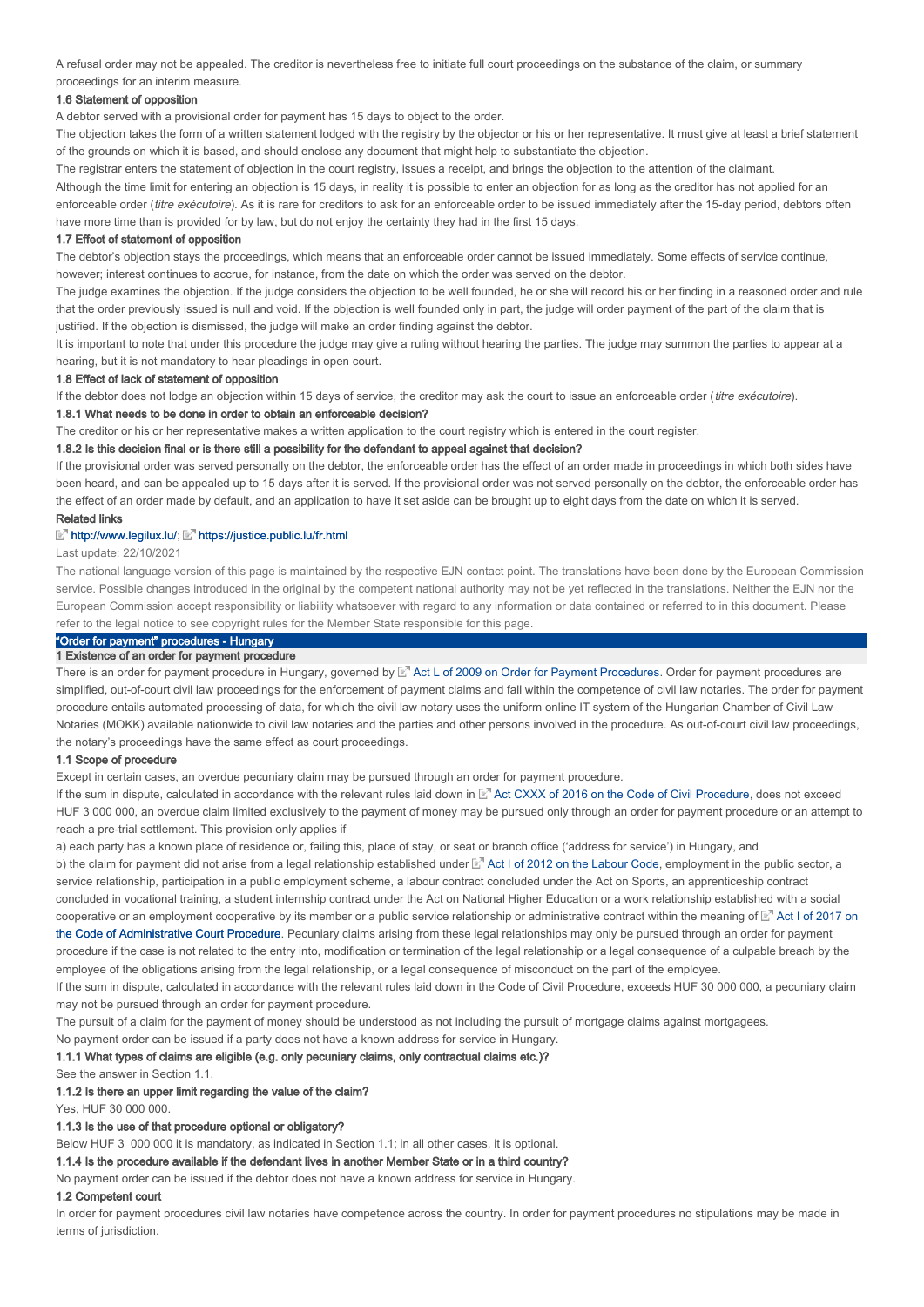Claims submitted orally or on paper are dealt with by the civil law notary to whom the claim was submitted, while electronic claims are assigned automatically to a civil law notary by a computer program.

### 1.3 Formal requirements

Applications to have an order for payment issued must be submitted either in writing, on the corresponding form, or orally.

### 1.3.1 Is the use of a standardised form obligatory? (if yes, where can that form be obtained?)

It is obligatory to use a standardised form for both electronic and paper-based submissions. The form may be downloaded from the website of the L<sup>or</sup> MOKK or obtained from the notaries.

# 1.3.2 Is representation by a lawyer required?

No.

### 1.3.3 In how much detail do I have to describe the reason for the claim?

The application must include:

- the legal relationship on which the claim is based, the right claimed, and the amount of the principal claim and related charges;

- the starting date of the underlying legal relationship and the due date of the claim;

- the data on the basis of which the claim can be identified.

The application may contain a short presentation of the facts underlying the right claimed and an indication of the supporting evidence.

### 1.3.4 Is it necessary to present written evidence of the claim at issue? If yes, which documents are admissible as proof?

No evidence is taken in order for payment procedures. However, the application may contain a short presentation of the facts underlying the right claimed and an indication of the supporting evidence. This provision does not prevent a civil law notary from examining whether an application for partial exemption from costs, payment in instalments or deferral of payment is well founded.

#### 1.4 Rejection of application

The civil law notary will reject the application if it can be established that

a) the jurisdiction of Hungarian civil law notaries or, in the case of transfer to ordinary civil proceedings, the jurisdiction of Hungarian courts is excluded by law, a binding legal act of the European Union or an international convention, or a foreign court has exclusive jurisdiction;

b) the enforcement of the claimant's claim falls under the exclusive jurisdiction of the courts or other authority;

c) the law provides that no order for payment may be issued;

d) there is an ongoing order for payment procedure between the parties for the same rights and on the same factual basis, or the legal consequences of bringing an action have already arisen, or an effective order for payment or other final ruling has already been made in the case;

e) a party has no legal capacity to act in the case;

f) the claimant does not have an address for service in Hungary when submitting the application for an order for payment, or the claimant's Hungarian address for service ceases to exist after the submission of the application, or service could not be effected on the claimant at the Hungarian address for service specified by the claimant;

g) the claimant requests service by publication of the order for payment;

h) service of the order for payment at the Hungarian address of the defendant has failed repeatedly, except in cases where service is presumed to have taken place;

i) the claimant's application is premature or, for a reason other than limitation, cannot be enforced by a court;

j) the claimant has failed to meet the time limit set by separate legislation for enforcing the claim in civil proceedings;

k) an application submitted by a legal representative does not comply with the requirements for its content laid down in the applicable law or in delegated legislation, or it does not contain the power of attorney of the legal representative, or the costs of the proceedings were not paid;

l) a legal person or another person having an e-administration obligation under the law failed to submit its application by electronic means, with the exception of applications for partial exemption from costs submitted by a natural person with a legal representative;

m) after the court's call on the claimant to remedy deficiencies, the application (or the part required) is not submitted within the specified time limit, or the submitted application is still incomplete, preventing it from being examined, or the claimant has failed to pay in advance the administrator's fee; or n) the claimant claims procedural costs in a claim under substantive law.

Except in cases where service is presumed to have taken place, if the order for payment could not be served on the defendant, the claimant must be informed and simultaneously requested to notify the defendant's new address for service in Hungary within thirty days. If the claimant provides the data requested, service must be attempted again, and if the repeated attempt is unsuccessful, the application must be rejected for the reason in point h). If the claimant fails to provide the data requested, or if the data provided by the applicant are incomplete, the application must be rejected for the reason in point m).

The order rejecting the application for a payment order must be served on the claimant and sent to the defendant. The claimant may appeal against the order, without having to send the appeal to the defendant for observations.

### 1.5 Appeal

The claimant may appeal against the order rejecting the application for an order for payment. Generally, appeals are heard in a non-litigious procedure by the regional court (törvényszék) with jurisdiction over the area where the seat of the civil law notary is located, in accordance with the rules on appeals against orders. An appeal may be submitted within 15 days of the notification of the decision. If an application for an order for payment is rejected, the claimant may choose to pursue the claim through another application for an order for payment, a court action, or by other lawful means. In that case, the legal effects of submitting an application persist if the new application for an order for payment or application initiating proceedings is submitted or sent by registered post within thirty days of the date on which the rejection order becomes final, or the claim is pursued through other lawful means within the same time limit. No application for extension will be accepted if this time limit is not met. A new application for an order for payment must quote the reference number of the order rejecting the previous application. An application initiating proceedings must append the order itself.

In other cases, a decision in an order for payment procedure may be subject to appeal if the Act on Order for Payment Procedures or the Code of Civil Procedure allows appeal.

There is no right of appeal against an order for payment, but the defendant may lodge a statement of opposition, as described in Section 1.6. Since a final order for payment has the same effect as a judgment, an application for its revision may be filed in accordance with the rules laid down in the Code of Civil Procedure. The revision falls within the iurisdiction of the court which would have had jurisdiction as a court of first instance if the procedure had been transferred to ordinary civil proceedings as a result of a statement of opposition. If an application for revision is filed, the court receives the documents of the case on paper from the civil law notary or obtains them electronically from the MOKK's system.

No review lies against a final order for payment.

1.6 Statement of opposition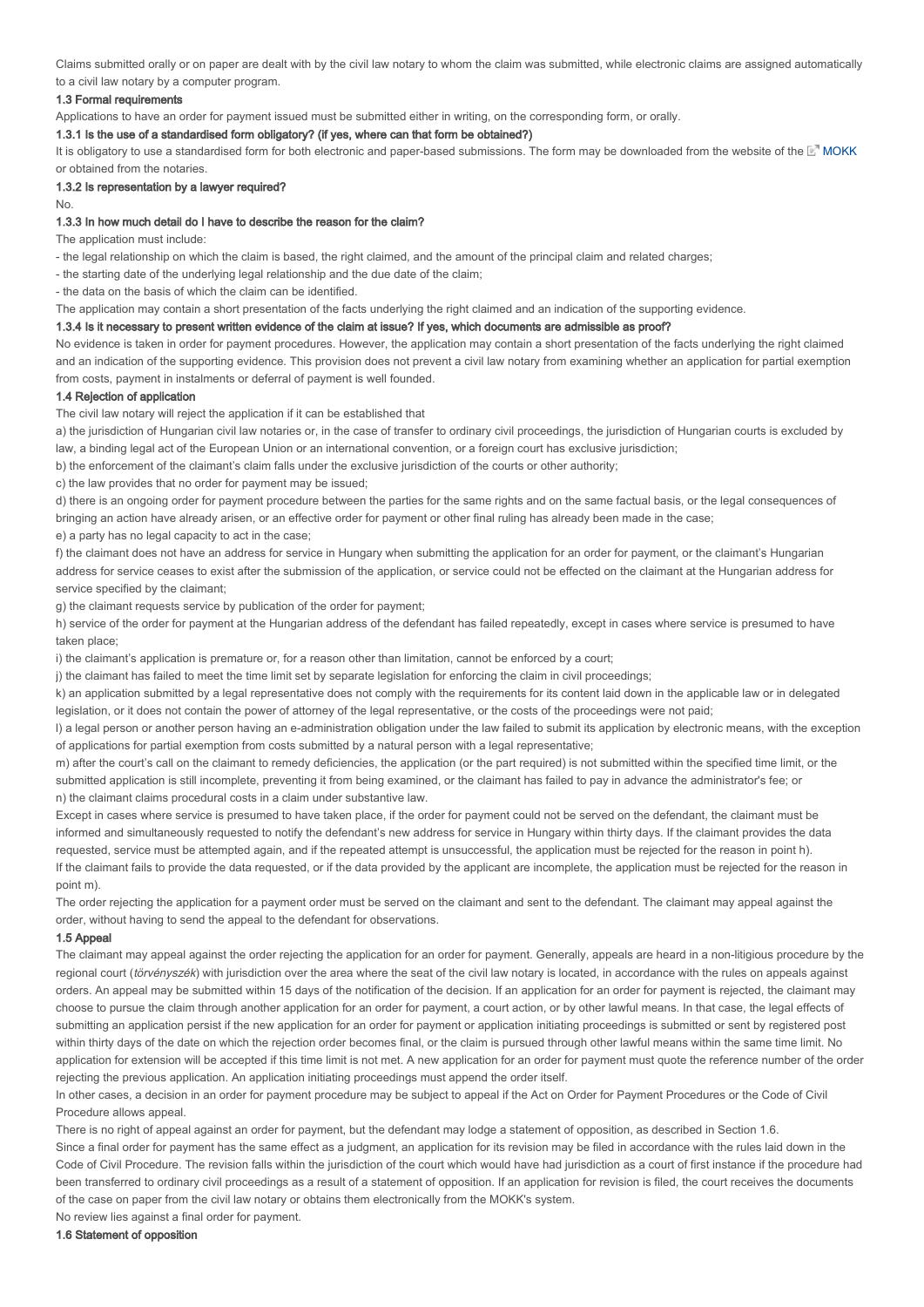The defendant may lodge a statement of opposition against the order for payment with the civil law notary within 15 days of its service. Applications submitted by the defendant simply for a deferral of payment or payment in instalments are not considered as a challenge to the order for payment. Such applications may only be submitted within the time limit set for statements of opposition. If the defendant submits in the statement of opposition that the claim being pursued had already been paid before the order for payment was served, the civil law notary invites the claimant at the time of the service of the notification of the statement of opposition to indicate within fifteen days if the claim still exists. If there is a document supporting payment or the payment transaction has a unique identifier, the defendant must indicate in the statement of opposition the number and date of the supporting document or the details identifying the transaction (transaction identifier, payer, etc.) and the date of the transaction. If the claimant accepts the statement of the defendant or fails to respond, the civil law notary will terminate the procedure. If the claimant contests the statement of the defendant, the order for payment procedure is transferred to ordinary civil proceedings. If, on the basis of the statement of the defendant, the claimant reduces the claim pursued through the order for payment procedure, the court will deal with the reduced claim in the civil proceedings. It should be noted that the order for payment is not considered challenged if the defendant states that the claim being pursued was paid after receiving the order for payment. In that case, the order for payment becomes final on the day following the end of the time limit for lodging a statement of opposition. If the defendant fails to receive the order for payment (it is returned as 'unclaimed') and, for that reason, it must be deemed to have been served, the defendant may lodge a statement of opposition within 15 days of the service of the document implementing the decision. As a condition for this, at the time of submitting the statement of opposition, the defendant must pay to the bailiff the enforcement costs, which were paid in advance by the claimant, and must also provide documentary evidence of this fact to the civil law notary.

#### 1.7 Effect of statement of opposition

A statement of opposition filed within the time limit leads to transfer to ordinary civil proceedings of the part of the order for payment procedure concerned by the statement of opposition.

#### 1.8 Effect of lack of statement of opposition

If an order for payment is not challenged by a statement of opposition within the time limit, it will have the same effect as a final court judgment.

#### 1.8.1 What needs to be done in order to obtain an enforceable decision?

If an order for payment is not challenged by a statement of opposition within the time limit, it will have the same effect as a final court judgment. Consequently, the civil law notary provides a copy of the order for payment with a clause giving it legal effect and has it served on the claimant.

### 1.8.2 Is this decision final or is there still a possibility for the defendant to appeal against that decision?

The decision is final; however, if the defendant fails to receive the order for payment and, for that reason, it is deemed to have been served under the law, the defendant may lodge a statement of opposition within 15 days of the service of the document implementing the decision.

There is a possibility to apply for the revision of a final order for payment in accordance with the rules laid down in the Code of Civil Procedure, as described above in Section 1.5.

#### Last update: 15/07/2019

The national language version of this page is maintained by the respective EJN contact point. The translations have been done by the European Commission service. Possible changes introduced in the original by the competent national authority may not be yet reflected in the translations. Neither the EJN nor the European Commission accept responsibility or liability whatsoever with regard to any information or data contained or referred to in this document. Please refer to the legal notice to see copyright rules for the Member State responsible for this page.

# "Order for payment" procedures - Malta

## 1 Existence of an order for payment procedure

Maltese law provides for special proceedings with regard to unopposed claims pursuant to Section 166A of Cap 12 of the Laws of Malta (Code of Organisation and Civil Procedure)

#### 1.1 Scope of procedure

This procedure may be used in actions where the debt does not exceed €25,000.

### 1.1.1 What types of claims are eligible (e.g. only pecuniary claims, only contractual claims etc.)?

Eligible claims are those for the payment of debts which are certain, liquid and due and do not entail performance of an act, and when, as stated, the amount does not exceed €25,000. When the debt is not liquid, the creditor may proceed according to this section if he limits his credit to an amount which does not exceed €25,000 and expressly renounces to any part of his claim that may exceed that amount when liquidated.

The creditor may proceed according to this section only if the debtor is present in Malta and is not a minor or an incapacitated person according to law, and the debt is not due from a vacant succession.

### 1.1.2 Is there an upper limit regarding the value of the claim?

Yes, the upper limit is  $€25,000$ .

### 1.1.3 Is the use of that procedure optional or obligatory?

The use of this procedure is optional.

1.1.4 Is the procedure available if the defendant lives in another Member State or in a third country?

No, this procedure can only be used if the debtor is present in Malta.

#### 1.2 Competent court

The competent court for this procedure is the Court of Magistrates, Malta or Gozo (Inferior Jurisdiction), as the case may be.

### 1.3 Formal requirements

The creditor shall proceed by filing a judicial letter, the contents of which must be confirmed on oath by the creditor, to be served upon the debtor and which shall state clearly the cause of the claim, the reasons why the claim should be upheld, and a statement of facts in support of the claim, failing which it will be null and void. The judicial letter must also include, in order to be valid, an intimation to the debtor that if he does not reply within thirty days from service upon him of the said judicial letter by presenting a note in the record of the said judicial letter rebutting the claim, such judicial letter shall constitute an executive title.

### 1.3.1 Is the use of a standardised form obligatory? (if yes, where can that form be obtained?)

No standardised form exists. However it is mandatory that at the beginning of the judicial letter the following words are inserted:

"This judicial letter is being sent pursuant to Article 166A of Chapter 12, and if you do not reply to it within thirty (30) days, it shall constitute an executive title. Therefore it is in your interest to consult a lawyer or a legal procurator without delay."

### 1.3.2 Is representation by a lawyer required?

Yes, a judicial letter must be signed by a lawyer. However the debtor wishing to answer the said judicial letter to rebut the claim does not need to be represented by a lawyer or legal procurator.

#### 1.3.3 In how much detail do I have to describe the reason for the claim?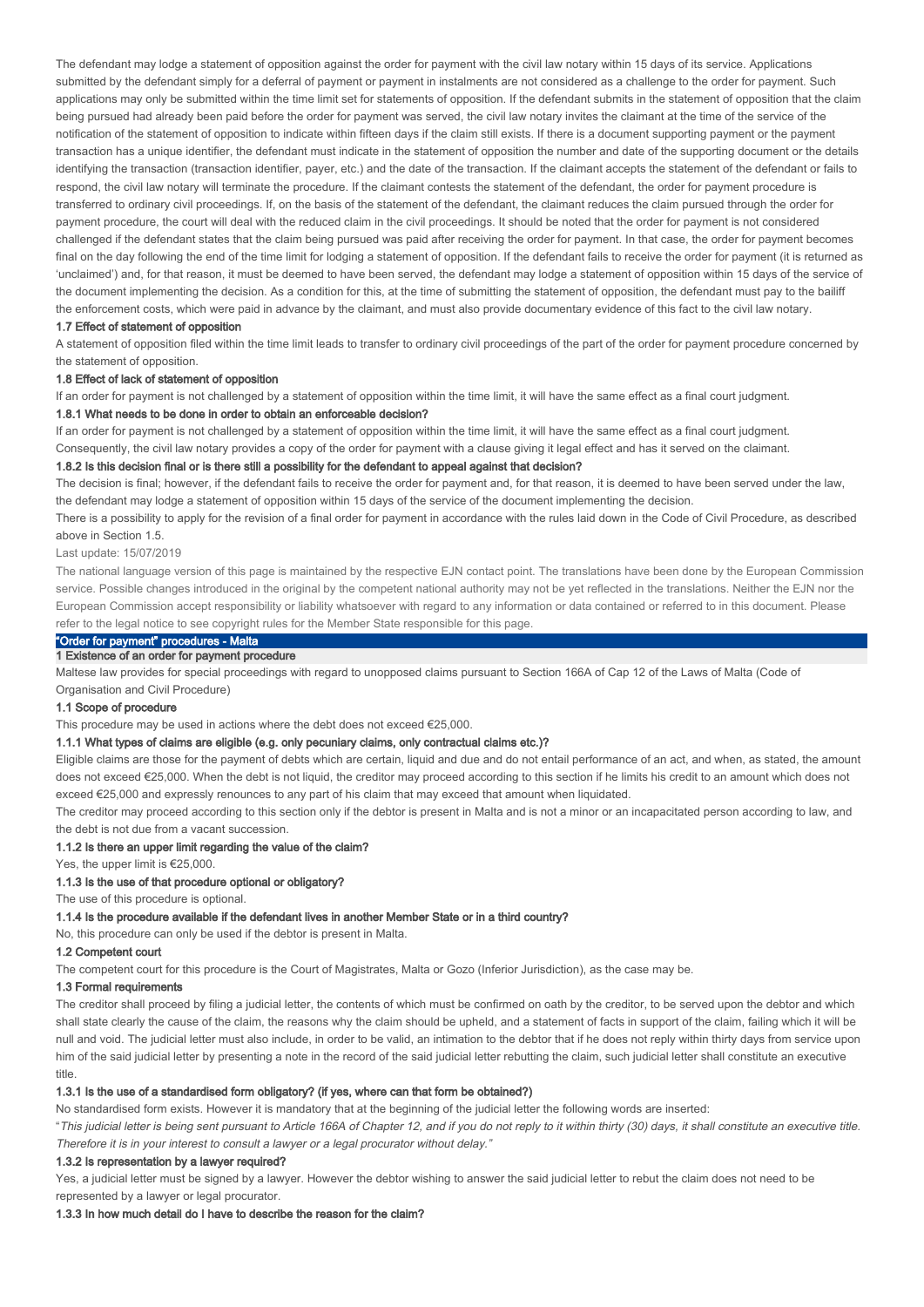The reason for the claim must given in detail. In fact, the judicial letter must include the reason on which the claim is founded, the reasons why the claim should be upheld and a declaration of the factual grounds for the claim, failing which it will be null and void.

#### 1.3.4 Is it necessary to present written evidence of the claim at issue? If yes, which documents are admissible as proof?

No, the law does not require the presentation of written evidence regarding the claim in question. However, the law stipulates that there should be a sworn statement of the factual grounds for the claim.

### 1.4 Rejection of application

This procedural order for payment is not made by an application but by means of a judicial letter. Therefore, the court cannot reject the claim if there is no opposition from the debtor. If the debtor opposes the claim, the creditor would not be able to recoup the amount due to him under this payment order and would thus have to file a lawsuit. It should be noted that when the debtor duly opposes the claim, the payment order cannot be reused against the debtor with regard to the same claim as was contained in the judicial letter served on the debtor.

#### 1.5 Appeal

Appeals are not possible in this procedure. If the debtor opposes the claim, the creditor must file a lawsuit. However, if the debtor does not file his opposition within thirty days from the day of service of the order for payment (judicial letter), that order constitutes an executive title. The debtor, at this stage, can oppose this executive title within twenty days from the first service of an executive title or other judicial act. This executive title is rescinded and declared null if the court is satisfied that:

(i) the debtor was unaware of the said judicial letter because he was not duly notified; or

(ii) the judicial letter did not contain the required elements laid down in the legislation (mentioned above).

#### 1.6 Statement of opposition

When the debtor receives the judicial letter he may reject the creditor's claim.

### 1.7 Effect of statement of opposition

When the debtor duly opposes the claim, the creditor is unable to pursue this procedure. Note that when the debtor duly opposes the claim, the special procedure described in this section cannot be reused against the debtor with regard to the same claim as was contained in the judicial letter served on the debtor.

### 1.8 Effect of lack of statement of opposition

In the absence of a statement of opposition, the creditor may continue the procedure to obtain an executive title.

### 1.8.1 What needs to be done in order to obtain an enforceable decision?

A judicial letter filed according to this procedure (and which has not been contested) must be registered. The applicant seeking the registration of the judicial letter qualifying as an executive title must file a legal copy of the judicial letter, including proof of service and a copy of every reply received thereto, if any, with the Registrar of Courts.

Upon receipt of the documents mentioned in sub-article (2) the Registrar must examine the documents presented and must verify whether the debtor has filed a note of reply within the stipulated time and if he is satisfied that the conditions for the registration of the judicial letter as an executive title exist, he shall proceed to register the documents presented in a register, known as the Register of Judicial Letters as Executive Titles, which shall be maintained by the Registrar for the purposes of section 166A.

### 1.8.2 Is this decision final or is there still a possibility for the defendant to appeal against that decision?

There is no appeal, however, an executive title obtained according to the provisions of this section may be rescinded and declared null and without effect if a request is made by means of an application in the Courts of Magistrates (Malta) or the Court of Magistrates (Gozo), as the case may be, filed by the debtor within 20 days from first service of the executive warrant or other judicial act issued under that title and the court is satisfied that:

(a) the debtor was unaware of the said judicial letter because he was not duly notified; or

#### (b) the judicial letter did not contain all the required elements.

Last update: 16/10/2017

The national language version of this page is maintained by the respective EJN contact point. The translations have been done by the European Commission service. Possible changes introduced in the original by the competent national authority may not be yet reflected in the translations. Neither the EJN nor the European Commission accept responsibility or liability whatsoever with regard to any information or data contained or referred to in this document. Please refer to the legal notice to see copyright rules for the Member State responsible for this page.

# "Order for payment" procedures - Netherlands

### 1 Existence of an order for payment procedure

A distinction can be made between the European order for payment procedure and procedures relating to debt-collection and other claims within the Netherlands. For information on the latter please refer to 'Small claims'.

The European order for payment procedure (Regulation (EC) No 1896/2006, which entered into force on 12 December 2008), hereinafter 'EOP', allows uncontested, cross-border claims in civil and commercial matters to be collected by means of a uniform procedure based on standard forms ( $\mathbb{E}^n$  http://www. overheid.nl/). overheid.nl/

A cross-border case is a dispute in which at least one of the parties is domiciled or habitually resident in a Member State other than the Member State of the court seised. The European order for payment procedure has been established for the collection of pecuniary claims for a specific amount that have fallen due at the time when the application for a European order for payment is submitted.

The Regulation applies between all EU countries, with the exception of Denmark. The Netherlands introduced the EOP Regulation Implementing Act ( Uitvoeringswet (EBB-Vo)) of 29 May 2009 to implement the European order for payment procedure in the Netherlands.

The Netherlands does not have a uniform procedure for the collection of uncontested, non-cross-border pecuniary claims. The order for payment was abolished at the end of 1991 with the introduction of the procedure before the cantonal court. Summons proceedings are required for a party to assert rights against a reluctant debtor in such cases. See also 'Small claims' and 'How to proceed?'

The European order for payment procedure has been established for claims in excess of €2 000.

Throughout the procedure the application for a European order for payment is made in writing using standard forms. These forms are available in all official languages under Dynamic forms on the European e-Justice Portal (https://e-justice.europa.eu).

In the Netherlands the District Court (Rechtbank) of The Hague has been designated as the competent court for dealing with applications under the European order for payment procedure. The Netherlands has opted only to accept forms presented in Dutch for the purposes of this procedure. The court dealing with an application for a European order for payment will charge court fees. For further information on the applicable rate please refer to  $\mathbb{E}^n$ . http://www.rechtspraak.nl/

#### EOP application

An application for a European order for payment is submitted to the District Court of The Hague using application form A (https://e-justice.europa.eu).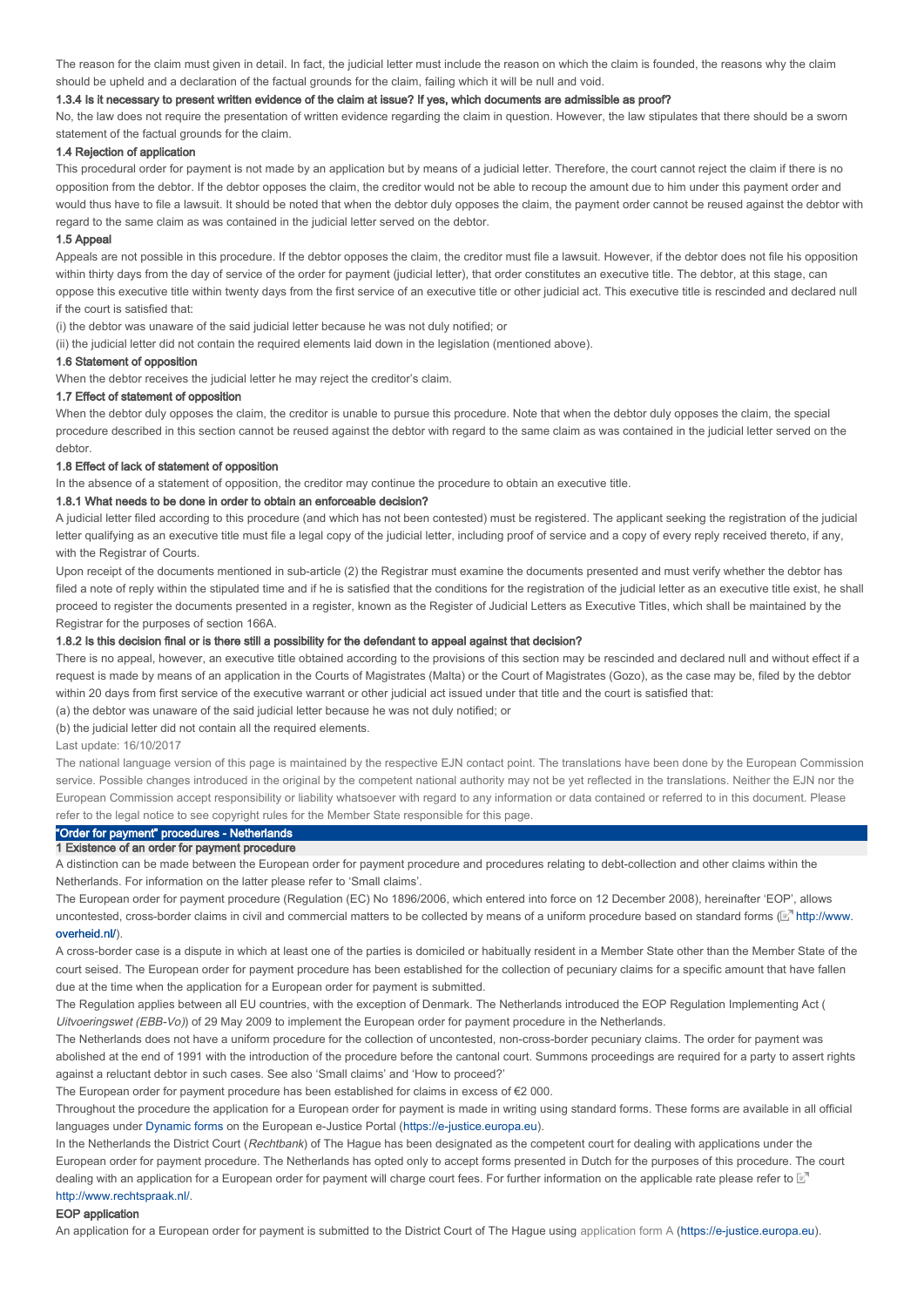If application form A is incomplete, the court will use form B to give the claimant the opportunity to complete or rectify the application within a certain period. If the application satisfies only some of the conditions set, the court will use form C to propose modifications to the original application to the claimant. The claimant must respond to this proposal within the period set by the court. If the claimant accepts the proposal, the court will issue the European order for payment for the part of the application that is accepted. If the claimant wishes, he or she may try to collect the remaining portion of the claim under national law. If the claimant fails to respond within the period set by the court or refuses to accept the proposed modifications to his or her original application, the court will reject the original application in its entirety. Provided that the application form satisfies all the requirements, the court will normally issue a European order for payment within 30 days (using form E).

#### Opposition to the EOP

The court will notify the defendant of the European order for payment by sending it by registered post with acknowledgement of receipt or by means of a bailiff's notification. The defendant will be made aware that the following options are available:

to pay the amount indicated in the order for payment to the claimant or

within 30 days of the order being served on or notified to the defendant, to lodge a statement of opposition using standard form F.

If a statement of opposition is lodged, the European order for payment procedure is terminated. The procedure then continues in accordance with the rules of national procedural law (see also section 1.7). If the defendant fails to lodge a statement of opposition within the set time limit, the court of origin will declare the European order for payment enforceable (using standard form G) and send this declaration to the claimant.

An order for payment that has been declared enforceable in the Member State of origin will be recognised in every Member State and may be enforced in every Member State without the need for a declaration of enforceability.

#### 1.1 Scope of procedure

A European order for payment can be obtained for pecuniary claims in civil or commercial matters that have fallen due and have the character of 'crossborder claims' (see also section 1.1.1). A cross-border claim exists if the creditor and debtor are domiciled in different EU Member States.

#### 1.1.1 What types of claims are eligible (e.g. only pecuniary claims, only contractual claims etc.)?

The material scope of the European order for payment is restricted to civil and commercial matters. The following are excluded from the scope of the European order for payment:

revenue matters;

customs matters;

administrative matters;

matters concerning the liability of the state;

matters in the area of insolvency law, matrimonial property law, inheritance law and social security; and

matters relating to non-contractual obligations (in particular on the basis of unlawful acts), unless they are the subject of an agreement between the parties or there has been an admission of debt or they relate to liquidated debts arising from joint ownership of property.

### 1.1.2 Is there an upper limit regarding the value of the claim?

There is no upper limit for the European order for payment procedure or for internal debt-collection procedures.

1.1.3 Is the use of that procedure optional or obligatory?

The European order for payment procedure is optional.

### 1.1.4 Is the procedure available if the defendant lives in another Member State or in a third country?

If the judgment is intended to be executed in a country outside the EU, whether the order for payment procedure can be implemented and, if so, whether the European order for payment can be enforced will depend on the private international law of that country. In many cases an enforcement order (exequatur) will be required.

#### 1.2 Competent court

In the Netherlands the District Court of The Hague has been designated as the competent court for dealing with applications under the European order for payment procedure. The Netherlands has opted only to accept forms presented in Dutch for the purposes of this procedure. The claimant will be required to pay court fees when the application for a European order for payment is submitted. For the applicable rate please refer to  $\mathbb{E}^n$  http://www.rechtspraak.nl/.

### 1.3 Formal requirements

The European order for payment must be issued as quickly as possible and in any case within 30 days of the application being submitted.

An application for a European order for payment is submitted using standard form A (https://e-justice.europa.eu). The Netherlands has opted only to accept forms presented in Dutch.

The application form may be submitted in paper form or using any other means of communication accepted by the court.

- On the basis of Article 7(2) of the EOP Regulation the application must state:
- (a) the details of the parties and of the court to which the application is made;

(b) the amount of the claim;

- (c) if interest is demanded: the interest rate and interest period;
- (d) the cause of the action, including a description of the circumstances invoked as the basis of the claim;
- (e) a description of evidence;
- (f) the grounds for jurisdiction; and
- (g) the cross-border nature of the case.

In a European order for payment procedure the claimant must declare that he or she has completed form A truthfully and in good faith. The European order for payment is issued solely on the basis of the information provided by the claimant and is not verified by the court.

The European order for payment is notified to the defendant by registered post with acknowledgement of receipt or by means of a bailiff's notification. The act of returning the acknowledgement of receipt to the court registry allows the court to determine whether the European order for payment can be declared provisionally enforceable. If the order is served by bailiff's notification, the court will engage a bailiff for that purpose.

### 1.3.1 Is the use of a standardised form obligatory? (if yes, where can that form be obtained?)

Yes, the use of standard forms is obligatory for a European order for payment procedure. These can be downloaded at https://e-justice.europa.eu.

### 1.3.2 Is representation by a lawyer required?

No, for the European order for payment procedure representation by a lawyer is not required and the parties do not need to appear before the court. In the case of a debt-collection procedure within the Netherlands, whether representation by a lawyer is required depends on the nature of the procedure and the level of the claim. See also 'Small claims' and 'Bringing a case to court'.

### 1.3.3 In how much detail do I have to describe the reason for the claim?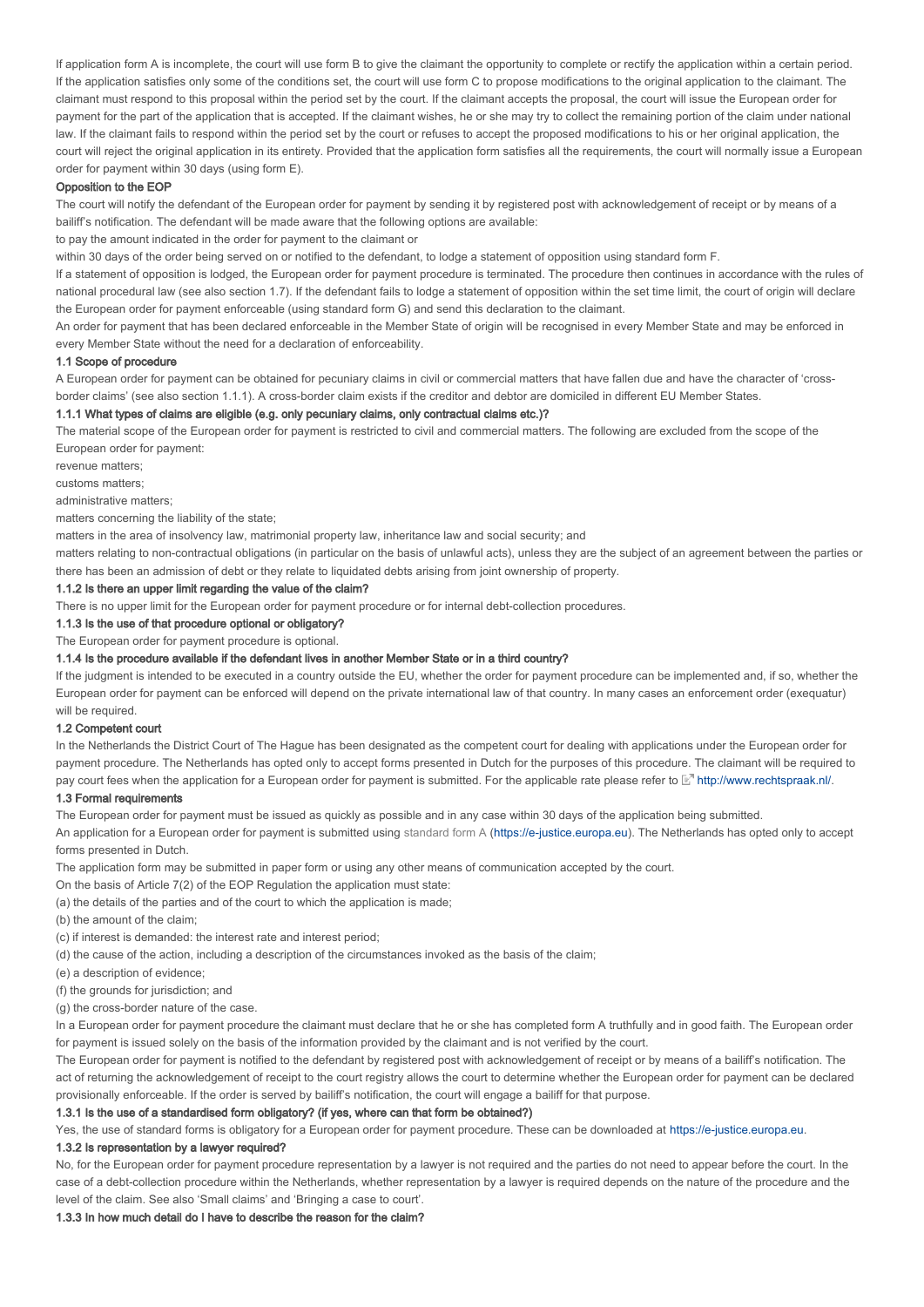The reason for the claim, including a description of the evidence on which the claim is based, must be included on standard form A of the European order for payment procedure, but a more detailed description is not required.

#### 1.3.4 Is it necessary to present written evidence of the claim at issue? If yes, which documents are admissible as proof?

In principle, it is not necessary to provide further substantiation of the claim within the framework of a European order for payment procedure. The available evidence should be described on form A.

### 1.4 Rejection of application

The application will be rejected if it does not satisfy the requirements set. If the application for a European order for payment satisfies only some of the conditions set, the claimant will be given the opportunity to complete or rectify it or to accept the modifications proposed by the court. If the claimant fails to send back his or her response within the time limit set by the court or refuses to accept the court's proposal, the application for a European order for payment will be rejected in its entirety. There is no right of appeal against the rejection of the application. The claimant may, however, still assert his or her claim by submitting another application for a European order for payment or using another procedure provided for by the law of a Member State.

#### 1.5 Appeal

There is no right of appeal. However, the defendant has the option of requesting a review. For further information please see section 1.8. In the case of a procedure within the Netherlands a right of appeal will, in principle, be available.

#### 1.6 Statement of opposition

The defendant may lodge a statement of opposition within 30 days of service or notification of the order for payment. He or she must lodge this objection using standard form F (https://e-justice.europa.eu) and is only required to contest the claim. No further substantiation is required.

#### 1.7 Effect of statement of opposition

If the defendant lodges a statement of opposition in due time (within 30 days) using standard form F, the European order for payment procedure is terminated. The procedure is then continued in ordinary substantive proceedings, unless the claimant opposes a transfer to ordinary civil proceedings in an appendix to the application for a European order for payment. The claimant may also do this at a later stage, but must do so before the order for payment is issued (Article 7(4) of the EOP Regulation).

#### 1.8 Effect of lack of statement of opposition

If the defendant fails to lodge a statement of opposition within the 30day period, the court will use standard form G to declare the European order for payment enforceable of its own motion and will send the enforceable European order for payment to the claimant. The European order for payment that has been declared enforceable will be enforceable in any Member State without the need for a declaration of enforceability. Article 9 of the EOP Regulation Implementing Act offers the defendant the opportunity to lodge an application for a review (see also section 1.8.2).

### 1.8.1 What needs to be done in order to obtain an enforceable decision?

The enforcement of a European order for payment is governed by the national law of the Member State of enforcement, unless the EOP Regulation stipulates otherwise. A copy of the European order for payment, as declared enforceable by the court of origin, must be provided to the court or enforcement authority. This document must satisfy the conditions necessary to establish its authenticity. A translation of the European order for payment into Dutch must also be provided.

During the enforcement phase enforcement may only be refused upon application by the defendant. Such refusal is possible if the European order for payment is irreconcilable with an earlier decision or order previously given in any Member State or in a third country. This earlier decision (or order) must involve the same cause of action and must fulfil the conditions necessary in the Member State of enforcement and it must not have been possible to raise the irreconcilability as an objection in the court proceedings in the Member State of origin.

Enforcement will be refused if the defendant has already paid the amount awarded in the European order for payment. Under no circumstances will the European order for payment be reviewed as to its substance by the court.

#### 1.8.2 Is this decision final or is there still a possibility for the defendant to appeal against that decision?

The European order for payment is final, unless the defendant applies for a review.

This possibility is provided for in Article 9 of the EOP Regulation Implementing Act. This means that, under certain circumstances, the defendant may apply to the court of origin for a review of the European order for payment, even after the 30day time limit for lodging a statement of opposition has expired. This application must be filed within 4 weeks of the order for payment being notified to the defendant, of the exceptional circumstances that prevented an objection ceasing to apply or of the defendant becoming aware that the European order for payment was clearly wrongly issued. Last update: 17/11/2021

### The national language version of this page is maintained by the respective EJN contact point. The translations have been done by the European Commission service. Possible changes introduced in the original by the competent national authority may not be yet reflected in the translations. Neither the EJN nor the European Commission accept responsibility or liability whatsoever with regard to any information or data contained or referred to in this document. Please refer to the legal notice to see copyright rules for the Member State responsible for this page.

# "Order for payment" procedures - Austria

### 1 Existence of an order for payment procedure

#### 1.1 Scope of procedure

The Austrian Code of Civil Procedure includes a fully tried and tested order for payment procedure (Mahnverfahren) for payment claims. Most payment claims in Austria are processed online in a simplified, fast-track order for payment procedure.

#### 1.1.1 What types of claims are eligible (e.g. only pecuniary claims, only contractual claims etc.)?

The order for payment procedure is limited to payment claims other than those which have to be decided in a special type of 'non-contentious' procedure ( Ausserstreitverfahren). The order for payment procedure is incompatible with the principle behind the non-contentious procedure, which requires the court to clarify all facts relevant to its decision ex officio, i.e. without an application by a party. As special procedural requirements also apply to cases involving social security law and claims based on cheques or bills of exchange, these cannot be enforced under the order for payment procedure.

### 1.1.2 Is there an upper limit regarding the value of the claim?

The order for payment procedure has been limited to amounts in dispute of up to EUR 75,000 since 1 July 2009. Claims for amounts over that limit must be filed under the 'ordinary' civil procedure in the form of preparatory pleadings.

### 1.1.3 Is the use of that procedure optional or obligatory?

The order for payment procedure is mandatory in Austria for claims up to the limit referred to above.

### 1.1.4 Is the procedure available if the defendant lives in another Member State or in a third country?

The Austrian order for payment procedure cannot be used if the defendant is domiciled or habitually resident or has its registered office abroad. Such disputes must be settled under the 'ordinary' civil procedure. Depending on the claim, the court with jurisdiction will either ask the defendant to submit a defence within four weeks or set a date for a hearing.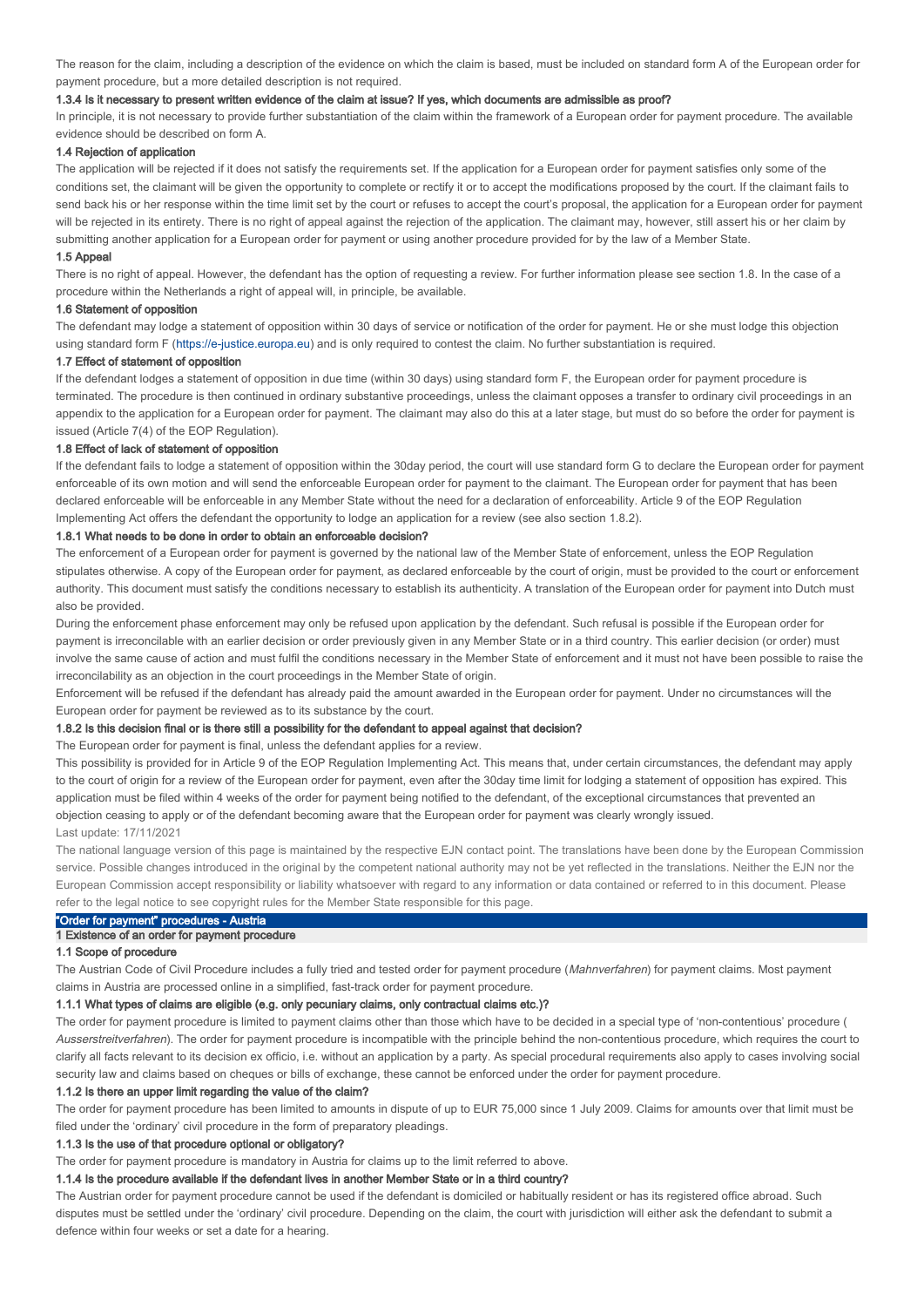Alternatively, payment claims against defendants resident in another Member State may be enforced under the European order for payment procedure. 1.2 Competent court

Payment claims for amounts of up to EUR 15,000 (since 1 January 2013) must be filed with a District Court (Bezirksgericht). Claims for amounts over EUR 15,000 must be filed with a Court of First Instance, unless they come under the special jurisdiction of the District Courts.

Jurisdiction under the Austrian order for payment procedure is governed by the general rules, i.e. there are no special jurisdiction rules. See the fact sheet on the 'Jurisdiction of the courts' for information on Austrian jurisdiction rules. Information on which court has jurisdiction for specific civil cases can be found on the Austrian Federal Ministry of Justice website under 'Land e-Justice' ('Gerichtssuche' (Court search)).

The Vienna District Court for Commercial Matters (Bezirksgericht für Handelssachen) has sole jurisdiction in Austria for proceedings under the European order for payment procedure.

### 1.3 Formal requirements

#### 1.3.1 Is the use of a standardised form obligatory? (if yes, where can that form be obtained?)

Payment claims must be submitted using a standard form. Different forms are used for order for payment proceedings in Austria depending on whether the payment claim is being enforced under the 'ordinary' order for payment procedure, through order for payment proceedings through a labour court or under the European order for payment procedure. Forms are available to download from the Federal Ministry of Justice website under 'L' Bürgerservice' or can be completed online.

### 1.3.2 Is representation by a lawyer required?

Claimants applying for payment orders for amounts in dispute of over EUR 5,000 must have legal representation. This does not apply in cases which must by law be heard by a District Court (i.e. by a court with subject-matter jurisdiction), regardless of the amount in dispute. In such cases, legal representation is a 'relative' requirement, i.e. parties may act on their own behalf but, if they wish to be represented, they must be represented by a lawyer. There is no requirement for legal representation under the European order for payment procedure.

### 1.3.3 In how much detail do I have to describe the reason for the claim?

Requirements governing the contents of an application for a payment order do not essentially differ from the requirements governing claims filed under the 'ordinary' procedure. However, claimants need not substantiate the legal grounds on which the claim is based in an application for a payment order. Nevertheless, the circumstances referred to in support of the claim must be described in sufficient detail to identify the claim and derive a specific demand (i. e. the application has to be 'convincing').

### 1.3.4 Is it necessary to present written evidence of the claim at issue? If yes, which documents are admissible as proof?

The order for payment procedure in Austria is a procedure under which there is no obligation to produce evidence. Therefore no documents need to be submitted in support of the claim in order to apply for a payment order. However, claimants who obtain or who try to obtain a payment order fraudulently, by including false or incomplete information in their application, will be fined under the Austrian Code of Civil Procedure.

### 1.4 Rejection of application

The court merely carries out a summary evaluation of the application. It does not check that the contents are accurate; it merely assesses the legal merits of the claim (i.e. whether the claim is 'convincing'). If the application for a payment order meets the requirements in terms of form and content (i.e. it contains a specific demand, states the facts from which the demand can be derived, cites evidence and details of jurisdiction and allows the claim to be identified), the court will issue a payment order. There is no provision in the Austrian Code of Civil Procedure for applications for payment orders to be rejected on formal grounds. If the court considers that the requirements for a payment order have not been met, it will immediately initiate 'ordinary' proceedings; it will not reject the application. However, in the case of certain formal shortcomings, the court may first initiate a correction procedure by ordering the claimant to remedy the shortcomings.

### 1.5 Appeal

As the Austrian Code of Civil Procedure does not provide for applications for payment orders to be rejected and automatically transfers them to the 'ordinary' procedure, there is no need for a right of appeal.

#### 1.6 Statement of opposition

The deadline for objecting to a payment order is four weeks, starting on the date of service of a written copy of the payment order on the defendant. The court cannot extend or shorten this deadline.

Objections to payment orders granted by a Court of First Instance (in cases where the amount in dispute is between EUR 15,000 and EUR 75,000) must take the form of a defence. This means that the objection must contain a specific demand and a description of the facts and circumstances in support of the objection, together with evidence in support of the defendant's assertions. Legal representation is mandatory for the purpose of lodging objections before the court.

Legal representation is not mandatory for the purpose of lodging an objection in proceedings before a District Court (i.e. for amounts in dispute of up to EUR 15,000 or, if the court has subject-matter jurisdiction, up to EUR 75,000). For written objections, it suffices in such proceedings for the defendant to send a signed letter to the court which granted the payment order, stating that he/she intends to lodge an objection to the payment order. There is no requirement, as in proceedings before a Court of First Instance, for the defendant to substantiate his or her objection. The defendant may also register an objection orally at the court which granted the payment order or at the District Court in the district where he/she is resident.

#### 1.7 Effect of statement of opposition

If the defendant lodges an objection in time, the payment order lapses and the court automatically transfers the appeal to the 'ordinary' procedure and hears the allegations in the claim and the objections to them.

### 1.8 Effect of lack of statement of opposition

The order for payment procedure in Austria is a one-step procedure. If the defendant does not contest the payment order or fails to do so on time, it automatically becomes enforceable without the need for another application by the claimant. There is therefore no provision in law for a decision by a second court.

### 1.8.1 What needs to be done in order to obtain an enforceable decision?

The court confirms of its own motion that the payment order is enforceable. The claimant can use a certified copy of the payment order to initiate enforcement proceedings against the defendant.

### 1.8.2 Is this decision final or is there still a possibility for the defendant to appeal against that decision?

Payment orders issued under the Austrian order for payment procedure can only be contested by lodging an objection. The defendant has no other rights of appeal. The decision on costs contained in the payment order may be contested by the claimant and the defendant within 14 days of service in an appeal on costs (Kostenrekurs). The defendant can claim for serious irregularities in service of the payment order at any time, by applying for the confirmation of enforceability to be cancelled. Defendants who were prevented by unavoidable and unforeseeable events from lodging an objection on time can apply, within 14 days of removal of the obstacle which caused them to miss the deadline for objection, for the previous position to be restored.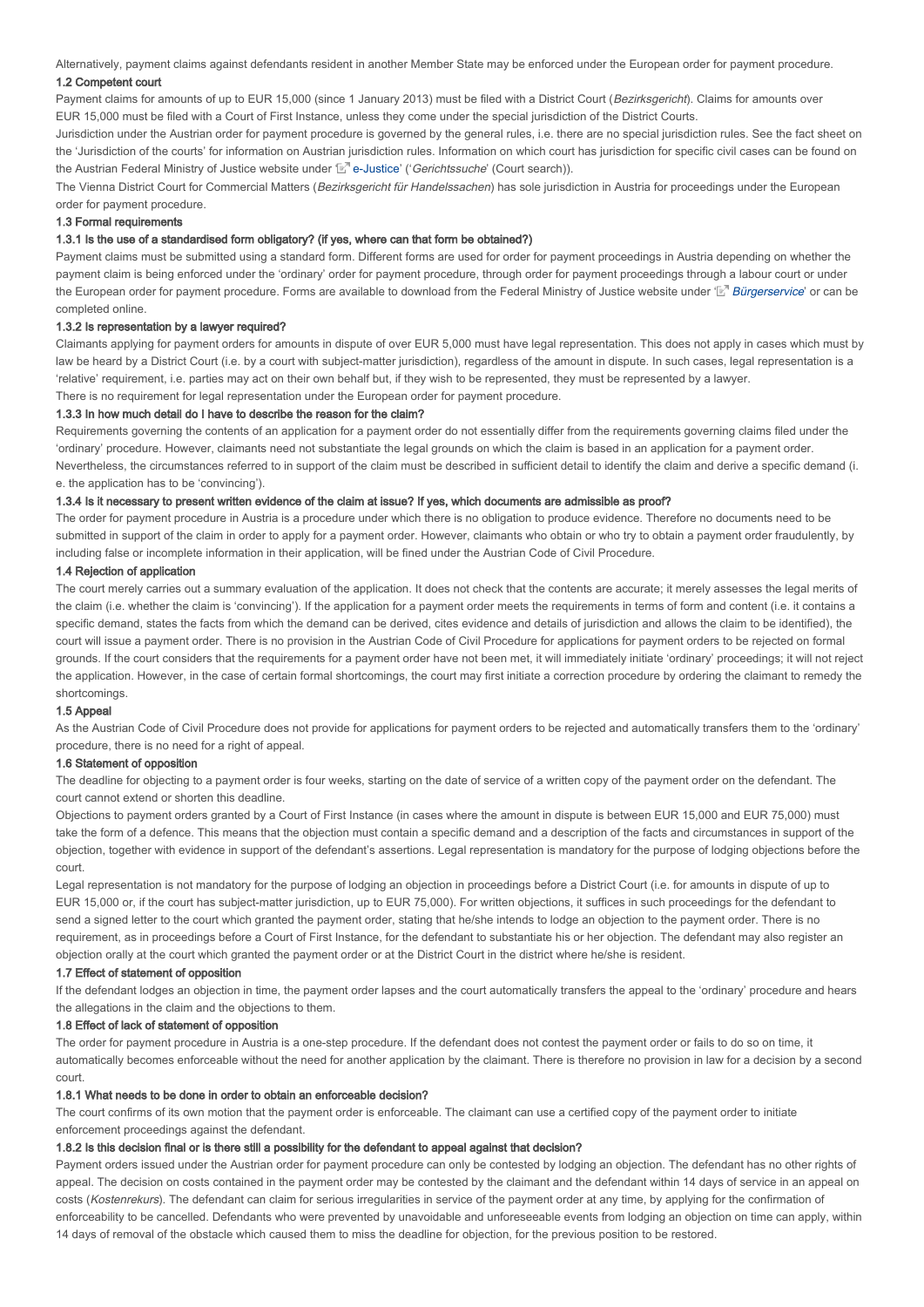#### Last update: 11/03/2021

The national language version of this page is maintained by the respective EJN contact point. The translations have been done by the European Commission service. Possible changes introduced in the original by the competent national authority may not be yet reflected in the translations. Neither the EJN nor the European Commission accept responsibility or liability whatsoever with regard to any information or data contained or referred to in this document. Please refer to the legal notice to see copyright rules for the Member State responsible for this page.

# "Order for payment" procedures - Poland

1 Existence of an order for payment procedure

1.1 Scope of procedure

#### 1.1.1 What types of claims are eligible (e.g. only pecuniary claims, only contractual claims etc.)?

The court issues an order for payment if the claimant purses a money claim or another, substitute performance.

#### 1.1.2 Is there an upper limit regarding the value of the claim?

An order for payment may be issued irrespective of the amount of the claim.

#### 1.1.3 Is the use of that procedure optional or obligatory?

The procedure is optional. The court issues an order for payment at the written request of the claimant raised in the statement of claim.

#### 1.1.4 Is the procedure available if the defendant lives in another Member State or in a third country?

An order for payment procedure cannot be instituted if the order for payment cannot be served on the defendant in Poland.

#### 1.2 Competent court

The order for payment procedure is subject to the jurisdiction of district (rejonowy) and regional (okręgowy) courts.

#### 1.3 Formal requirements

1.3.1 Is the use of a standardised form obligatory? (if yes, where can that form be obtained?)

# There is no standardised form.

### 1.3.2 Is representation by a lawyer required?

It is not mandatory to be represented by a lawyer (*przymus adwokacki*) in an order for payment procedure.

#### 1.3.3 In how much detail do I have to describe the reason for the claim?

The statement of claim should specify the claim precisely and set out the factual circumstances justifying the claim.

#### 1.3.4 Is it necessary to present written evidence of the claim at issue? If yes, which documents are admissible as proof?

Circumstances justifying the claim must be proven by enclosing the following documents with the statement of claim:

a) an official document;

b) a bill accepted by the debtor;

c) a demand for payment addressed to the debtor and the debtor's written statement of acknowledgment of the debt;

d) a demand for payment accepted by the debtor, returned by the bank and unpaid due to the lack of funds in the bank account.

The court also issues an order for payment against the obligor under a properly completed promissory note, cheque, warrant or IOU, the authenticity and content of which is beyond doubt.

#### 1.4 Rejection of application

The court will reject the statement of claim:

if a judicial procedure is not permissible;

if the case for the same claim between the same parties is pending or has already been finally adjudged;

if one of the parties has no capacity to be a party to legal proceedings or if the claimant has no capacity to carry out procedural acts and is not represented by a statutory representative, or if the composition of the governing bodies of the claimant organisational unit is deficient to an extent that prevents it from acting.

#### 1.5 Appeal

See paragraph 1.6.

#### 1.6 Statement of opposition

A written statement of opposition is to be lodged with the court that issued the order for payment. In the statement, the respondent should specify whether they are opposing the order in its entirety or in part and present the pleas in law, which must be submitted before entering the dispute concerning the substance of the case, failing which the right to raise them will be lost, as well as the factual circumstances and evidence. The court will disregard assertions and evidence submitted late, unless the party shows that they were not at fault for the failure to submit them as part of the statement of opposition or that allowing late assertions and evidence will not delay hearing the case or that other exceptional circumstances apply.

#### 1.7 Effect of statement of opposition

If a statement of opposition has been submitted correctly, the judge sets the date for the hearing and orders the statement to be served on the claimant.

#### 1.8 Effect of lack of statement of opposition

Once issued, an order for payment constitutes a preservation order (tytuł zabezpieczenia) and can be enforced without having to be declared enforceable.

### 1.8.1 What needs to be done in order to obtain an enforceable decision?

After the expiry of the time limit for submitting a statement of opposition, the order for payment becomes enforceable without further formalities.

### 1.8.2 Is this decision final or is there still a possibility for the defendant to appeal against that decision?

An order for payment issued under the order for payment procedure is not open to appeal.

#### Last update: 20/05/2019

The national language version of this page is maintained by the respective EJN contact point. The translations have been done by the European Commission service. Possible changes introduced in the original by the competent national authority may not be yet reflected in the translations. Neither the EJN nor the European Commission accept responsibility or liability whatsoever with regard to any information or data contained or referred to in this document. Please refer to the legal notice to see copyright rules for the Member State responsible for this page.

Please note that the original language version of this page  $\rho t$  has been

amended recently. The language version you are now viewing is currently

### being prepared by our translators.

### "Order for payment" procedures - Portugal

1 Existence of an order for payment procedure

1.1 Scope of procedure

1.1.1 What types of claims are eligible (e.g. only pecuniary claims, only contractual claims etc.)?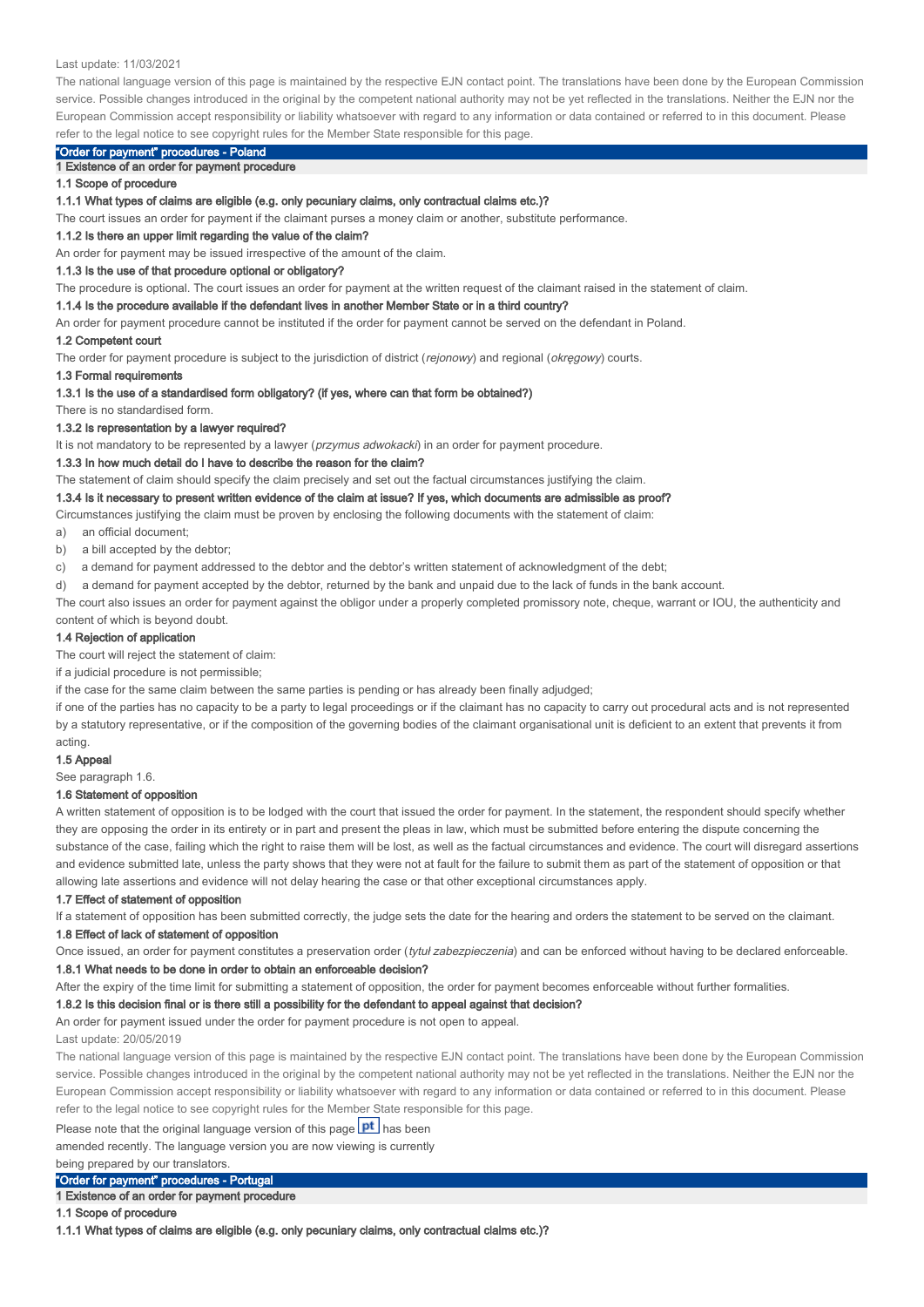The national order for payment procedure applies to the following claims:

Financial obligations arising from contracts not exceeding EUR 15 000 pursuant to Article 1 of Decree-Law 269 of 1 September 1998;

Regardless of value, late payment in commercial transactions as provided for in Article 10(1) of Decree-Law 62 of 10 May 2013.

Under the order for payment procedure provided for by national law, in the cases referred to above and where the claim is uncontested, the creditor can obtain an enforceable order (título executivo) without having to bring a declaratory action.

The payment order procedure is established by Decree-Law 269/98 and regulated by Chapter II of the annex to that law. Article 10 refers to the model payment order application approved by Ministerial Implementing Order No 21 of 28 January 2020.

#### 1.1.2 Is there an upper limit regarding the value of the claim?

For claims arising from contracts, the maximum amount is EUR 15 000.

For claims arising from commercial transactions, there is no upper limit.

1.1.3 Is the use of that procedure optional or obligatory?

Use of the procedure is optional.

### 1.1.4 Is the procedure available if the defendant lives in another Member State or in a third country?

The legal rules on the order for payment procedure do not exclude cases where the debtor lives outside Portugal.

#### 1.2 Competent court

In Portugal the competent body is the National Payment Orders Office (Balcão Nacional de Injunções), a single registry located in Porto. The contact details are available **but here**.

The creditor may choose to lodge the payment order application with either the National Payment Order Office, the registry of court of the place of performance of the obligation, or the registry of the court of the debtor's domicile, which will subsequently send it to the National Payment Order Office (Article 8(1) of the annex to Decree-Law 269/98).

Users can consult the payment order procedure and access the enforcement order electronically on the  $\mathbb{E}^n$  Citius Portal.

### 1.3 Formal requirements

Pursuant to Article 10 of the Annex to Decree-Law No 269/98, for the purposes of the order for payment procedure the applicant must: Identify the registry of the court to which the application is addressed;

Identify the parties;

Specify the place where notification must be served, stating whether it is the place of 'residence' agreed in a written contract;

Set out succinctly the facts underlying the claim;

Formulate the request, specifying the value of the principal, the interest due and other amounts payable;

Confirm that the court fees have been paid;

State, where appropriate, that the claim relates to a 'commercial transaction';

Give his/her place of residence;

Give his/her email address, if he/she wishes to receive communications or be notified by that means;

State whether he/she wishes the case to proceed as a declaratory action, should notification be thwarted;

Specify the court with jurisdiction to assess the documents, if the case is to proceed as a declaratory action;

State whether he/she wishes notification to be served by an enforcement agent or a legal representative and, if so, give that person's name and business address;

If the matter concerns a consumer contract, state whether the contract contains general terms and conditions, under penalty of being considered a vexatious litigant;

Sign the application.

The rules regarding submitting and delivering the application for the order are set out in Article 5 of Ministerial Implementing Order (Portaria) No 220-A/2008 in conjunction with Article 8 of the Annex to Decree-Law 269/98. The above provide that:

The application can be submitted from anywhere in the country.

Barristers (advogados) and solicitors (solicitadores) must submit the application for the order electronically.

Creditors not represented by a lawyer or solicitor can submit the application for the order on paper. In the latter case the creditor cannot lodge the paper application at the National Payment Orders Office; he or she must lodge it either at the registry of the court of the place of performance of the obligation, or at the registry of the court of the debtor's domicile. If there are courts with specialised jurisdiction or specific jurisdiction, the application must be lodged at the registry of the relevant court in accordance with the respective rules of subject-matter jurisdiction. It is then for that registry to enter the application information in the IT system for processing payment orders. The date on which it was lodged at the registry is recorded as the date of the application.

#### 1.3.1 Is the use of a standardised form obligatory? (if yes, where can that form be obtained?)

The mandatory application form for an order for payment as provided for by Ministerial Implementing Order No 21 of 18 January 2020 can be downloaded  $\mathbb{E}^n$ . here

The court registries competent to receive the paper application for a payment order can make the standard form available to citizens on request.

The electronic form is available to lawyers and solicitors via the e-mail address of the  $\mathbb{E}$ <sup>n</sup> Citius Portal.

### 1.3.2 Is representation by a lawyer required?

It is not necessary to be represented by a barrister in this procedure, but claimants can appoint a legal representative if they so wish (Article 10(5) of the annex to Decree-Law 269/98).

### 1.3.3 In how much detail do I have to describe the reason for the claim?

Article 10(2)(d) of Decree-Law 269/98 requires claimants to set out succinctly the facts underlying their claim.

# 1.3.4 Is it necessary to present written evidence of the claim at issue? If yes, which documents are admissible as proof?

No.

Evidence must be presented only when an objection is lodged, in which case the order for payment is dealt with as a special or ordinary declaratory action in accordance with the cases provided for in Article 3 of Decree-Law 269/98 and Article 10(2) to (4) of Decree-Law 62/2013 respectively.

### 1.4 Rejection of application

The application for an order for payment may be rejected on the grounds set out in Article 11 of Decree-Law 269/98, if:

it is not addressed to the competent court registry or the claimant has failed to specify the court with jurisdiction to examine the file, if the case is to proceed as a declaratory action;

it contains no mention of the identity of the parties, the claimant's place of residence or the place where the debtor is to be notified;

it is not signed (only in cases where it was not submitted electronically);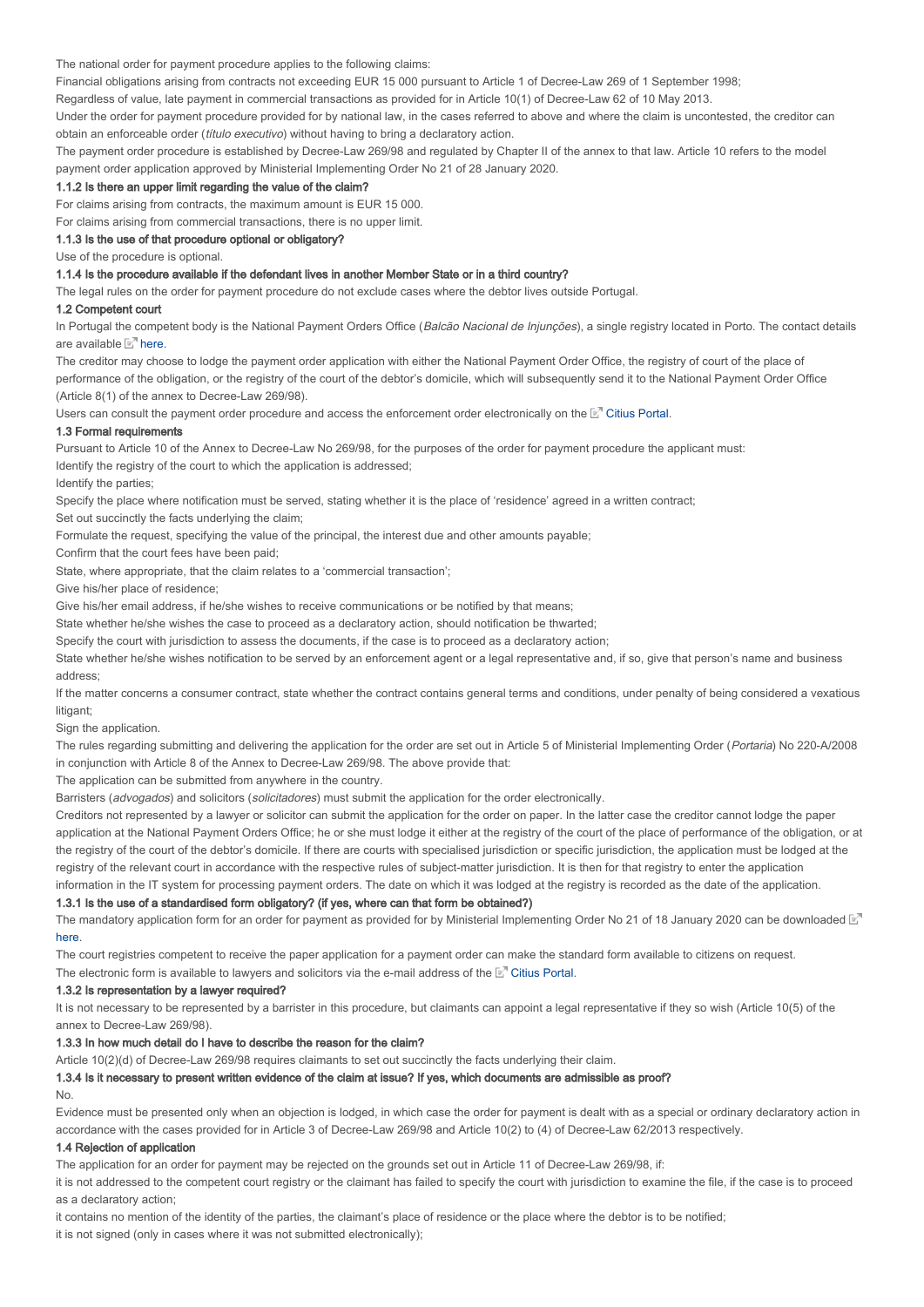it is not written in Portuguese;

it does not follow the model approved by the Implementing Order of the Minister of Justice;

there is no indication that the court fees have been paid;

the amount at stake exceeds € 15 000.00, and there is no indication that a commercial transaction is involved;

the request does not match the amount or purpose of the procedure.

### 1.5 Appeal

An appeal against a decision to reject an application may be lodged with the judge or, where the court has more than one judge, with the duty judge (Article 11(2) of the annex to Decree-Law No 269/98).

#### 1.6 Statement of opposition

The time limit for opposing the order for payment is 15 days (Article 12(1) of the annex to Decree-Law 269/98).

### 1.7 Effect of statement of opposition

If the defendant challenges the order, it is not given enforceable effect.

The case is then transferred back to the ordinary cases, taking the form of a special or ordinary declaratory action in accordance with the cases provided for in Article 3 of the annex to DecreeLaw No 269/98 and Article 10(2) to (4) of Decree-Law No 62/2013 respectively.

#### 1.8 Effect of lack of statement of opposition

If, after being duly notified in accordance with Articles 12 and 13 of the annex to Decree-Law 269/98, the defendant does not submit a statement of opposition, the registrar attaches the following words to the application for an order for payment: 'This document has enforceable effect' (Este documento tem força executiva) (Article 14(1) of the annex to Decree-Law 269/98).

The order then constitutes an enforcement order.

#### 1.8.1 What needs to be done in order to obtain an enforceable decision?

Once the enforcement clause has been appended, the registrar makes the order available to the applicant, preferably by electronic means (Article 14(5) of the annex to Decree-Law 269/98).

### 1.8.2 Is this decision final or is there still a possibility for the defendant to appeal against that decision?

A complaint against refusal of enforceability can be brought before the court. Inclusion of the enforcement clause can be rejected if the application does not match the amount or purpose of the procedure (Article 14(3) and (4) of the annex to Decree-Law 269/98).

### Related Links:

**Citius Portal** 

Decree-Law 269/98

Ministerial Implementing Order 220-A/2008

Ministerial Implementing Order 21/2020

#### Notice:

The EJN-Civil Contact Point, the courts or other entities and authorities are not bound by the information contained in this factsheet, which may be subject to changes in interpretation by the case law. Although the factsheets are updated on a regular basis, it is still necessary to read the legislation in force. Last update: 19/01/2022

The national language version of this page is maintained by the respective EJN contact point. The translations have been done by the European Commission service. Possible changes introduced in the original by the competent national authority may not be yet reflected in the translations. Neither the EJN nor the European Commission accept responsibility or liability whatsoever with regard to any information or data contained or referred to in this document. Please refer to the legal notice to see copyright rules for the Member State responsible for this page.

# "Order for payment" procedures - Romania

1 Existence of an order for payment procedure

The order for payment procedure is provided for in Articles 1014-1025 of the new Code of Civil Procedure entered into force on 15 February 2013.

### 1.1 Scope of procedure

### 1.1.1 What types of claims are eligible (e.g. only pecuniary claims, only contractual claims etc.)?

The order for payment procedure applies to unquestionable, liquidated and payable claims corresponding to obligations to pay certain amounts of money under a civil agreement, including agreements concluded between a professional and a contracting authority, ascertained in a document or established under a statute, a regulation or another document, acknowledged by the parties with a signature or by other means admissible under the law. The scope of this Section does not include claims made by a body of creditors under insolvency proceedings.

### 1.1.2 Is there an upper limit regarding the value of the claim?

No.

### 1.1.3 Is the use of that procedure optional or obligatory?

The order for payment procedure is optional and the interested party can make a request to the court under general provisions.

The order for payment procedure is a special procedure, which is far more simple than the procedure provided for by generally applicable law and which allows the creditor to obtain an enforceable title under conditions which differ from those set out in the Code of Civil Procedure.

Also, where the debtor's objection to the order for payment claim is justified, the court may reject the creditor's claim in a final judgment.

The creditor may file a legal action under generally applicable law if the court rejects the order for payment claim, if the court issues an order for payment for part of the claims — in this case, a legal action can be filed under generally applicable law in order to oblige the debtor to pay the remaining debt — or if the order for payment was annulled.

# 1.1.4 Is the procedure available if the defendant lives in another Member State or in a third country?

Yes. The new Code of Civil Procedure makes no distinction in regard to the defendant's residence, the order for payment procedure being applicable whether or not the defendant lives in another Member State or in a third country.

### 1.2 Competent court

The order for payment claim may be filed to the court which is competent to judge the case on its merits in the first instance. In the case of the order for payment, the judge verifies the competence of the court on their own initiative.

Is this procedure governed by the general rules on the competence of courts (a link to this sheet could be included in this case) or is it subject to different principles?

The competence for the settlement of the order for payment claims is established in accordance with the general rules in matters of competence of courts.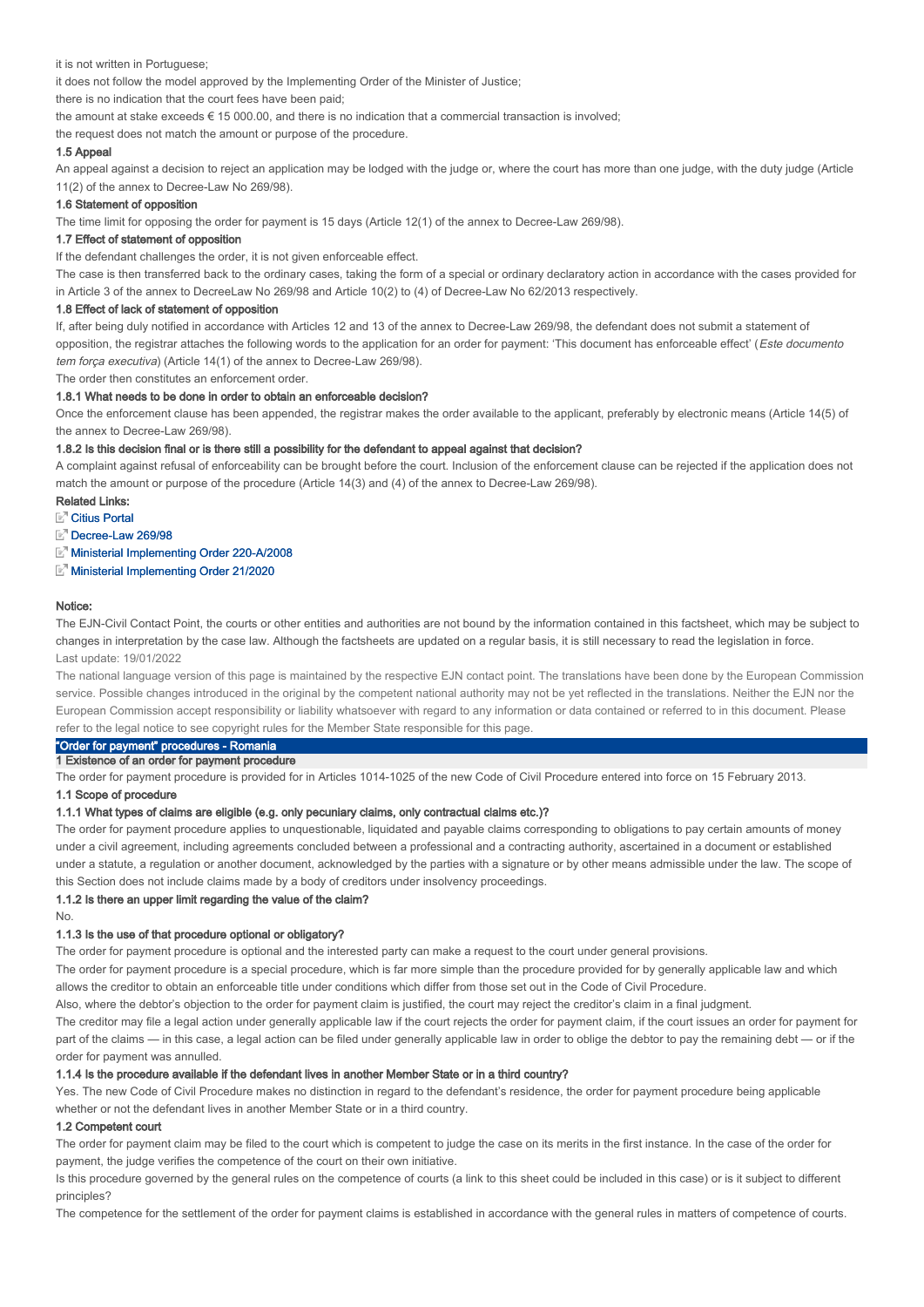Claims with assessable monetary value of up to RON 200 000 fall under the competence of district courts. Claims with assessable monetary value of at least RON 200 000 fall under the competence of tribunals.

The competence rule in the special procedure for orders for payment is supplemented by the general rules of competence according to value.

#### 1.3 Formal requirements

### 1.3.1 Is the use of a standardised form obligatory? (if yes, where can that form be obtained?)

There is no type/standardised form, however the creditor – claimant must comply with minimum formal rules for their claim, which must include a certain number of details, namely: the creditor's name and domicile or, where applicable, their designation and registered office; the debtor's name and domicile as a natural person and, where the debtor is a legal person, their designation and registered office, and, where applicable, the registration certificate number from the trade register or from the register of legal entities, the fiscal code and the bank account; the amounts due; the facts and legal grounds for the payment obligations, their reference period, the due date for payment and any other element that is needed in order to establish the claim.

At the same time, the contract or any other document will be annexed to the claim, showing the amounts due, and the proof of service of the order for payment on the debtor. As regards the service of the order, the creditor must serve the order on the debtor, through the bailiff or in a registered letter, with declared content and acknowledgment of receipt, whereby the debtor is required to pay the amount due within 15 days from the receipt of that notification. This order discontinues the limitation period.

The claim and the documents annexed thereto are submitted in copy in the number of parties, plus one for the court.

#### 1.3.2 Is representation by a lawyer required?

No, representation by a lawyer is not required, but it is recommended.

#### 1.3.3 In how much detail do I have to describe the reason for the claim?

The minimum content of the claim lodged is provided for by the law. The creditor – claimant must indicate: the amount being claimed; the facts and legal grounds of the payment obligation and their reference period; the due date for payment; any other elements needed in order to establish the claim. If the parties did not establish the level of the interest rate for late payment, the reference interest rate set by the National Bank of Romania will be applied. The reference interest rate in force on the first calendar day of the semester is applicable over the entire semester. The claim generates interest as follows: for contracts concluded between professionals, from the date when the claim became payable;

for contracts concluded between professionals and a contracting authority, without the need for the debtor to be informed that payment is overdue: if a due date was set in the contract, from the day following that due date; if a due date is not set in the contract: 30 days after the debtor has received the invoice or, if this is questionable, 30 days after acceptance of goods or provision of services or, if the order for payment was served before the receipt of goods /services, on the expiry of a 30-day period after the receipt of goods/provision of services; should the law or the contract provides for an acceptance or control procedure, enabling certification of conformity of the goods or services concerned, and the debtor received the invoice or order for payment on the control date or before that date, on the expiry of a 30-day period from this date;

in other cases, from the date when the debtor's payment was or is lawfully declared overdue under the law.

The creditor may claim additional damages for all the expenses incurred for the recovery of the amounts as a result of the debtor's failure to meet their obligations on time.

### 1.3.4 Is it necessary to present written evidence of the claim at issue? If yes, which documents are admissible as proof?

Yes, the contract or any other document standing as proof for the amounts due are annexed to the request (invoice, cashier receipt, hand-written receipt etc.). The proof of the service of order on the debtor is to be annexed to the claim, failing which the request will be deemed inadmissible. For the settlement of the claim, the judge summons the parties, in accordance with the provisions on urgent matters, in order to provide explanations and clarifications and to insist on the debtor's execution of the payment due or to have the parties reach an agreement on the methods of payment. The writ of summons is to be served to the party concerned ten days before the hearing date. The creditor's claim and the documents submitted thereby are to be annexed to the writ on the debtor in a copy as proof of the claim. The writ is to indicate that the debtor is bound to file any objection at least three days before the hearing date, specifying that, in the event of failure to offer any objections, the court may consider, with regard to the circumstances of the case, that this is a recognition of the creditor's claims. The claimant will not be informed of the objection, but will become aware of its contents from the case file. If the creditor declares that they have received the due payment, the court acknowledges this circumstance in a final judgment, declaring the case closed. When the creditor and the debtor have reached an agreement on the payment, the court acknowledges this fact and issues an expeditious decision. The expeditious order is final and deemed an enforceable title.

Where the court, having verified the claim against the submissions, and the declarations of parties, has found that the creditor's claims are justified, it will issue an order for payment indicating the amount and the deadline for payment. If the court, having reviewed the evidence in the case, has found that only part of the creditor's claims are justified, it will issue the order for payment only for that part, also determining the deadline for payment. In this case, the creditor may file a legal action under generally applicable law in order to bind the debtor to pay the remaining claim. The deadline for payment will be at least ten days and will not exceed 30 days from the date of service of the order. The judge will not set another deadline for payment, unless the parties have agreed to this. The order will be handed over to the parties present or served on each party as soon as possible, in accordance with the law. Where the debtor does not challenge the claim by presenting objections, the order for payment will be issued within not more than 45 days from the date when the claim was lodged. This time limit does not include the period needed to serve procedural documents and the delay caused by the creditor. including as a result of an amendment or completion of the claim.

### 1.4 Rejection of application

If the debtor challenges the claim, the court reviews whether the claim is justified based on the documents on file, and on the explanations and clarifications provided by parties. If the debtor's defence is justified, the court will reject the creditor's claim in a judgment. If the defence arguments brought by the debtor on the merits of the case entail handling other evidence than the existing evidence, and the evidence in question would be lawfully admissible under the standard procedure, the court will reject the creditor's claim for an order for payment in a judgment. Subsequently, the creditor may file a legal action under generally applicable law.

### 1.5 Appeal

The debtor may file an action for annulment of the order for payment within 10 days from the date when that order was handed over to or served on them. Within the same time limit, the creditor may also file an action for annulment against a judgment refusing the order and against a partial order for payment. The claims of the action for annulment may only be non-compliance with the requirements for the issue of the order for payment and, where applicable, the causes underlying the extinction of the obligation after the issue of the order for payment. The action for annulment is to be settled by the court that delivered the order for payment, with a panel of two judges. The action for annulment does not suspend enforcement. Suspension may however be granted at the debtor's request, but only against a security deposit, the amount of which will be set by the court. If the competent court admits the action for annulment totally or partially, it will annul the order wholly or partially, where appropriate, delivering a final judgment.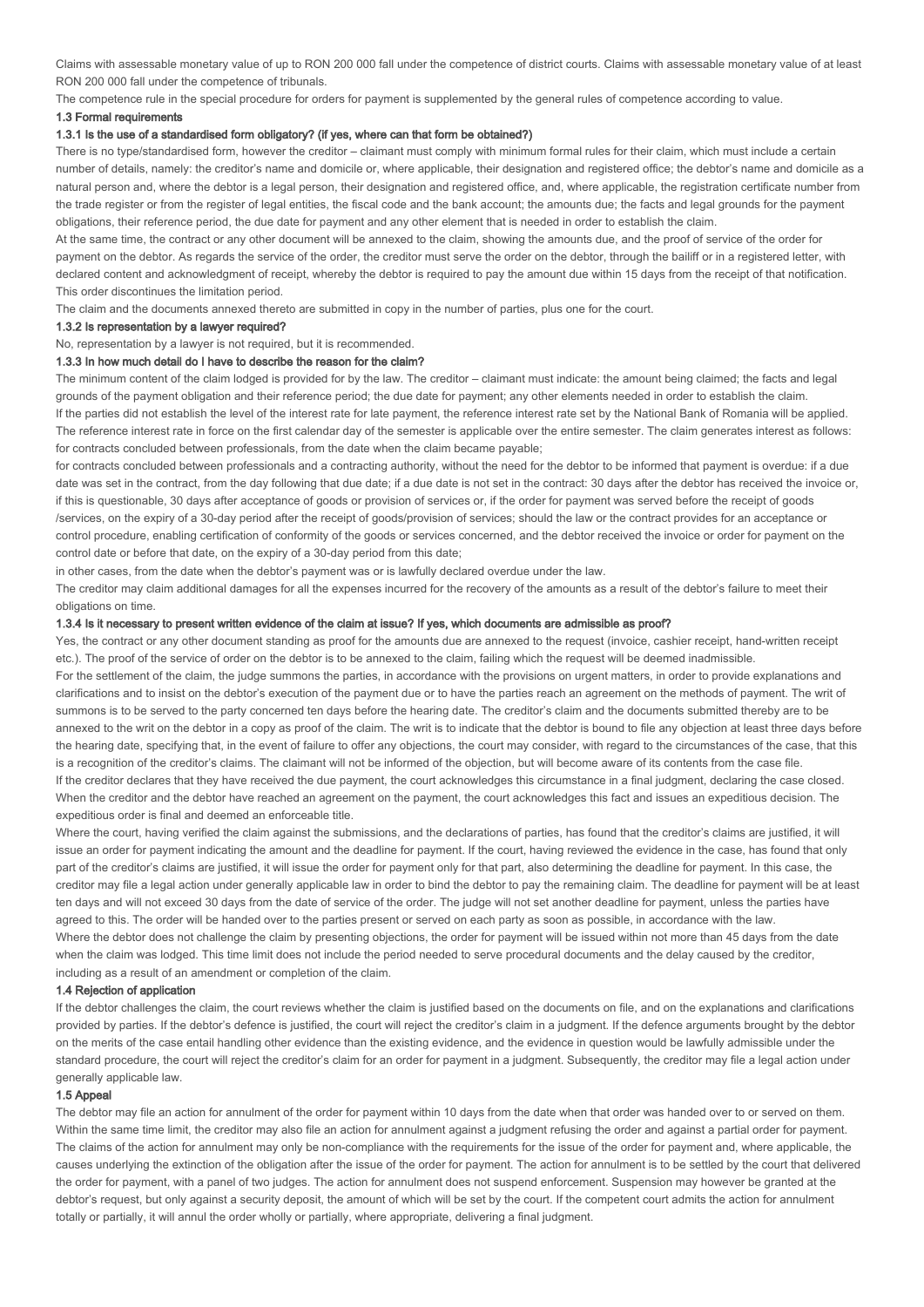Where the creditor has filed an action for annulment and the competent court has admitted that action, it will deliver a final judgment whereby the order for payment will be issued.

The decision rejecting the action for annulment is final.

1.6 Statement of opposition

-

-

### 1.7 Effect of statement of opposition

#### 1.8 Effect of lack of statement of opposition

#### 1.8.1 What needs to be done in order to obtain an enforceable decision?

The order for payment is enforceable even if challenged with an action for annulment and acquires provisionally the force of res judicata until the settlement of the action for annulment. The action for annulment does not suspend enforcement. Suspension may be however granted at the debtor's request only against a security deposit, the amount of which will be set by the court. The order for payment becomes final if an action for annulment has not been filed by the debtor or has been rejected. If the competent court admits the action for annulment filed by the creditor, it will deliver a final judgment whereby the order for payment will be issued.

The interested party may challenge the enforcement of the order for payment under generally applicable law. The objection can only invoke irregularities in regard to the enforcement procedure and causes leading to the extinction of the obligation arising after the order for payment has become final.

#### 1.8.2 Is this decision final or is there still a possibility for the defendant to appeal against that decision?

Please see the response for Question 1.8.1.

Last update: 29/03/2022

The national language version of this page is maintained by the respective EJN contact point. The translations have been done by the European Commission service. Possible changes introduced in the original by the competent national authority may not be yet reflected in the translations. Neither the EJN nor the European Commission accept responsibility or liability whatsoever with regard to any information or data contained or referred to in this document. Please refer to the legal notice to see copyright rules for the Member State responsible for this page.

# "Order for payment" procedures - Slovenia

### 1 Existence of an order for payment procedure

Slovenia recognises the following two payment order procedures:

– a payment order procedure regulated by the Articles 431 to 441 of the Civil Procedure Act (Zakon o pravdnem postopku, ZPP)

– an enforcement procedure based on an authentic document (invoice, bill of exchange or a 'cheque protest', accompanied, where appropriate, by return invoices in order to establish a claim, a public document, an extract from accounting records certified by the responsible person, an authenticated private document, a written statement of income from employment) before the Local Court in Ljubljana (Okrajno sodišče v Ljubljani), where the court, upon creditor's proposal, issues an enforcement order by way of an automated procedure and based on an authentic document within 3–4 days, by which:

a) the debtor is obliged to pay the amount required by the creditor (payment order or the condemnatory part of the enforcement order);

b) enforcement against the debtor's property indicated in the creditor's claim is authorised, provided that the debtor does not file an objection to the decision (authorisation of enforcement) within 8 days;

c) the debtor is obliged to pay the costs of proceedings (see paragraphs 23, 40c and 41 of the Enforcement and Securing of Claims Act (Zakon o izvršbi in zavarovanju, ZIZ)).

#### 1.1 Scope of procedure

The payment order procedure is a special, fast-track procedure for enforcing a pecuniary claim that has fallen due, where the claim is supported by a document which the law determines as having greater evidential value (authentic document). A payment order is issued in both domestic and cross-border cases.

### 1.1.1 What types of claims are eligible (e.g. only pecuniary claims, only contractual claims etc.)?

A claim that forms the basis for a payment order may only contain the pecuniary liability (pecuniary claim). Only claims that are contractual or non-contractual liabilities and that have been nominally determined may form the subject of a claim. One exception is the notice of termination of commercial premises and the consequent emptying of stocks, where rules apply under a special procedure to issue a payment order. This exception is laid down in Article 29 of the Commercial Buildings and Premises Act (Zakon o poslovnih stavbah in poslovnih prostorih), which states that, on the basis of a notice of termination given by a lessor and a request to vacate a commercial building or commercial premises, a court shall issue an order to vacate the commercial building or commercial premises if it ensues from the notice of termination or request and from the tenancy agreement or the evidence referred to in the preceding Article that the lessor has the right to terminate or request that the commercial building or commercial premises be vacated.

Only contractual claims based on an authentic document may be the subject of payment order procedures.

### 1.1.2 Is there an upper limit regarding the value of the claim?

There is no upper limit on the value of the claim.

#### 1.1.3 Is the use of that procedure optional or obligatory?

Under the provisions of the Civil Procedure Act, a court also issues a decision on issuing a payment order ex officio when a claimant in an action has not made application to this effect but the conditions for issuing a payment order have been met, i.e. the claimant files an ordinary action and does not propose that a payment order be issued. The issuing of a payment order is therefore obligatory for a court (a payment order is issued by an associate at the court) and does not depend on a claim from a claimant if the legally prescribed conditions for its issuing have been met.

The creditor may choose whether to file a mandatory payment action and propose a payment order be issued pursuant to Article 431 of the ZPP or file an electronic application for enforcement pursuant to Article 41 of the ZIZ, on the basis of which the central court issues a payment order by way of an automated procedure.

#### 1.1.4 Is the procedure available if the defendant lives in another Member State or in a third country?

Yes.

### 1.2 Competent court

In Slovenia, jurisdiction to decide on a proposal to issue a payment order is determined in the same way as with other actions; this means that jurisdiction ratione materiae for issuing a payment order is held by district courts (okrožna sodišča) as well as local courts (okrajna sodišča). Jurisdiction ratione materiae is determined with regard to the value of the dispute (or with regard to the nature of the case, e.g. in commercial cases). Local courts have jurisdiction to adjudicate in disputes on property claims when the value of the item in question does not exceed EUR 20 000. District courts have jurisdiction to adjudicate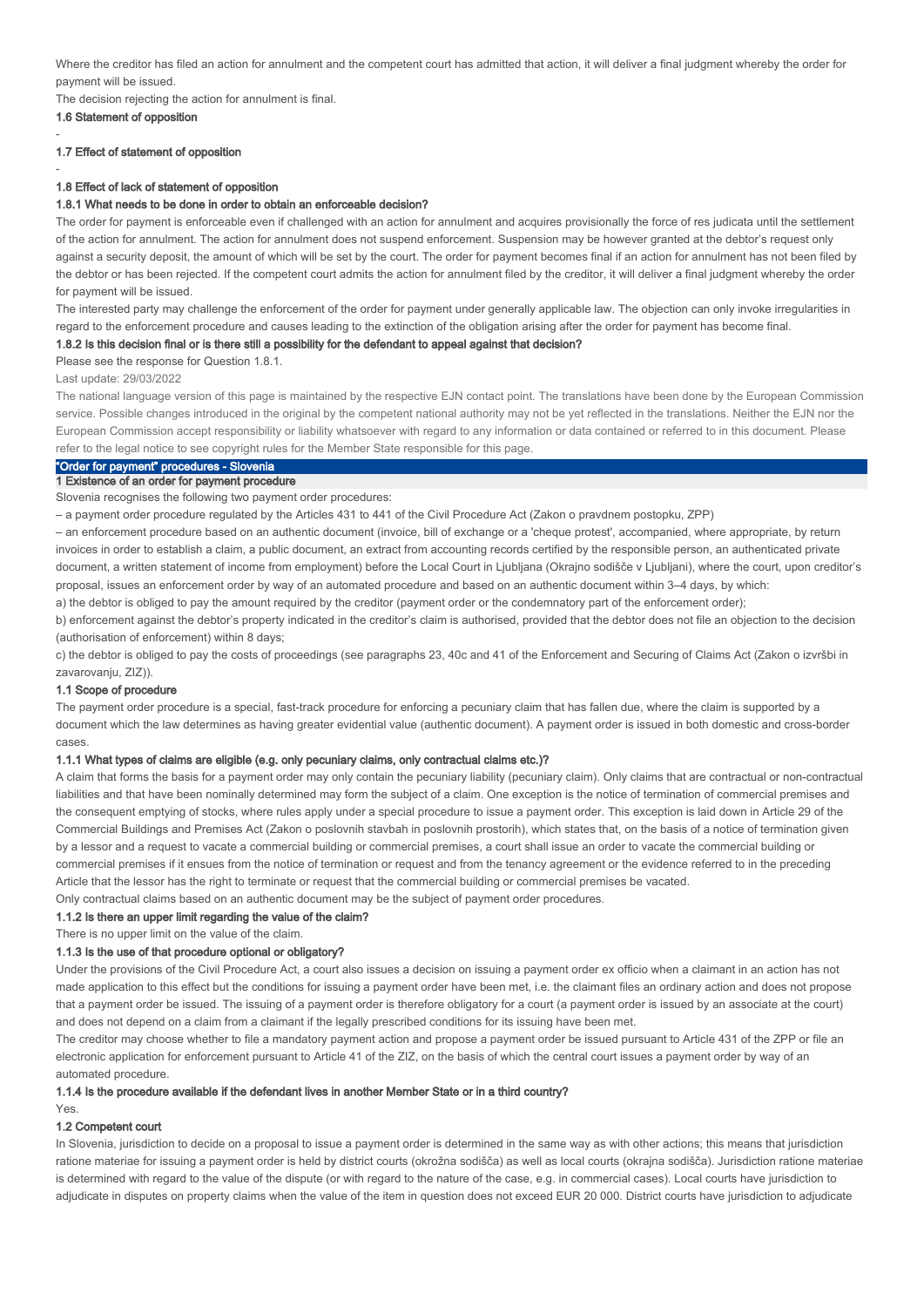in disputes on property claims when the value of the item in question exceeds EUR 20 000. Only district courts have the jurisdiction to hear and adjudicate on cases relating to commercial law at the first instance. Commercial disputes are those in which one party in a civil case is a legal person (company, institution, collective). Commercial disputes also include cases in which one of the parties is the state or another self-governing local community, such as a municipality. Territorial jurisdiction determines which of the courts with jurisdiction ratione materiae have jurisdiction to rule on a specific case. The general rule regarding territorial jurisdiction stipulates that in an action filed against a natural or legal person, the action must be filed with the court covering the area in which the defendant has permanent residence or in which the legal person has its registered office. If it is a case against a non-national natural or legal person, the court with general territorial jurisdiction is the court covering the area in which the natural person has residence in Slovenia or in which the legal person has its branch office. Slovenian law also has a rule on special territorial jurisdiction, which is determined in relation to the subject of the dispute and parties thereto.

For an enforcement procedure based on an authentic document in which payment orders are also issued, the Local Court of Ljubljana has exclusive jurisdiction.

For more on this, see the replies under 'Bringing a case to court'.

#### 1.3 Formal requirements

Under Article 431 of the ZPP, the two conditions applying to the issuing of a payment order are as follows: the claim must refer to the pecuniary claim fallen due and there must exist an authentic document from which the claim derives. An action or motion to issue a payment order must contain all the elements that every action is obliged to contain: a reference to the court, the names and permanent or temporary residence of the parties, the names of the legal representatives or agents, a specific request setting out the main subject of the case and the side claims, the facts supporting the claimant's request, evidence substantiating those facts, the value of the dispute and a signature. In addition, the authentic document (original or a certified copy) must be attached to the action.

The condition for issuing a payment order, which is contained in an enforcement order based on an authentic document (Article 41 of the ZIZ) is that an application for enforcement based on an authentic document must be filed electronically, a court fee must be paid and the application for enforcement based on an authentic document must include the following:

– names of the creditor and debtor including their identification data (e.g. tax number, personal identification number or date of birth);

– authentic document;

- debtor's liability;
- means and subject of enforcement;

– other information necessary, depending on the subject of enforcement, for the enforcement to be carried out; and

– request that the court order the debtor to pay the amount claimed, including costs incurred, within eight days, and in cases relating to bills of exchange and cheques, within three days after the order is served.

### 1.3.1 Is the use of a standardised form obligatory? (if yes, where can that form be obtained?)

Under Article 431 of the ZPP, there is no requirement in Slovenia to submit a motion to issue a payment order on a standardised form; indeed, no such form exists. The motion must contain the legally defined elements referred to above under point 1.3 (obligatory elements of an action).

In the process of issuing a resolution on enforcement based on a credible document (Article 41 of the ZIZ) containing a payment order, the application must be filed on a standard form (Article 29(2) of the ZIZ, the Rules on forms, types of enforcement and the course of the automated enforcement procedure) electronically ( $\mathbb{Z}^n$  https://evlozisce.sodisce.si/esodstvo/index.html) or in writing.

#### 1.3.2 Is representation by a lawyer required?

There is no requirement for parties to be represented by a lawyer in proceedings to issue a payment order (nor is this required in proceedings under Article 431 of the ZPP, nor under Article 41 of the ZIZ).

### 1.3.3 In how much detail do I have to describe the reason for the claim?

Under Article 431 of the ZPP, a mandatory payment action must state the basis and amount of debt, and proof that enables the truth of the claims made therein to be established; it must also indicate the amount and the currency, as well as the date the pecuniary claims fell due. If interest is being claimed, that interest must also be precisely defined (interest rate and the period for which the claim is being made). The due date of the claim must be clear from the authentic document.

In an enforcement based on an authentic document, the claim does not need to be further substantiated; an indication of an authentic document is sufficient (Article 41 of the ZIZ).

#### 1.3.4 Is it necessary to present written evidence of the claim at issue? If yes, which documents are admissible as proof?

Yes, the original or a certified copy of the authentic document must be attached to the action or the motion to issue a payment order. There is no requirement to attach the original or a certified copy of the authentic document to issue a payment order in a commercial dispute. It is sufficient for a copy of this document to be certified by an authorised body of a legal person.

An authentic document is a document that does not have the quality of an executory title, but expresses a high degree of probability that the claim exists. A document is authentic if it is determined as such by the Civil Procedure Act or another act. Under the Civil Procedure Act, authentic documents are: public documents, private documents on which the signature of the debtor has been authenticated by a body authorised for authentication, bills of exchange and cheques, with the objection and the return invoices if these are required to give rise to a claim, extracts from authenticated books of account, invoices, and documents that have the character of a public document under special regulations. A foreign document that meets the conditions for use in Slovenia may also constitute an authentic document.

Exception: without the submission of an authentic document, the court issues a payment order against a defendant when the claim relates to a pecuniary claim that has fallen due that does not exceed EUR 2 000 and the action indicates the basis and level of the debt, and proof that enables the truth of the claims made therein to be established, where this exception does not apply to commercial disputes (Article 494 of the ZPP).

In an enforcement procedure based on an authentic document where a payment order is issued, it is not actually possible to submit an authentic document (since the information system does not allow this); but a declaration regarding the authentic document is sufficient (Article 41 of the ZIZ).

### 1.4 Rejection of application

The court will reject a payment order request if the preconditions for its issuing are not met, i.e. a pecuniary claim fallen due and the existence of an authentic document from which the claim derives.

Where the court does not dismiss the motion to issue a payment order, it continues the procedure on the basis of an action.

The Local Court in Ljubljana rejects the application for enforcement based on an authentic document if the claim is not due or if the defendant is bankrupt. 1.5 Appeal

No appeal is permitted against a decision dismissing a motion to issue a payment order, neither may the claimant contest this decision by means of an appeal against the judgement.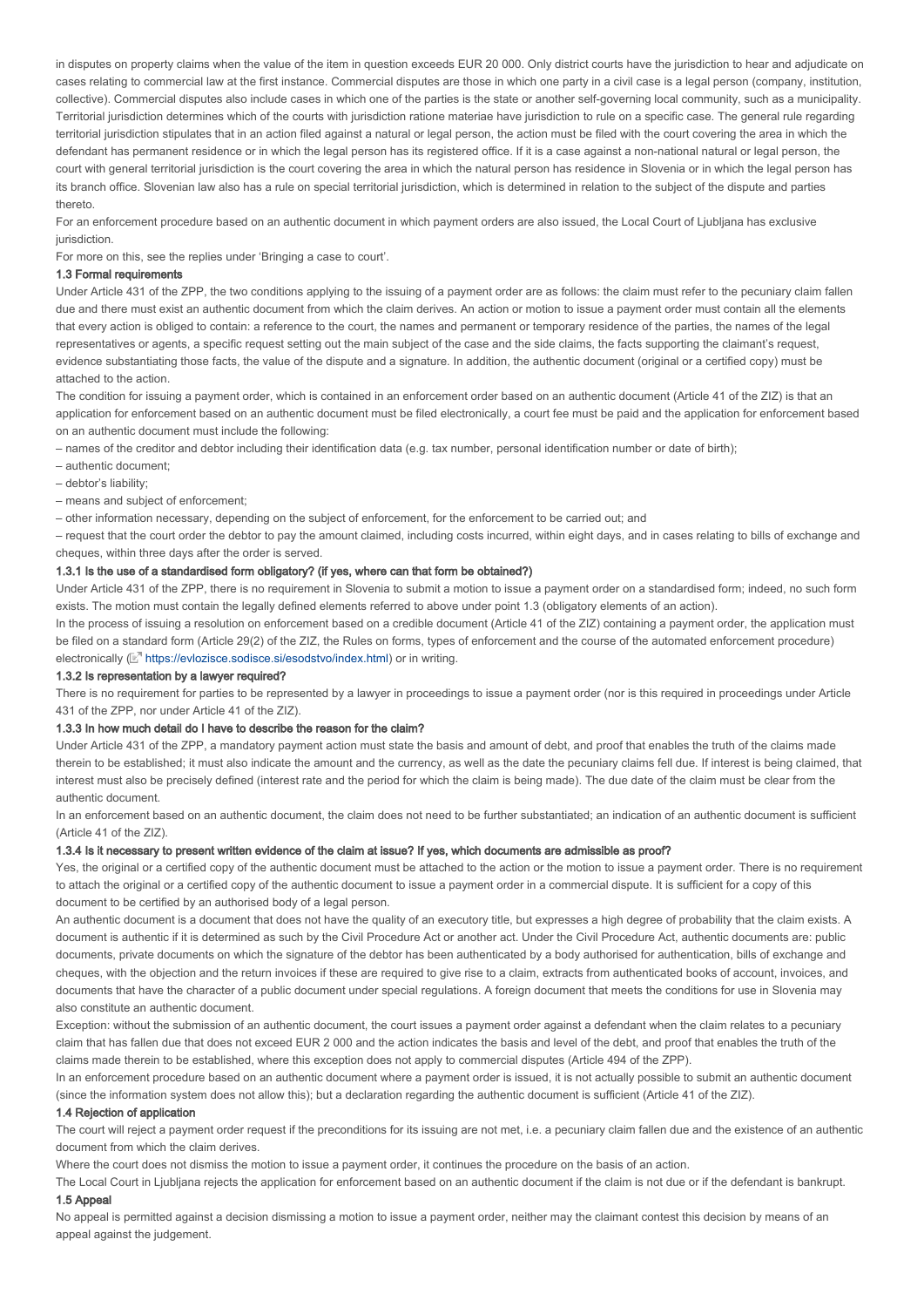The legal remedy available to the defendant against a payment order issued is an objection. The deadline for an objection is eight days from the serving of a payment order on a defendant (three days in the case of disputes involving bills of exchange and cheques). An objection must be substantiated, otherwise it shall be deemed to have no grounds. An appeal may be lodged against the decision in which the court rules on the objection.

Where a defendant contests a payment order only with regard to the ruling on costs, this ruling may only be contested by means of an appeal against the decision.

The claimant may appeal against the Local Court in Ljubljana's decision rejecting the application for enforcement based on an authentic document within 8 days, the appeal being ruled on by the Higher Court in Ljubljana.

### 1.6 Statement of opposition

The defendant may issue an objection against the claimant's claim. An objection must be justified. The objection must state the facts that support the objection and adduce evidence, otherwise it shall be deemed to be unfounded (Article 435(2) of the ZPP). The defendant must therefore state in the objection the legally significant facts, i.e. the facts based on which the claim could be dismissed (if they are proved to be true). Assertions of these facts must be concrete and specific.

An objection may be lodged within 8 days against a Local Court in Ljubljana's decision granting an application for enforcement based on an authentic document and issuing an enforcement order based on an authentic document. An objection must be justified. An objection is considered justified when the debtor has indicated the facts based on which the claimant's claim could be dismissed (e.g. that the debt had been paid) and adduced evidence supporting the facts alleged in the objection (Article 61 of the ZIZ). The Local Court in Ljubljana decides on an objection.

#### 1.7 Effect of statement of opposition

Where a court does not reject a defendant's objection as having been filed too late or being incomplete and unlawful, or does not dismiss it, it shall continue the procedure in accordance with the action.

If a defendant submits a justified objection, the court issues a decision annulling the payment order and, after the decision has become final, proceeds with the main issue.

The parties may state new facts and submit new evidence at the first main hearing, while the defendant may also make new objections regarding the contested part of the payment order.

If the Local Court in Ljubljana upholds an objection against an enforcement order based on an authentic document, the court annuls the part of the enforcement order permitting the enforcement and naming the executor, as well as the acts of execution performed (i.e. the court does not annul the payment order, but rather decides whether the payment order is to remain in force or whether it is to be annulled in a later judgment). The court then proceeds with the proceedings as in the case of an objection to a payment order; if it does not have jurisdiction, it declares that it is not competent and the case is referred to the competent court. In doing so, the court takes into account the agreement on territorial jurisdiction if the creditor claimed and specified it in the application for enforcement, or if the debtor claimed it in the objection against the enforcement order and submitted it to the court. An application for enforcement based on an authentic document that served as the basis for issuing an annulled enforcement order is considered an action in civil proceedings (Article 62 of the ZIZ).

## 1.8 Effect of lack of statement of opposition

Unless the opposing party lodges an objection or an appeal, the decision or the payment order shall become final and enforceable.

If the debtor does not object to an enforcement order based on an authentic document within 8 days, the enforcement order based on an authentic document becomes final and enforceable (this also applies to the payment order), and the enforcement of the creditor's claim will result in an enforcement against the debtor's objects of enforcement stated in the claimant's application for enforcement.

#### 1.8.1 What needs to be done in order to obtain an enforceable decision?

The claimant must explicitly request the court to issue a certificate of enforceability. A court ruling is enforceable if it becomes final and if the deadline for voluntary compliance with the obligations has passed (Article 19(1) of the Enforcement and Securing of Claims Act).

The Local Court in Ljubljana issues a certificate of finality and enforceability of an enforcement order based on an authentic document ex officio and sends it to the creditor and (together with the enforcement order) to all those responsible for the enforcement of the order (the executor, the bank, the employer, etc.). 1.8.2 Is this decision final or is there still a possibility for the defendant to appeal against that decision?

A payment order against which no objection has been lodged, or where an objection has been refused or dismissed, shall become final and may no longer be contested by means of an appeal.

A final payment order may be contested by means of extraordinary legal remedies.

A final payment order based on an authentic document containing a payment order may be contested by means of extraordinary legal remedies (motions for reopening a case and appeals on a point of law, Article 10 of the ZIZ).

#### Related links

- http://www.pisrs.si/Pis.web/pregledPredpisa?sop=1998-01-2303
- http://www.pisrs.si/Pis.web/pregledPredpisa?id=ZAKO1212
- http://www.pisrs.si/Pis.web/
- https://www.uradni-list.si/
- http://www.dz-rs.si/wps/portal/Home/deloDZ/zakonodaja/preciscenaBesedilaZakonov

### http://www.sodisce.si/

#### Last update: 03/07/2019

The national language version of this page is maintained by the respective EJN contact point. The translations have been done by the European Commission service. Possible changes introduced in the original by the competent national authority may not be yet reflected in the translations. Neither the EJN nor the European Commission accept responsibility or liability whatsoever with regard to any information or data contained or referred to in this document. Please refer to the legal notice to see copyright rules for the Member State responsible for this page.

# "Order for payment" procedures - Slovakia

# 1 Existence of an order for payment procedure

# 1.1 Scope of procedure

### 1.1.1 What types of claims are eligible (e.g. only pecuniary claims, only contractual claims etc.)?

An order for payment comes under so-called summary court procedures. The procedure is regulated in Section 265 and ff. of Act No 160/2015, Code of Civil Procedure (zákon č. 160/2015 Z.z. Civilný sporový poriadok) (hereinafter referred to as "CCP").

An order for payment may only be issued if a claimant is seeking to exercise a right to the payment of a financial amount on the basis of facts claimed by the claimant about which the court has no doubts, in particular if those facts are documented by documentary evidence. A decision on a claim may be rendered in the form of an order for payment issued without requesting the defendant's statement and without ordering a hearing. In the decision, the defendant is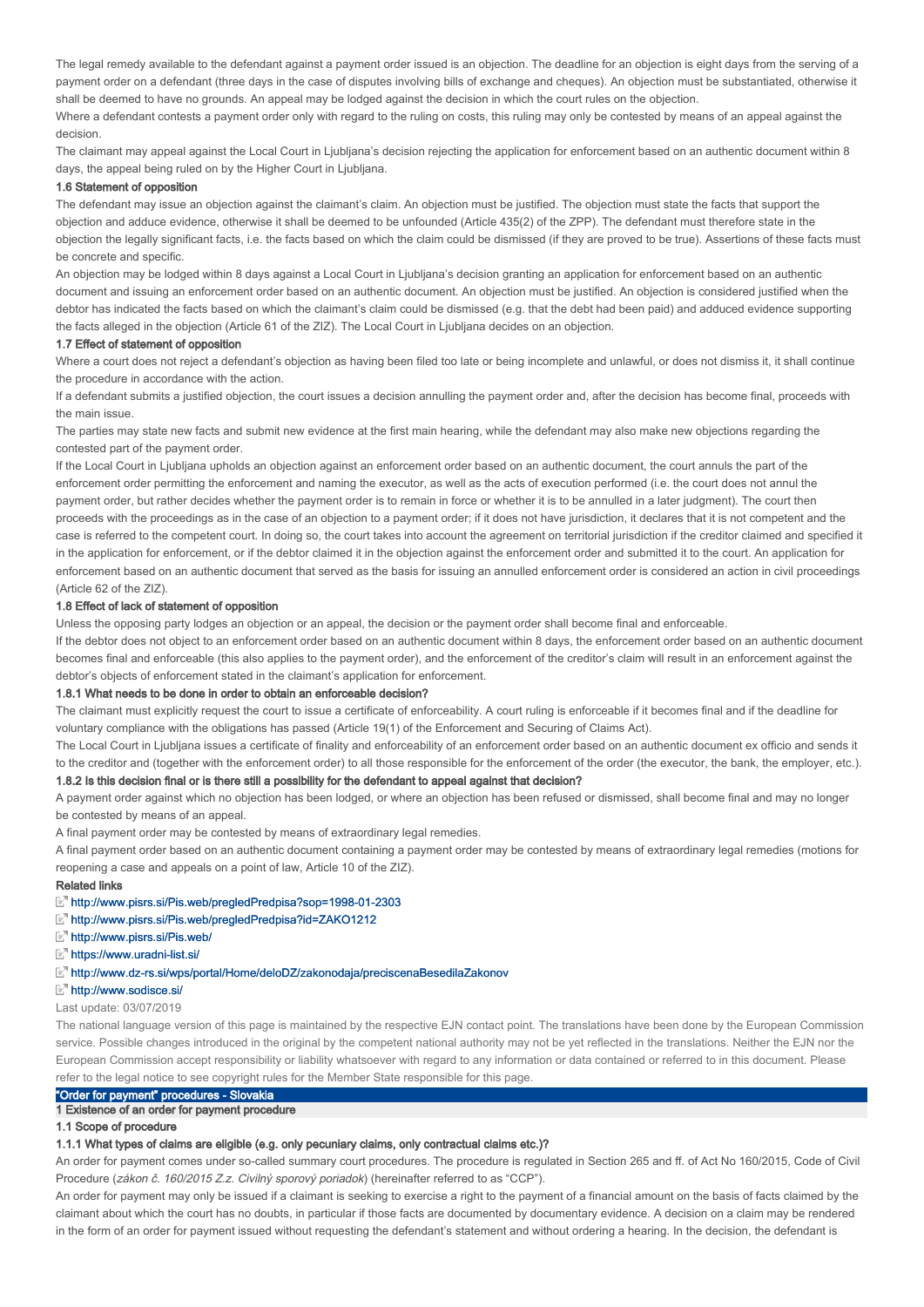mandated to pay the financial amount or a part thereof and cover the costs of the procedure within 15 days of service, or to file a statement of opposition within the same time limit. For the purpose of order for payment proceedings, a statement concerning the costs of procedure is deemed to constitute a ruling.

# 1.1.2 Is there an upper limit regarding the value of the claim?

No, there is not.

### 1.1.3 Is the use of that procedure optional or obligatory?

The use of the procedure is optional, the purpose being to deal with the matter in an efficient and cost-effective manner. The issuance of an order for payment is not dependent on the claimant's explicit request; a court may issue an order for payment even if the claimant asked the court to decide by means of a judgement.

#### 1.1.4 Is the procedure available if the defendant lives in another Member State or in a third country?

If an order for payment is served abroad, the European order for payment. The application for the issuance of a European order for payment is submitted on Form A pursuant to the Regulation (EC) No 1896/2006 of the European Parliament and of the Council of 12 December 2006 creating a European order for payment procedure.

#### 1.2 Competent court

The court competent in first-instance proceedings is the district court. Proceedings take place at the court that has substantive and local jurisdiction.

#### 1.3 Formal requirements

### 1.3.1 Is the use of a standardised form obligatory? (if yes, where can that form be obtained?)

Use of a form in these proceedings is not mandatory, but if the claimant submits, together with his application for the initiation of proceedings, an order for payment on a form published on the website of the Ministry of Justice of the Slovak Republic (Ministerstvo spravodlivosti Slovenskej republiky)  $\mathbb{E}^n$ https://www.justice.gov.sk, then, provided that the statutory conditions for the issuance of an order for payment have been met and the court fee has been paid, the court will issue an order for payment within 10 business days of the day on which the conditions are met.

### 1.3.2 Is representation by a lawyer required?

Representation by a lawyer in these proceedings is not required.

### 1.3.3 In how much detail do I have to describe the reason for the claim?

These are summary proceedings in which the case is based only on the facts claimed by the claimant. It is therefore necessary that the facts underlying the right claimed by the claimant be sufficiently documented, and that the performance requested must be permitted by objective law.

#### 1.3.4 Is it necessary to present written evidence of the claim at issue? If yes, which documents are admissible as proof?

A claim must be documented, for example, by a contract. In all cases, proof by which the claim is supported must be enclosed with claims.

#### 1.4 Rejection of application

If the court does not issue an order for payment, the procedure described in Section 168 (1) CCP is followed, i.e., the procedure is as it would be in any other dispute.

If a claim is lodged for the payment of a financial amount on the basis of a consumer contract and the defendant is a consumer, the court will not issue an order for payment if the contract or other contractual documents contain unconscionable terms (Section 299 (2) CCP).

### 1.5 Appeal

A remedy is sought in proceedings contesting the issuance of an order for payment by means of a statement of opposition. An appeal may be employed in seeking a remedy only against the decision concerning the costs of the procedure. A court decides on it summarily, i.e., without a hearing.

#### 1.6 Statement of opposition

A statement of opposition employed in seeking a remedy is to be filed within 15 days of its service at the court that issued it. It must be supported with reasons. A court fee is paid for the filing of a statement of opposition employed in seeking a remedy.

#### 1.7 Effect of statement of opposition

As soon as even one defendant files a statement of opposition within the time required with relevant justification, the order for payment is set aside and the court will order a hearing.

#### 1.8 Effect of lack of statement of opposition

Upon the expiration in vain of the time limit for the submission of a statement of opposition, the order for payment takes full effect.

### 1.8.1 What needs to be done in order to obtain an enforceable decision?

An order for payment must be made legally effective – it must bear a stamp of validity and enforceability, which is provided at the court that issued the order for payment. Subsequently, an application for execution must be filed.

### 1.8.2 Is this decision final or is there still a possibility for the defendant to appeal against that decision?

If a statement of opposition is not filed within the statutory time limit for seeking a remedy against an order for payment, the order has the same effect as an enforceable judgement. An extraordinary appeal may be filed to challenge an enforceable decision within the meaning of the OSP, but only provided that all statutory requirements have been met. The possibility of filing an extraordinary appeal depends on the circumstances and facts of each case. Last update: 22/04/2022

The national language version of this page is maintained by the respective EJN contact point. The translations have been done by the European Commission service. Possible changes introduced in the original by the competent national authority may not be yet reflected in the translations. Neither the EJN nor the European Commission accept responsibility or liability whatsoever with regard to any information or data contained or referred to in this document. Please refer to the legal notice to see copyright rules for the Member State responsible for this page.

### "Order for payment" procedures - Finland

### 1 Existence of an order for payment procedure

In Finland there is a special order for payment procedure, which is designed specifically for collecting uncontested debts. In these cases the defendant can be ordered to pay his or her debt to the claimant by a so-called default judgment.

Actions can also be brought using an electronic application for a summons, which is submitted using an electronic form on the website of the Finnish judicial administration (L<sup>orm</sup> https://oikeus.fi/en/). For more information, see "Automatic processing – Finland".

### 1.1 Scope of procedure

### 1.1.1 What types of claims are eligible (e.g. only pecuniary claims, only contractual claims etc.)?

The procedure can be used for all types of pecuniary claims that parties can agree on contractually between themselves.

1.1.2 Is there an upper limit regarding the value of the claim?

# No. There is no upper or lower limit on the value of the claim.

# 1.1.3 Is the use of that procedure optional or obligatory?

The procedure is voluntary.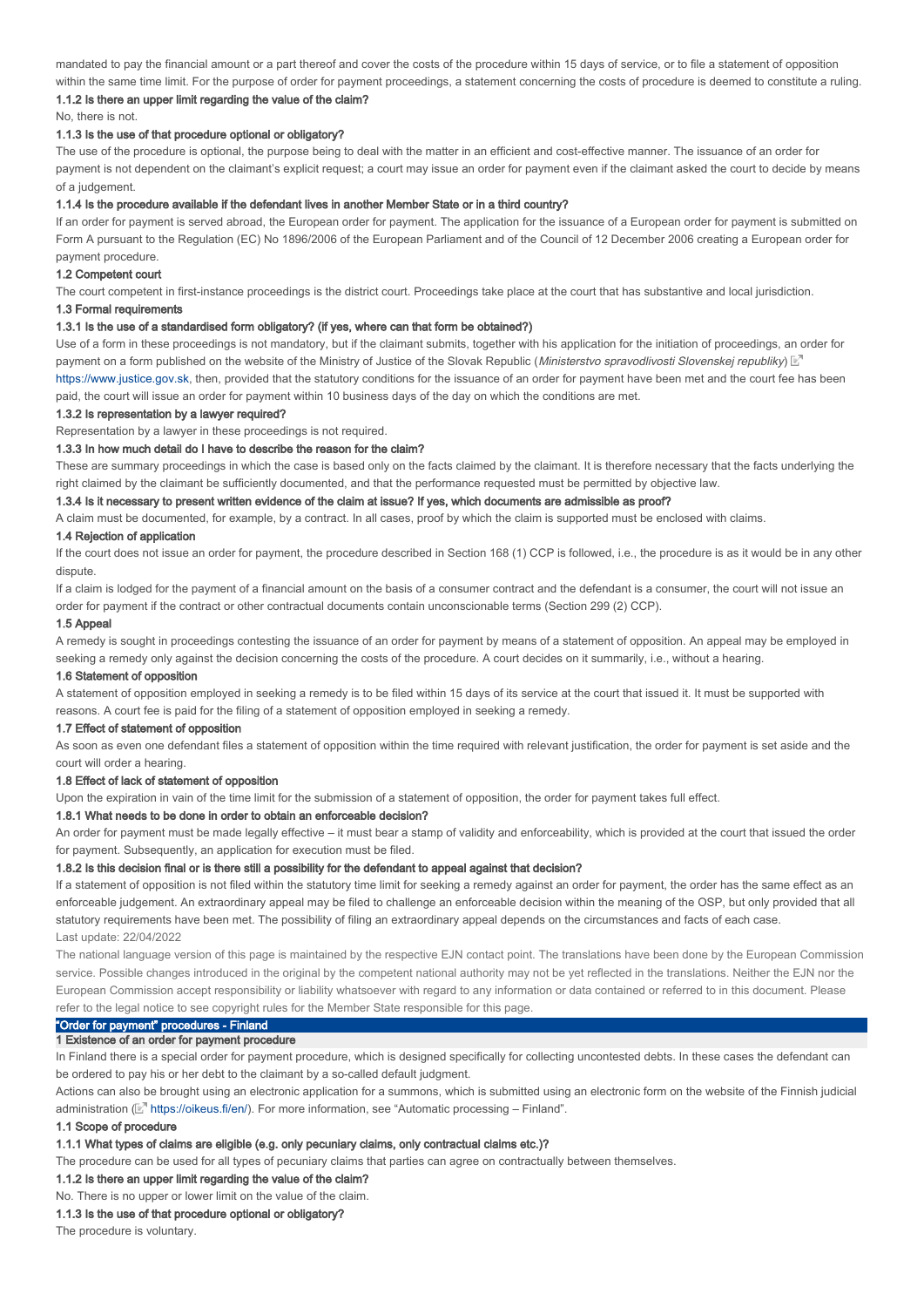### 1.1.4 Is the procedure available if the defendant lives in another Member State or in a third country?

There is, in principle, no rule that stipulates that the defendant must live in Finland. However, a Finnish court must have jurisdiction for it to be possible to apply the procedure. For example, under the Brussels I Regulation, the forum is determined according to the main rule so that a case involving a demand for payment must be processed in a court of the defendant's place of residence.

#### 1.2 Competent court

The competent court in these matters is the general court of first instance. In Finland, these courts are known as district courts (käräjäoikeus). The general rule is that the competent court is the district court of the locality where the defendant has his or her place of residence. The normal provisions concerning jurisdiction apply to the order for payment procedure (see "Jurisdiction – Finland").

#### 1.3 Formal requirements

#### 1.3.1 Is the use of a standardised form obligatory? (if yes, where can that form be obtained?)

Applications for a summons must be in writing and they must include specific details: the claim, the grounds (briefly), any claim for the costs of bringing the action and contact details for the claimant and the defendant. Applications for a summons must be signed.

No forms exist on a national level. Certain district courts have produced forms but there is no obligation to use these.

Uncontested claims can also be filed using an electronic application for a summons, which is submitted using an electronic form on the website of the Finnish judicial administration (L<sup>a</sup> https://oikeus.fi/en/).

#### 1.3.2 Is representation by a lawyer required?

Neither the claimant nor the defendant needs to use a lawyer. However, using a lawyer is always allowed.

#### 1.3.3 In how much detail do I have to describe the reason for the claim?

The grounds for the claim must be identified so that it can be distinguished from other claims.

#### 1.3.4 Is it necessary to present written evidence of the claim at issue? If yes, which documents are admissible as proof?

No evidence is required in cases involving the collection of an uncontested debt. The claimant must only present sufficient evidence if the defendant contests the claim.

### 1.4 Rejection of application

In practice, one impediment to a default judgment is if the defendant, with reasonable cause, contests the claim set out in the application for a summons, whereby the claim will no longer be uncontested. Other situations that can arise include the application for a summons being dismissed; this mainly happens if the district court in question does not have jurisdiction or if the claimant, despite being urged to do so, fails to remedy shortcomings in his or her application for a summons. In principle, it is also possible for an action to be rejected immediately by a judgment if the claim is clearly groundless, i.e. the claim has absolutely no basis in law. The court will not otherwise examine the validity of the claim.

### 1.5 Appeal

The claimant has no recourse to appeal against a finding that a claim cannot be processed as uncontested if the defendant decides to contest the claim. In these circumstances, the case will be processed by the district court in a normal civil proceeding. The claimant can, however, appeal against a dismissal or a rejection of his or her claim.

### 1.6 Statement of opposition

This question has been formulated with the kind of system in mind in which a "default judgment / order to pay" is issued first and only then is the defendant given an opportunity to object. In Finland the claim is first sent to the defendant and, if the defendant does not contest the claim, a default judgment is then given.

The district court will urge the defendant to respond to the action in writing by a specific deadline. The deadline will be set by the district court, and it is usually between two and three weeks. The defendant's response must indicate whether he or she contests the claim and, if so, on what grounds. The defendant can also indicate in the response which evidence, if any, he or she intends to present and make a claim for costs. The defendant must also disclose his or her contact details and sign the response.

#### 1.7 Effect of statement of opposition

If the defendant submits his or her statement of opposition within the deadline, the claim will no longer be uncontested and a default judgment cannot be given. In these circumstances, the case will automatically proceed to a normal civil proceeding.

### 1.8 Effect of lack of statement of opposition

### 1.8.1 What needs to be done in order to obtain an enforceable decision?

If the defendant does not contest the claim within the deadline, a default judgment in the amount claimed is given. The judgment is enforceable immediately. 1.8.2 Is this decision final or is there still a possibility for the defendant to appeal against that decision?

The defendant cannot appeal against a default judgment to a Court of Appeal (hovioikeus), but he or she has the option of filing an application with the district court for what is known as "recovery". An application for recovery means that the case will be returned to the district court that issued the default judgment, for reconsideration. Applications for recovery must be submitted within 30 days of the date on which the defendant received notice of the default judgment. If no application for recovery is submitted, the default judgment will stand.

#### Last update: 28/01/2022

The national language version of this page is maintained by the respective EJN contact point. The translations have been done by the European Commission service. Possible changes introduced in the original by the competent national authority may not be yet reflected in the translations. Neither the EJN nor the European Commission accept responsibility or liability whatsoever with regard to any information or data contained or referred to in this document. Please refer to the legal notice to see copyright rules for the Member State responsible for this page.

# "Order for payment" procedures - Sweden

#### 1 Existence of an order for payment procedure

Yes, in Sweden you can apply for a payment order (betalningsföreläggande) to the Enforcement Authority (Kronofogdemyndigheten). You should send your application to

Kronofogdens inläsningscentral [Enforcement Authority Input Centre], Supro, Luleå, FE 7502, 105 81 Stockholm.

More information is available on the L'" Enforcement Authority website, in Swedish, English, Finnish, North Sami, Polish, Arabic and Farsi.

#### 1.1 Scope of procedure

### 1.1.1 What types of claims are eligible (e.g. only pecuniary claims, only contractual claims etc.)?

An application for a payment order must relate to an obligation on the defendant to pay a financial debt. The debt must be overdue and mediation must be permissible in the case.

### 1.1.2 Is there an upper limit regarding the value of the claim?

No, claims may be heard regardless of the amount involved.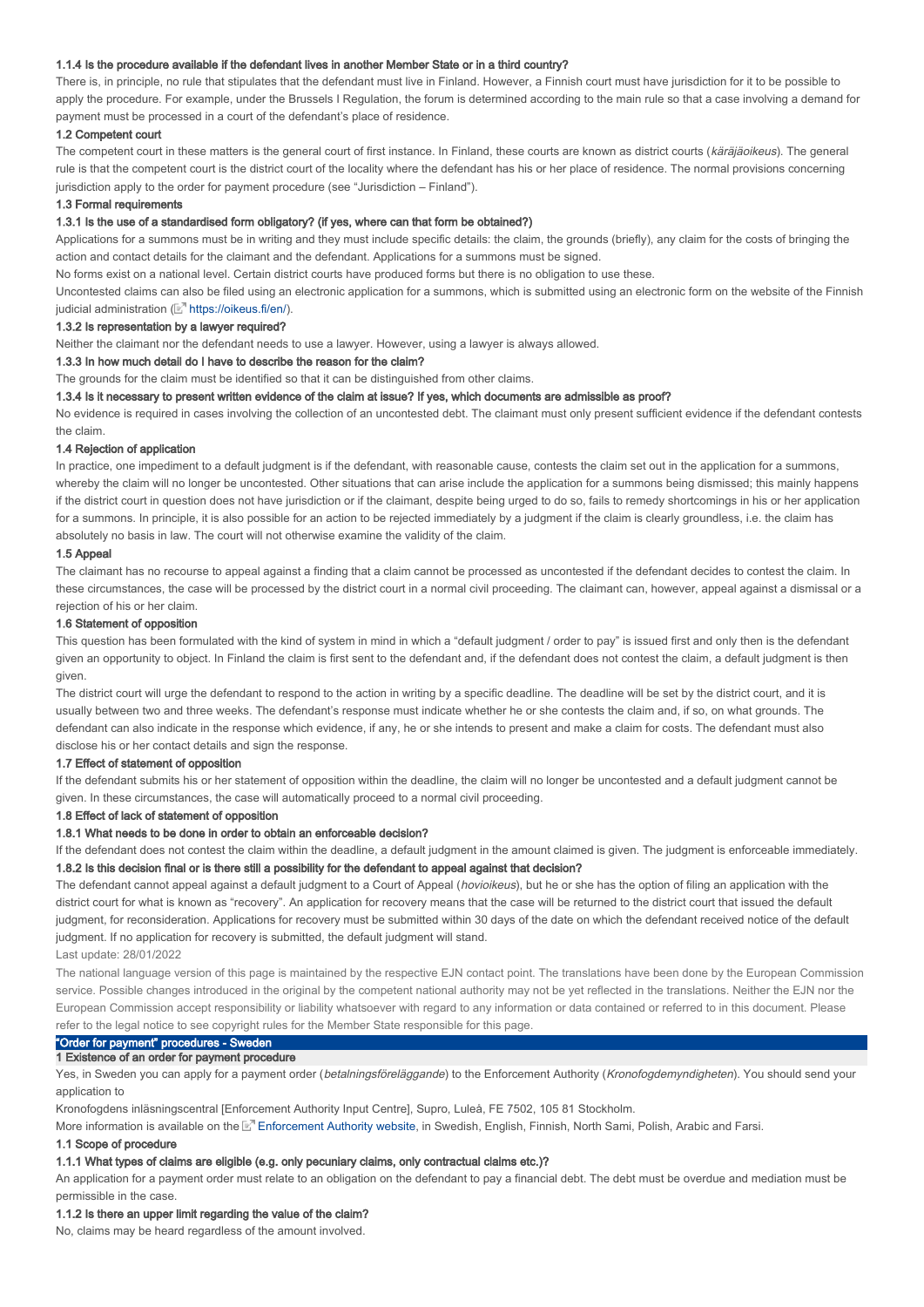#### 1.1.3 Is the use of that procedure optional or obligatory?

It is not obligatory to apply for a payment order. A summons before the district court (*tingsrätt*) may be sought instead.

### 1.1.4 Is the procedure available if the defendant lives in another Member State or in a third country?

The option of using the payment order procedure is based on the assumption that the defendant is resident in Sweden, but it is also possible to apply for a payment order against a defendant who is resident outside Sweden. A decision on an application for a payment order can be enforced in other EU Member States in accordance with the L<sup>er</sup> Brussels I Regulation (Council Regulation (EC) No 44/2001 on jurisdiction and the recognition and enforcement of judgments in civil and commercial matters).

#### 1.2 Competent court

Applications must be submitted to the Enforcement Authority.

#### 1.3 Formal requirements

An application for a payment order must be made in writing and signed. In the application, the plaintiff must state the claim and the grounds for it. The amount of the claim, the due date and the interest claimed must be stated, as must any costs for which compensation is sought. The application must also specify who the parties are.

#### 1.3.1 Is the use of a standardised form obligatory? (if yes, where can that form be obtained?)

No. But for anyone who wishes, there is an application form available  $\mathbb{E}^n$  in Swedish and  $\mathbb{E}^n$  in English, together with instructions on how to fill it in, on the Enforcement Authority website (Mothtp://www.kronofogden.se/).

#### 1.3.2 Is representation by a lawyer required?

No, there is no need to be represented by a lawyer when applying for a payment order. You are entitled to plead your own case, and you need not have any representative or counsel at all.

#### 1.3.3 In how much detail do I have to describe the reason for the claim?

The grounds must be sufficiently detailed that the defendant knows what the claim is about and can decide whether or not to dispute it. It must be objectively clear what the scope of the claim is, so that once a decision has become enforceable it is possible to tell exactly what it covers.

#### 1.3.4 Is it necessary to present written evidence of the claim at issue? If yes, which documents are admissible as proof?

There is no requirement for written evidence to be provided.

### 1.4 Rejection of application

The general rule is that the correctness of the claim is not examined before an order is issued. If, however, it appears that the plaintiff's claim is unfounded or unjustified, the application must be dealt with as though the defendant had contested it.

An application may be rejected if it is defective.

### 1.5 Appeal

The Swedish system is based on the principle that the case does not have to be examined. If the claim is contested, the application is not rejected but is submitted to a court for further consideration. Please see question 1.6 below. There is therefore no rejection decision that might be open to appeal. Where the application is indeed rejected as described in section 1.4, the decision rejecting it is open to appeal.

### 1.6 Statement of opposition

The time limit for contesting an order is stated in the order. The time limit is normally set at ten days from the date on which the order was issued. Any statement of objection must be in writing.

#### 1.7 Effect of statement of opposition

If the defendant contests the application, the plaintiff will be informed immediately. If the plaintiff wishes to persist in the claim, he or she may request that the case be submitted to the district court (tingsrätt).

#### 1.8 Effect of lack of statement of opposition

If the defendant does not contest the application within the time allowed, the Enforcement Authority will issue a decision on the application as soon as possible.

### 1.8.1 What needs to be done in order to obtain an enforceable decision?

A decision by the Enforcement Authority is enforceable, and once it has been issued will be enforced in Sweden by the Enforcement Authority on its own initiative, unless the plaintiff when applying for the payment order expressly requests that the decision should not be enforced.

### 1.8.2 Is this decision final or is there still a possibility for the defendant to appeal against that decision?

The defendant may apply for the case to be re-opened within one month of the date of the decision. In that event the case is passed to a district court for further consideration.

#### Last update: 29/08/2019

The national language version of this page is maintained by the respective EJN contact point. The translations have been done by the European Commission service. Possible changes introduced in the original by the competent national authority may not be yet reflected in the translations. Neither the EJN nor the European Commission accept responsibility or liability whatsoever with regard to any information or data contained or referred to in this document. Please refer to the legal notice to see copyright rules for the Member State responsible for this page.

## "Order for payment" procedures - England and Wales

#### 1 Existence of an order for payment procedure

There is no specific order for payment procedure for cases entirely in England and Wales; there being a procedure whereby the claimant may obtain a judgment by default. The European Order for payment is available in cases of cross-border disputes within the EU.

#### 1.1 Scope of procedure

The default judgment procedure is part of the normal civil court procedures in England and Wales. Once a claimant issues a claim (see " How to proceed - England & Wales) the defendant should respond within 14 days of having received notification of the claim form. If the defendant does not reply to the claim, the claimant can ask the court to enter judgment 'by default' (that is, make an order that the defendant pay the amount claimed because no reply has been received). A claimant should do this as soon as possible after the 14 days have passed. Until the court receives the request to enter judgment, the defendant can still reply to the claim. If the court receives the defendant's reply before the claimant's request, that reply will have priority even if it had been filed late. If a claimant does not request judgment within six months of the end of the period for filing a defence, the claim is 'stayed' (stopped or halted) and the only action a claimant can take is to apply to a judge for an order lifting the stay.

### 1.1.1 What types of claims are eligible (e.g. only pecuniary claims, only contractual claims etc.)?

Default judgment can be granted in almost all types of case/action in the civil courts in England and Wales. They are not limited to pecuniary and contractual claims. Unless specifically excluded by the rules of court (known as the Civil Procedure Rules) a default judgment can be sought by the claimant in any civil action in England and Wales except on a claim for delivery of goods where the agreement is regulated by the Consumer Credit Act 1974.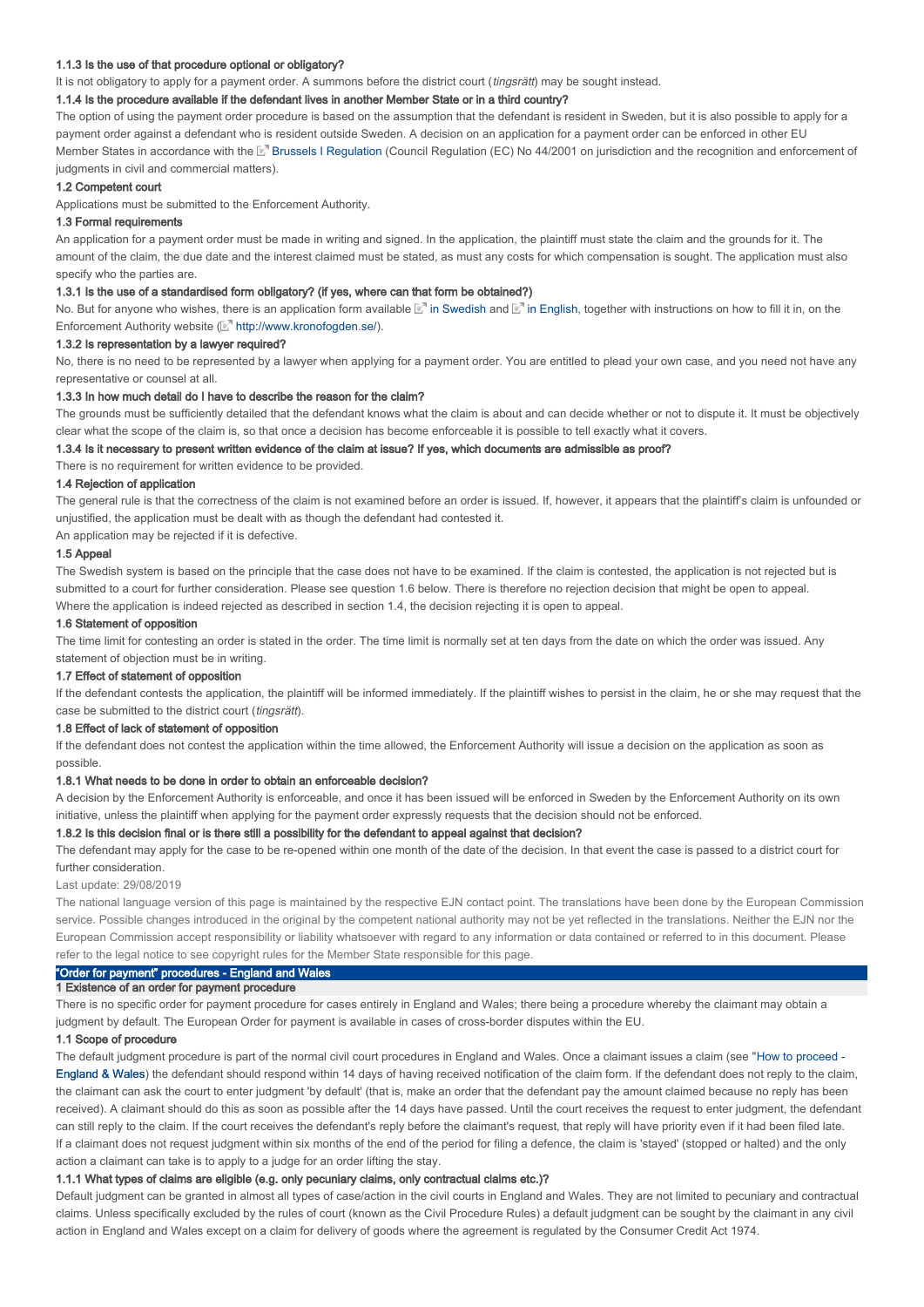In order to obtain default judgment the claimant must provide evidence that he or she has complied with procedural requirements and also that the defendant has failed to comply with those procedural requirements.

Exceptionally, part 8 of the Civil Procedure Rules allows an alternative procedure for a claim to be followed in cases where a claimant seeks the court's decision on a question which is unlikely to involve a substantial dispute of fact or where this procedure is allowed in specific proceedings. In such circumstances a default judgment is not available.

### 1.1.2 Is there an upper limit regarding the value of the claim?

There is no upper limit on the value of the claim.

#### 1.1.3 Is the use of that procedure optional or obligatory?

As mentioned above, the procedure for a judgment by default is part of the normal civil proceedings. It is not a separate procedure as known in many other Member States. The use of the procedure is optional in the sense that default judgment is not automatically granted upon the defendant's failure to respond to a claim in the relevant time limit. This time limit is clearly given on the claim form that is served upon the defendant. In order to obtain default judgment, the claimant must either make a request or an application for a default judgment. Alternatively the claimant can choose not to pursue the claim.

### 1.1.4 Is the procedure available if the defendant lives in another Member State or in a third country?

Disputes between businesses or persons in a different member state are governed by various pieces of legislation, the most relevant being the EU Council Regulation (EC) no 44/2001 on jurisdiction and the recognition of enforcement of judgments n civil and commercial matters, known as the Brussels Regulation.

There is the European Order for Payment (EOP) makes it easier for creditors to recover uncontested (ie admitted) monetary debts in cross boarder cases within the European Union; the procedure is optional to the existing procedures.

#### 1.2 Competent court

A default judgment is available from both the County Court and the High Court. The claimant should apply to the court where he or she filed his or her claim. That court can then check that no acknowledgement of service or defence was lodged by the defendant and that the time period for filing these documents had expired.

The procedure follows the general jurisdiction rules for courts in England and Wales (see the pages on "Juridiction"). In summary, if a claim is for less than £100,000 (in personal injury cases the claim is less than £50,000) it should be issued in the County Court unless a claimant is advised otherwise. Claims for less than £10,000 can be considered in the County Court in the small claims track which provides a simple and informal way of resolving disputes, often without the need for a lawyer. Any claim over £100,000 can be issued in either the High Court or the County Court. The nature and complexity of the case will determine which is the competent court.

More information on the procedural rules for judgments by default followed in these courts can be found at the Ministry of Justice website.

### 1.3 Formal requirements

In addition to the requirements listed above - i.e. that the claimant followed the correct procedures in issuing the claim and that the defendant did not respond in the required time - the formal requirements to obtain a judgment by default depend on the type of claim.

Generally speaking, if the claim is for a specified sum a claimant is only required to make a request for a default judgment. Such requests are usually dealt with by the administrative staff of the court, rather than a judge. In such cases the court staff check that there has been no acknowledgement of service or defence lodged by the defendant, that the relevant time periods have expired and that the claimant has provided the court with the necessary evidence. Where the claim is for an unspecified amount a claimant must make an application to the court. In such cases a judge considers the matter. He or she decides whether a court hearing is necessary and what the claimant will need to provide to help the judge to decide the amount of money to which the claimant is entitled - e.g. what evidence should be provided.

### 1.3.1 Is the use of a standardised form obligatory? (if yes, where can that form be obtained?)

For both types of claim the use of a standard form is obligatory.

Where a claim is for a specified amount and the court has issued the claim, the court sends the claimant form N205A - Notice of Issue (Specified Amount). This form includes a section for the claimant to complete and return to the court to request a default judgment in the event that the defendant fails to respond to the claim in the required time. There are notes for guidance on the form to help complete it.

Before a claimant completes the form he or she should think carefully about how he or she wants the defendant to pay the amount owing. A claimant may want the money paid immediately but may be more likely to get it if the defendant is allowed to pay by instalments over a period of time. This will depend on the defendant's circumstances.

If a claimant started his or her claim using  $\mathbb{E}^n$  Money Claim Online a request for a default judgment can submitted to the court online.

If the claim was for an unspecified amount, the claimant would have received form N205B - Notice of Issue (Unspecified Amount) from the court when the claim was issued. This form also includes a section where the claimant can ask the court to make an order that the defendant is 'liable' (responsible) for the claim. The court will decide what amount the defendant should pay. This is called 'entering judgment for an amount to be decided by the court'.

Certain types of cases require an application to be made for a judge to decide whether a default judgment can be granted. These include cases where the claim is served upon a defendant in another jurisdiction, where the defendant is a State, the Crown or a person or body immune from civil proceedings. An application is also necessary where the claim is against a child or patient, or is a claim in tort by one spouse against another. In such cases  $\mathbb{E}^n$  Form N244 (Application Notice) should be used.

Many court forms, including N244, are available on the website of the L<sup>e</sup> Ministry of Justice. All forms can be obtained from any civil court in England and Wales.

#### 1.3.2 Is representation by a lawyer required?

As with all types of cases, there is no requirement for a person to seek the advice of, or be represented by, a lawyer. As a general rule, however, if a claim is for a sum over £5000 and particularly if it includes complicated issues, it is advisable to seek the advice of a solicitor. More details about the advisability of legal representation can be found on the page Bringing a Case to Court.

### 1.3.3 In how much detail do I have to describe the reason for the claim?

As a request or an application for a default judgment is part of normal civil court procedures in England and Wales, it will have been necessary for a claimant to issue a claim in the normal way - see the page Bringing a Case to Court. In general terms, a claim form must contain details of the parties, brief details of the claim and, if possible, a statement as to the amount of money being claimed and whether the amount expected to recover falls into one of the following bands:

not more than £10000

more than £10000 but not more than £25000

more than £25000.

In claims for personal loss or injury the claimant should state whether he or she expects to recover: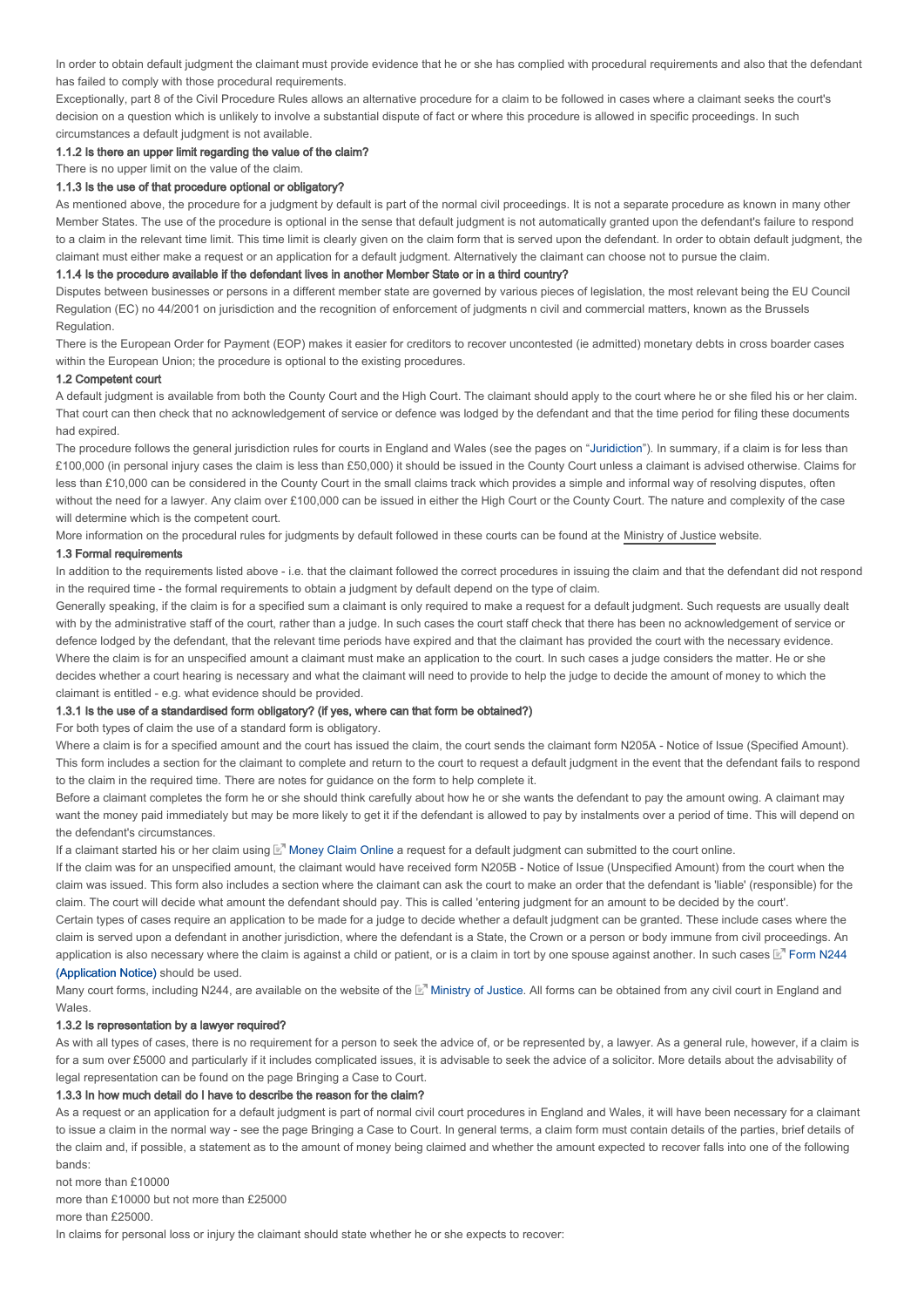#### not more than £1000

more than £1000.

If a claimant is unable to put a value on the claim he or she should say "I cannot say how much I intend to recover". The form includes notes for guidance for both the claimant and the defendant.

#### 1.3.4 Is it necessary to present written evidence of the claim at issue? If yes, which documents are admissible as proof?

In addition to the claim form a claimant should provide the particulars of claim which include:

a concise statement of the facts

a statement (if applicable) to the effect that the claimant is seeking particular types of damages.

details of any interest claimed

any other matters required for the type of claim as set out in the court rules.

Where court staff are able to issue a judgment by default they need to be satisfied that the particulars of the claim have been served on the defendant; that the defendant has not responded to the claim in the relevant time period; and that the defendant has not satisfied the claim.

If these requirements are fulfilled, court staff issue a judgment for the claimant which tells the defendant how much to pay, when to pay it and the address to which the money should be sent. A copy of the judgment is sent to the claimant and the defendant.

Where it falls to a judge to make the decision, as mentioned above, where a claim is for an unspecified amount he or she may decide whether a hearing is necessary or whether further evidence is required. This is called giving directions. Once the judge has made a decision, the claimant and the defendant will be sent an order. The judge may give directions either allocating the claim to the small claims track; or directing that the claim is given a disposal hearing. At the disposal hearing the judge will either: give more detailed directions about, for example, the documents and evidence needed, to help the judge make a final decision about the amount; or decide the amount the defendant has to pay, if it is a simple case which does not need a lengthy hearing.

Which will happen depends on the likely amount of the damages; whether the defendant is likely to dispute the amount of damages; and whether the judge feels there is sufficient proof in the papers available at the hearing to make a final decision.

A judge will not normally use the disposal hearing to make a final decision unless any written evidence provided to the court was sent to the defendant at least three days before the disposal hearing was due to take place.

After the disposal hearing, court staff set out what the judge decided in an order. Copies are sent to the claimant and the defendant.

In addition to the above, where the defendant does not reside in England and Wales the court must satisfy itself under the relevant international agreements etc. that it has power to hear and decide the claim; that no other court has exclusive jurisdiction; and that the claim has been properly served.

### 1.4 Rejection of application

The court will reject a request or application for default judgment where the claimant has not complied with the rules of court. For example if the particulars of the claim form or its service do not comply with the Civil Procedure Rules the court will not grant a default judgment. The court will also reject the application for default judgment where the claimant does not provide the necessary evidence required to satisfy the court (see above). Providing these procedural requirements are followed, whether the court examines the justification of the claim before issuing a judgment by default depends (as mentioned above) on whether the claim is for a specified amount or not, or whether it falls into the category of claims that can only be considered on application by a judge (see 1.3).

#### 1.5 Appeal

Refusal to grant a default judgment will only arise as a result of the claimant's failure to satisfy the court that he or she followed the correct procedures. The claimant cannot appeal this decision. Where the court refuses to grant judgment in default the claimant can normally start afresh by serving a new claim form against the defendant in accordance with the procedures and requirements of the Civil Procedure Rules.

An order for a default judgment which has been wrongly granted can be varied or set aside on application by the defendant. An application can be made to have the default judgment varied (e.g. changed to a lower amount where part of the debt was paid prior to judgment) or set aside (i.e. cancelled).

Where the claimant has reason to believe that the particulars of the claim did not reach the defendant before default judgment, he or she has a duty to apply to the court to ask the court to set aside the default judgment which was granted in his or her favour.

### 1.6 Statement of opposition

The default judgment procedure only becomes available as a result of the defendant's failure to defend or acknowledge the claim in the time required (see above). If the defendant defends the claim then the case proceeds as a normal defended claim.

If a defendant wishes to have an order for default judgment cancelled or changed after it has been granted he or she must act promptly to apply to the court to have the judgment set aside or varied. The court can vary or cancel the default judgment if it considers that there is good reason for doing so or that the defendant has a real prospect of successfully defending the case.

### 1.7 Effect of statement of opposition

If the defendant lodges a defence to the claim within the required time the case proceeds as a normal contested claim as described in the page Bringing a Case to Court.

As the system of judgment by default is part of ordinary civil proceedings such a transfer is not applicable in England and Wales. However, if a default judgment is set aside after a successful challenge a case might have to start again or a defendant might be given the opportunity to issue a defence to the claim. What happens will be determined by the judge in the light of the circumstances of the case.

### 1.8 Effect of lack of statement of opposition

The default judgment procedure only becomes available as a result of the defendant's failure to defend or acknowledge the claim in the required time. Only then can the claimant file a request or application for judgment in default.

### 1.8.1 What needs to be done in order to obtain an enforceable decision?

The default judgment is a decision that the claimant can enforce against the defendant. The procedures that need to be followed to obtain the judgment are described in 1.3.4 above.

# 1.8.2 Is this decision final or is there still a possibility for the defendant to appeal against that decision?

As described above, the defendant can ask the court to vary or set aside (i.e., to change the terms of the judgment or to cancel it in its entirety) the default judgment. This is not an appeal as such as it is heard by the same court that would have heard the original case had the defendant defended the claim. The court can vary or set aside the default judgment if it considers that there was some procedural impropriety or that the defendant has a real prospect of successfully defending the claim or that there is a good reason for doing so.

Either party can appeal against a decision to set aside or to refuse to set aside a default judgment, subject to obtaining permission from either the court that made the decision or the appeal court.

### Related links

**Ministry of Justice**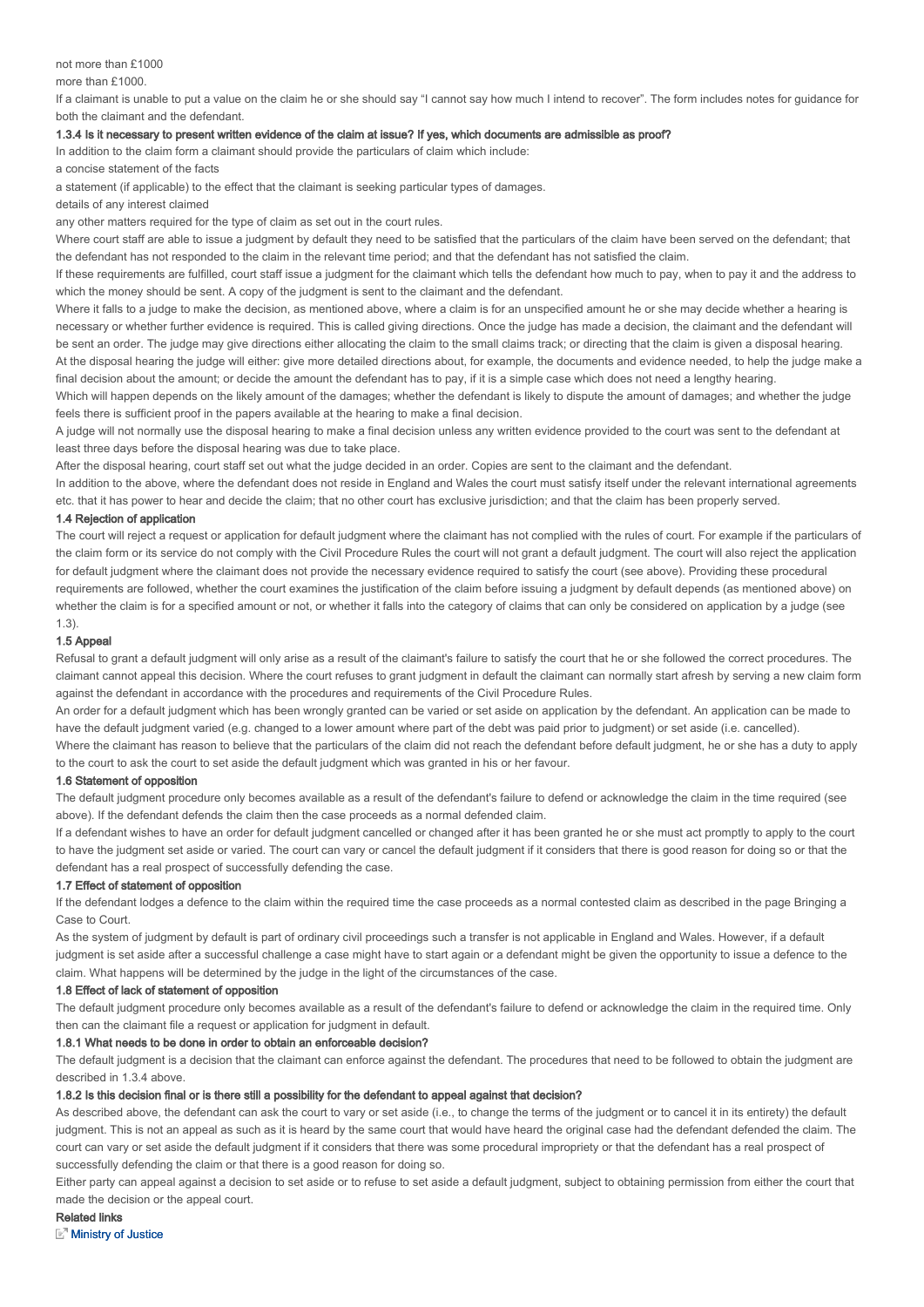### **D**<sup>7</sup> Court addresses

### Last update: 26/11/2020

The national language version of this page is maintained by the respective EJN contact point. The translations have been done by the European Commission service. Possible changes introduced in the original by the competent national authority may not be yet reflected in the translations. Neither the EJN nor the European Commission accept responsibility or liability whatsoever with regard to any information or data contained or referred to in this document. Please refer to the legal notice to see copyright rules for the Member State responsible for this page.

# "Order for payment" procedures - Northern Ireland

### 1 Existence of an order for payment procedure

There is no specific 'order for payment' procedure in Northern Ireland. There is, however, a procedure by which an applicant (or plaintiff) can claim a 'judgment in default' where a defendant (or respondent) fails to indicate his intention to defend the proceedings (a 'default judgment procedure'). It may also be possible in a cross border claim within the EU to use the European Order for Payment or the European Small Claims Procedures.

#### 1.1 Scope of procedure

The 'default judgment procedure' is part of the normal civil court procedures in Northern Ireland.

In the High Court, when an applicant ('plaintiff') issues a claim, the defendant (respondent) is required to acknowledge this within 14 days after he has been served with the claim unless the respondent resides outside NI when the time limit depends on where the respondent lives, but this is reflected on the face of the writ of summonses.

In the County Court for civil bills and small claims cases, the period is 21 days. If the defendant (respondent) does not acknowledge that he has received papers relating to the claim and wishes to defend the action, the applicant ('plaintiff') may apply for judgment in default by lodging the appropriate papers in the designated court office.

### 1.1.1 What types of claims are eligible (e.g. only pecuniary claims, only contractual claims etc.)?

In Northern Ireland, a judgment in default may be obtained in the following types of proceedings, although in certain circumstances, permission of the court will be required:

debt;

damages;

detention of goods;

recovery of land.

In other instances, application must be made to the court for judgment.

# 1.1.2 Is there an upper limit regarding the value of the claim?

In the High Court, there is no upper limit on the value of the claim.

The County Court has general civil jurisdiction to hear and determine any action in which the amount claimed, or the value of specific chattels claimed, does not exceed £30,000.

The small claims process is part of the County Court and can deal with claims which do not exceed £3,000.

### 1.1.3 Is the use of that procedure optional or obligatory?

The procedure for obtaining a judgment in default is part of the normal civil proceedings. It is not a separate procedure. The use of the procedure is optional in the sense that judgment in default is not automatically granted upon the defendant's (respondent's) failure to respond to a claim in the relevant time limit. In order to obtain judgment in default, the applicant ('plaintiff') must either make a request or an application. Alternatively, the applicant ('plaintiff') can choose not to pursue the claim.

### 1.1.4 Is the procedure available if the defendant lives in another Member State or in a third country?

Subject to agreements between countries on the recognition and enforcement of judgments between UK and other Member States or similar agreements made with other countries, the procedure is available if the defendant (respondent) lives in another Member State or in another country.

The applicant ('plaintiff') must ensure that he has properly served the claim form on a defendant (respondent) in accordance with the rules that apply to service of documents outside Northern Ireland.

Where the defendant (respondent) fails to respond to the claim, the applicant ('plaintiff') must make an application to the court for permission to obtain judgment in default in the usual way.

### 1.2 Competent court

In Northern Ireland, a judgment in default can be obtained from the court in which the proceedings were initiated.

#### 1.3 Formal requirements

In addition to the requirements listed above - i.e. that the applicant ('plaintiff') followed the correct procedures in issuing the claim and that the defendant did not respond in the required time - the formal requirements to obtain a judgment in default are as follows:

In the High Court, an applicant ('plaintiff') entitled to judgment in default of appearance or defence may obtain judgment by producing the following documents to the appropriate office of the High Court:

Default of Appearance

the original document ('writ') by which the proceedings were begun;

Affidavit of Service confirming that the original proceedings have been served

Affidavit of Debt if the claim is for a liquidated sum:

If Possession of land a certificate stating that the property is non residential

Default of Defence

Original document (writ) by which the proceedings were begun;

Copy of the memorandum of appearance served by the respondent

Affidavit of Debt if the claim is for a liquidated sum or a copy of the plaintiff's Statement of Claim

A certificate stating that a defence has not been served

If possession of land a certificate stating that the property is non residential

In the County Court, an applicant ('plaintiff') entitled to judgment in default of an indication of the defendant's intention to defend may enter judgment by lodging in the office of the court, a similar set of documents to those set out above.

In small claims cases there is a specific form entitled an "Application for a default decree" which the applicant must complete and lodge with the relevant court office.

#### 1.3.1 Is the use of a standardised form obligatory? (if yes, where can that form be obtained?)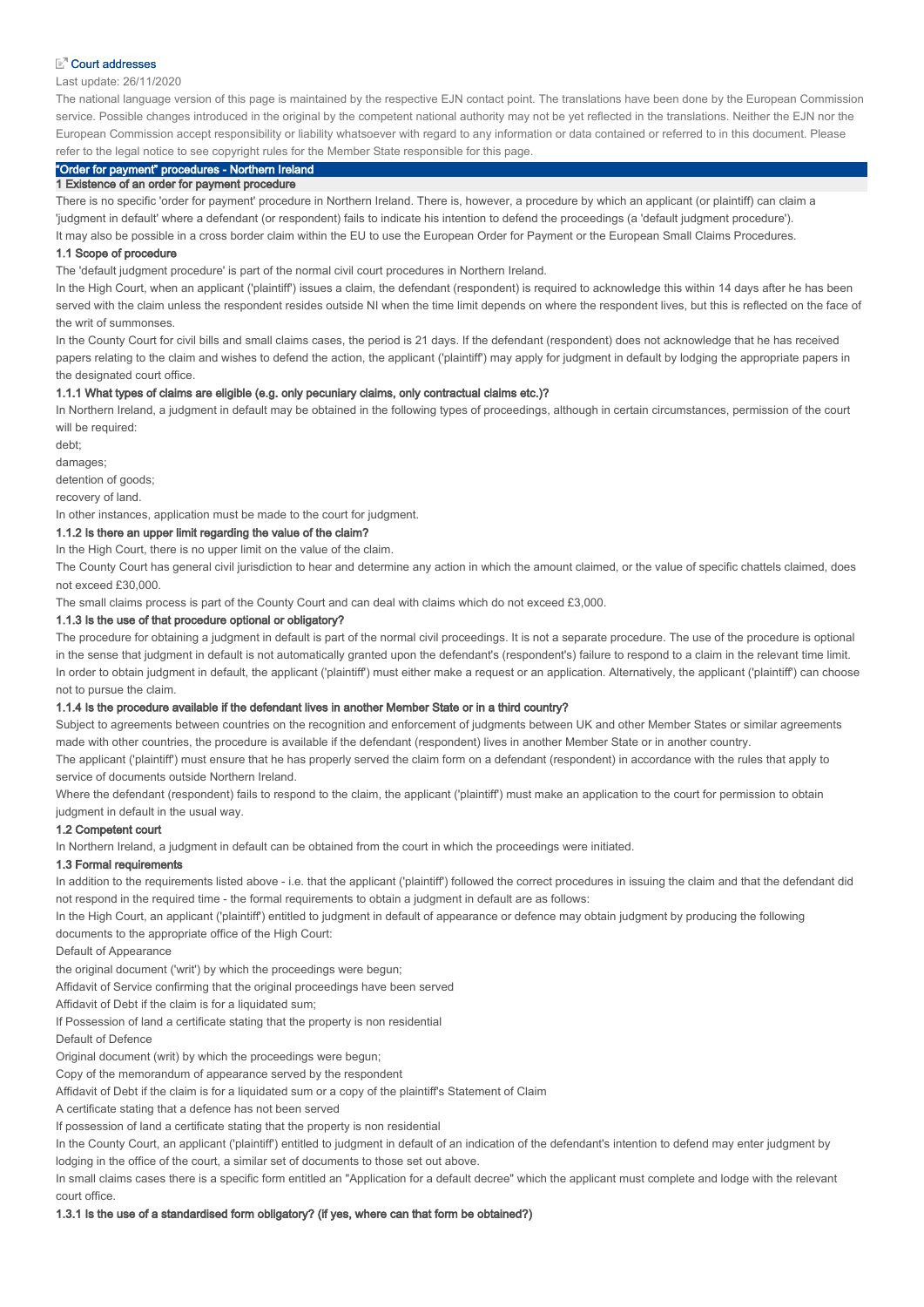The necessary forms which should be used for initiating proceedings and those required at other stages of the processes can be found in the following court rules:

The Rules of the Court of Judicature (Northern Ireland) 1980 [S.R. 1980 No. 346]

County Court Rules (Northern Ireland) 1981 [S.R.1981 No.225]

These can be accessed on the  $\mathbb{E}^n$  Northern Ireland Courts and Tribunals Service website.

### 1.3.2 Is representation by a lawyer required?

No, however, as a general rule, it is advisable to seek the advice of a solicitor. Court staff are not qualified to give applicants or respondents legal advice. 1.3.3 In how much detail do I have to describe the reason for the claim?

As an application for judgment in default is part of the civil court procedures in Northern Ireland, it will have been necessary for an applicant ('plaintiff') to issue proceedings in the usual way and details of the claim will have been included in the originating papers. The application for judgment in default must indicate why this is sought.

#### 1.3.4 Is it necessary to present written evidence of the claim at issue? If yes, which documents are admissible as proof?

Written evidence of the claim at issue will be included as part of the documents provided to the court when an application for a judgment in default is made. 1.4 Rejection of application

When an applicant (plaintiff) issues a claim against a defendant (respondent) for a claim in which the amount needs to be determined by the court, and the defendant (respondent) fails to indicate his intention to defend, the applicant (plaintiff) may seek a judgment which states that the amount is to be assessed by the court. In such cases, the amount of the claim shall be assessed by the judge. the judge may decide on the amount due or may decide that nothing is due under the claim.

There are other cases that require an application to be made to a judge to decide whether a judgment in default can be granted. These include cases where the claim is served upon a defendant (respondent) in another jurisdiction, where the defendant (respondent) is a State, the Crown or a person or body immune from civil proceedings.

An application is also necessary where the claim is against a child or patient, or is a claim in negligence ('tort') by one spouse against another.

#### 1.5 Appeal

An application can be made by a defendant (respondent) to have the judgment in default varied (e.g. changed to a lower amount where part of the debt was paid prior to judgment) or set aside (i.e. cancelled).

Where the applicant (plaintiff) has reason to believe that the details of the claim did not reach the defendant (respondent) before the judgment, he has a duty to apply to the court to ask the court to set aside the judgment in default.

### 1.6 Statement of opposition

If a defendant (respondent) wishes to have an order for judgment in default cancelled or changed after it has been granted, he must act promptly to apply to the court to have the judgment set aside or varied.

The court can vary or set aside the judgment in default if it considers that there is good reason for doing so or that the defendant (respondent) has a real prospect of successfully defending the case.

### 1.7 Effect of statement of opposition

If the defendant (respondent) lodges a defence to the claim within the required time the case proceeds as a normal contested claim.

If a judgment in default is set aside after a successful challenge, a case might have to start again or a defendant (respondent) might be given the opportunity to issue a defence to the claim. What happens will be determined by the judge depending on the circumstances of the case.

### 1.8 Effect of lack of statement of opposition

The judgment in default procedure only becomes available as a result of the defendant's (respondent's) failure to defend or acknowledge the claim in the required time. Only then can the applicant (plaintiff) file a request or application for judgment in default.

### 1.8.1 What needs to be done in order to obtain an enforceable decision?

The judgment in default is a decision that the applicant (plaintiff) can enforce against the defendant (respondent). The procedures that need to be followed to obtain the judgment in default are described in paragraph 1.3) above.

### 1.8.2 Is this decision final or is there still a possibility for the defendant to appeal against that decision?

As described above, the defendant (respondent) can ask the court to vary or set aside the judgment in default (i.e., to change the terms of the judgment or to cancel it in its entirety).

The court can vary or set aside the judgment in default if it considers that there was some procedural impropriety or that the defendant (respondent) has a real prospect of successfully defending the claim or that there is a good reason for doing so.

#### Related links

Further information regarding the procedures can be obtained from the Lan Northern Ireland Courts and tribunals Service website.

Assistance for Disabled Litigants

Some court offices have designated Customer Service Officers who might be able to assist. If they cannot help, the disabled litigant can contact the Northern Ireland Courts and Tribunals Service Communication Team on +44 300 200 7812.

Last update: 03/02/2020

The national language version of this page is maintained by the respective EJN contact point. The translations have been done by the European Commission service. Possible changes introduced in the original by the competent national authority may not be yet reflected in the translations. Neither the EJN nor the European Commission accept responsibility or liability whatsoever with regard to any information or data contained or referred to in this document. Please refer to the legal notice to see copyright rules for the Member State responsible for this page.

### "Order for payment" procedures - Scotland 1 Existence of an order for payment procedure

All claims go through a process where the opportunity is available to defend or respond to the case. If claims remain undefended or undisputed they do not have to be called in court and can dealt with in absence - in effect a simplified procedure for uncontested claims.

### 1.1 Scope of procedure

Such procedure is available in the Sheriff Court in simple procedure, summary cause and ordinary procedure and in the Court of Session by ordinary summons procedure.

#### 1.1.1 What types of claims are eligible (e.g. only pecuniary claims, only contractual claims etc.)?

Simple Procedure deals with monetary claims up to £5000.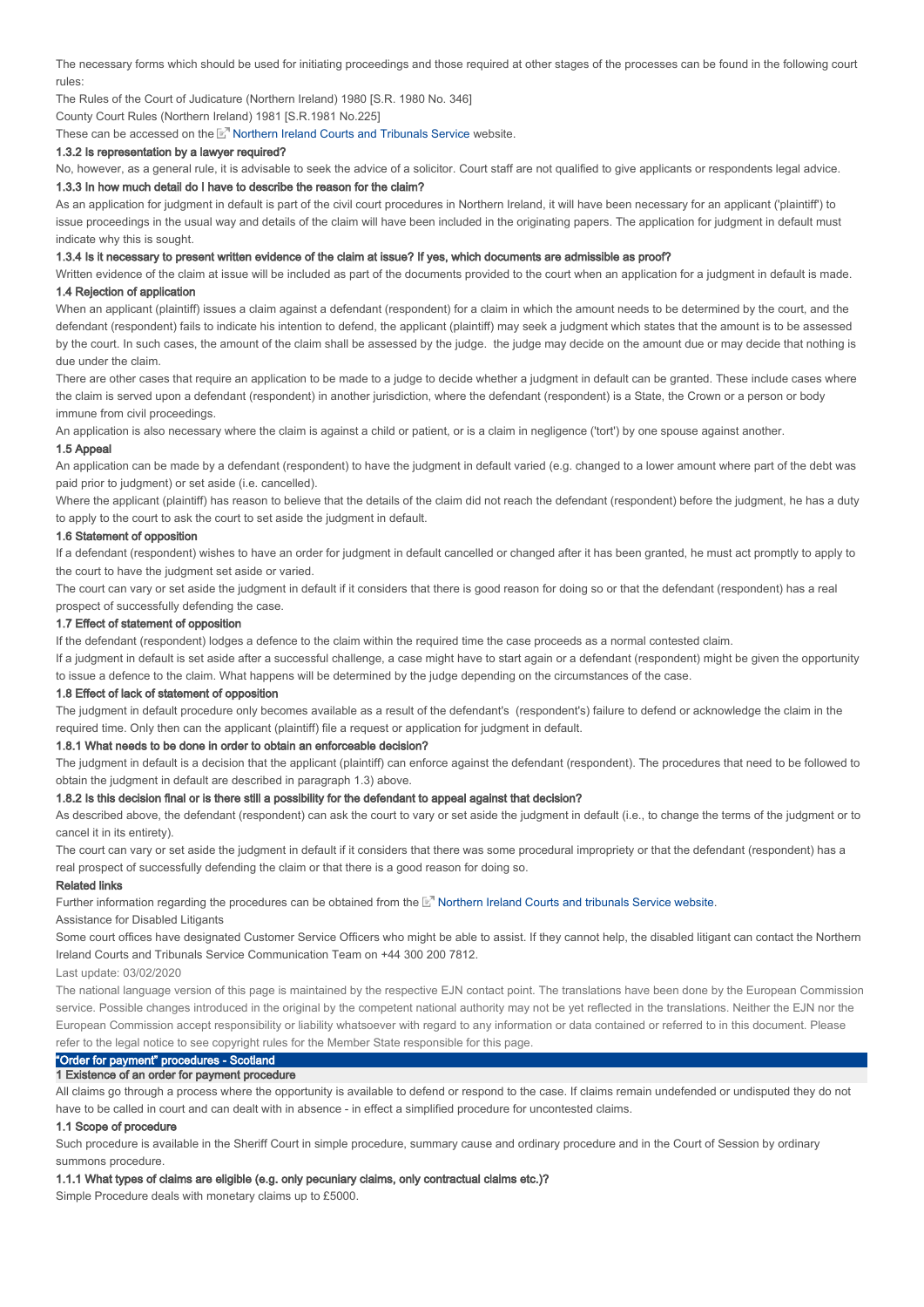Summary Cause deals with some types of monetary claims up to £5000 i.e. Personal Injury. Simple Procedure has replaced Summary Cause Procedure, but only where it relates to actions for payment, delivery or for recovery of possession of moveable property, or actions which order someone to do something specific.

Ordinary Cause deals with claims over £5000.

The Court of Session deals with claims over £100,000.

### 1.1.2 Is there an upper limit regarding the value of the claim?

Simple Procedure - limit £5000.

Summary Cause - limit £5000.

Ordinary Cause in the Sheriff Court and Court of Session - no limit.

### 1.1.3 Is the use of that procedure optional or obligatory?

Each of simple procedure, summary cause and ordinary cause in the Sheriff Court has separate procedures and it is obligatory to follow them. In addition, the Court of Session has separate procedure for ordinary summons and only those claims with a value over £100,000 can be raised in that court.

# 1.1.4 Is the procedure available if the defendant lives in another Member State or in a third country?

Yes

-

Simple Procedure - if the respondent is domiciled in another Contracting State the Sheriff shall not make a decision until it has been shown that the respondent has been able to receive the claim form in sufficient time to respond or that all the necessary steps have been taken to that end.

Summary Cause - if the defender is domiciled in another Contracting State the Sheriff shall not grant decree until it is shown that the defender has been able to receive the summons in sufficient time to arrange his defence or that all the necessary steps have been taken to that end.

Ordinary Cause - the Brussels I Regulation provides jurisdictional rules which must be followed by United Kingdom courts in proceedings whenever the defender is domiciled in another European Union State.

### 1.2 Competent court

Summary cause and simple procedure applications should be made to the Sheriff Court. Unless other grounds of jurisdiction can be established applications should be made to the court in the area where the defender (or respondent) resides.

Ordinary actions can normally be made either to the Sheriff Court or the Court of Session. The Court of Session has jurisdiction throughout Scotland. Again, in so far as the Sheriff Court is concerned, unless other grounds of jurisdiction can be established applications should be made to the Court in the area where the defender resides.

The procedures are all governed by separate rules of court, which are available on the L'" Scottish Courts and Tribunals Service website.

### 1.3 Formal requirements

Simple Procedure - shall be commenced by claim form (Form 3A) with a statement to give the respondent fair notice of the claim, details of the basis of the claim and details of the goods etc if the claim arose from the supply of goods.

Summary Cause - shall be commenced by summons (Form 1) with a statement to give the defender fair notice of the claim, details of the basis of the claim and details of the goods etc if the claim arose from the supply of goods.

Ordinary Cause in the Sheriff Court - shall be commenced by initial writ in Form G1. An article of condescendence shall be included in the initial writ covering

- a. the ground of jurisdiction: and
- b. the facts upon which the ground of jurisdiction is based.

Ordinary Cause in the Court of Session - by summons, a description and the form of which are set out in the E<sup>r</sup> Court of Session rules.

### 1.3.1 Is the use of a standardised form obligatory? (if yes, where can that form be obtained?)

Yes, in simple procedure a Form 3A and in summary cause a Form 1 must be completed. In ordinary cause the action shall be commenced by initial writ in the Sheriff Court and summons in the Court of Session. These are available on the M' Scottish Courts and Tribunals Service website under the rules for the respective forms of procedure.

#### 1.3.2 Is representation by a lawyer required?

No, you can present an application on your own behalf but for ordinary cause it is advisable to have a solicitor, as the procedure is relatively complicated. A party litigant (a person not represented by a solicitor) can ask the court for permission for someone to help in civil court proceedings - this person is referred to as a Lay Representative. Further information on Lay Representatives is available on the ⊠' Scottish Courts and Tribunals Service website.

#### 1.3.3 In how much detail do I have to describe the reason for the claim?

The proceedings should include details of the claim including relevant dates. The larger and more complex the claim the greater is the need for description. 1.3.4 Is it necessary to present written evidence of the claim at issue? If yes, which documents are admissible as proof?

### 1.4 Rejection of application

The court establishes from the content of the application that the debt is due. The order could be rejected because the forms may be incomplete, the Sheriff may not be satisfied that a ground of jurisdiction exists or the action may have been raised at the wrong court.

### 1.5 Appeal

No.

Can the applicant appeal against the refusal of a decree in absence? Yes.

Ordinary cause - an appeal can be marked to the Court of Session or Sheriff Appeal Court.

Summary Cause - appeal to the Sheriff Appeal Court.

Simple Procedure - appeal to Sheriff Appeal Court.

In the Court of Session the appeal procedure is called "reclaiming".

### 1.6 Statement of opposition

Summary cause - the defender is allowed 21 days within which to complete a form of response which includes a statement giving the pursuer fair notice. Simple Procdure - the respondent must send a completed Response Form 4A to the court by the last date for a response, indicating that they dispute the claim or part of the claim (such as the amount the respondent should pay the claimant). They must submit any response to the court by the response date specified in the timetable served along with the claims form.

Ordinary Cause in the Sheriff Court - defender allowed 21 days within which to complete a notice of intention to defend in Form 07 and send a copy to the pursuer. The last date by which the notice of intention to defend is to be sent to the Sheriff Court is specified in Form 07.

In the Court of Session the defender if he wishes to oppose the application requires to "enter appearance" by marking a note to this effect on the summons within three days of the case "calling". This case will not call until the period of notice has expired. The normal period of notice is 21 days.

### 1.7 Effect of statement of opposition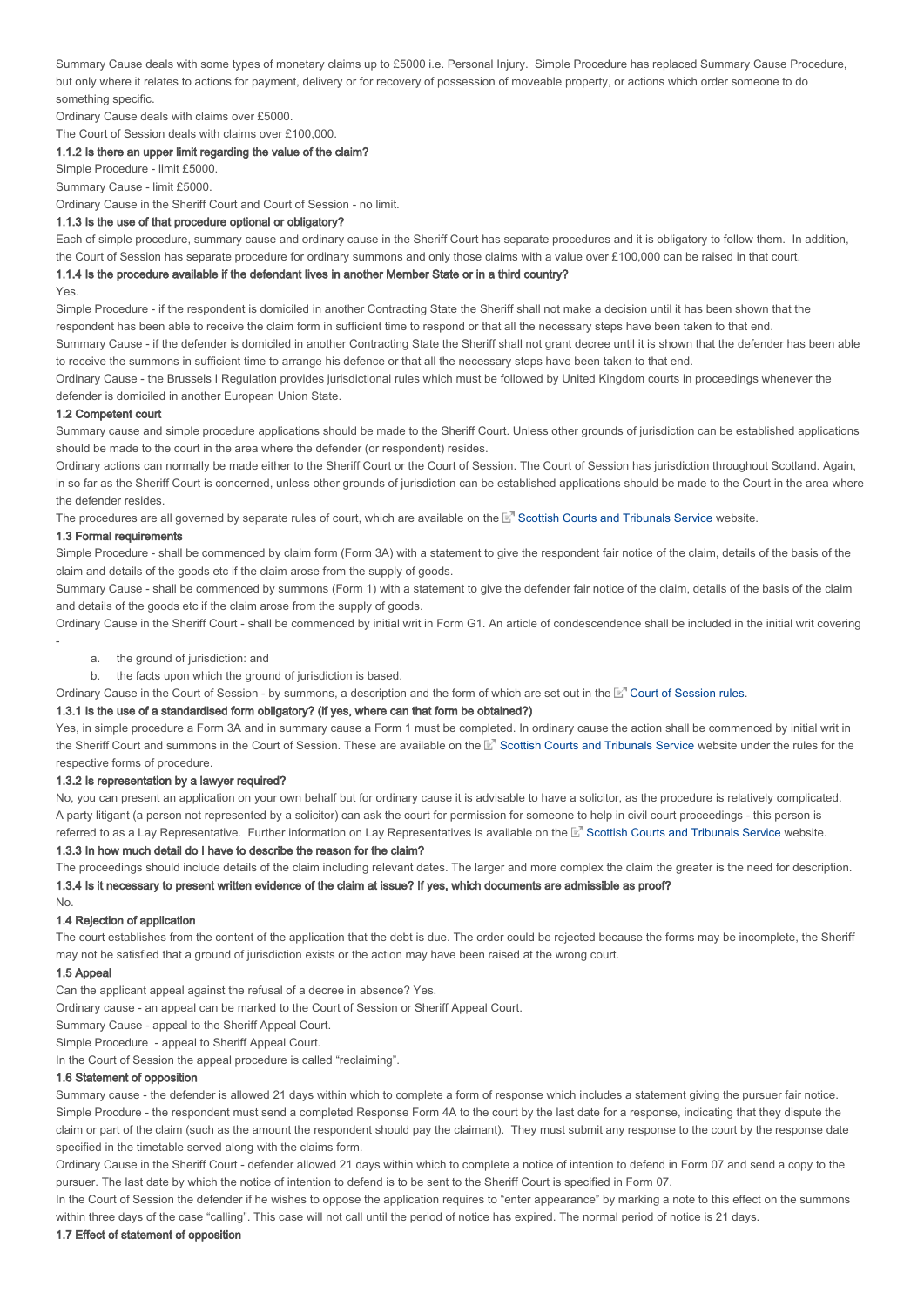Simple Procedure - the Sheriff will issue a written order within 2 weeks of the response which which may do any of the following:

(a) refer parties to alternative dispute resolution

(b) arrange a case management discussion

(c) arrange a hearing

(d) if the Sheriiff thinks that a decision could be made without a hearing, indicate that the Sheriff is considering doing so

(e) use the Sheriff's powers to dismiss a claim or decide a case under rule 1.8(11), (12) and (13).

Summary Cause - parties attend a first hearing where the Sheriff will seek to negotiate a settlement.

Ordinary Cause in both the Sheriff Court and the Court of Session - defences require to be lodged, and thereafter the case will follow the rules for defended causes, which unless settled earlier between the parties, will culminate in a proof of the facts in dispute between parties.

#### 1.8 Effect of lack of statement of opposition

In Summary Cause and Ordinary Procedure in both the Sheriff Court and the Court of Session the pursuer could lodge a minute or motion for decree. In Simple Procedure the claimant can complete an Application for a Decision.

#### 1.8.1 What needs to be done in order to obtain an enforceable decision?

The pursuer (or claimant) would lodge a minute or motion for the decree (or Application for a Decision) and the Sheriff or Judge may grant decree or other competent order in terms of that minute (or Application).

#### 1.8.2 Is this decision final or is there still a possibility for the defendant to appeal against that decision?

Although the Sheriff or Judge grants decree (or makes a decision) it is open to the defender (or respondent) to apply to the court for a recall of that decree (or decision).

### Related links

The L<sup>e</sup> Scottish Courts and Tribunals Service website includes the Ordinary, Summary Cause and Simple Procedure rules.

### Last update: 30/04/2019

The national language version of this page is maintained by the respective EJN contact point. The translations have been done by the European Commission service. Possible changes introduced in the original by the competent national authority may not be yet reflected in the translations. Neither the EJN nor the European Commission accept responsibility or liability whatsoever with regard to any information or data contained or referred to in this document. Please refer to the legal notice to see copyright rules for the Member State responsible for this page.

# "Order for payment" procedures - Gibraltar

### 1 Existence of an order for payment procedure

There is no specific order for payment procedure in Gibraltar. There is, however, an equivalent procedure by which a claimant can obtain a judgment by default.

#### 1.1 Scope of procedure

The default judgment procedure is part of the normal civil court procedures in Gibraltar. Once a claimant issues a claim the defendant should respond within 14 days of having received notification of the claim form. If the defendant does not reply to the claim, the claimant can ask the court to enter judgment 'by default' (that is, make an order that the defendant pay the amount claimed because no reply has been received). A claimant should do this as soon as possible after the 14 days have passed. Until the court receives the request to enter judgment, the defendant can still reply to the claim. If the court receives the defendant's reply before the claimant's request, that reply will have priority even if it had been filed late.

If a claimant does not request judgment within six months of the end of the period for filing a defence, the claim is 'stayed' (stopped or halted) and the only action a claimant can take is to apply to a judge for an order lifting the stay.

### 1.1.1 What types of claims are eligible (e.g. only pecuniary claims, only contractual claims etc.)?

Default judgment can be granted in almost all types of case/action in the civil courts in Gibraltar. They are not limited to pecuniary and contractual claims. Unless specifically excluded by the rules of court (known as the Civil Procedure Rules) a default judgment can be sought by the claimant in any civil action in Gibraltar.

In order to obtain default judgment the claimant must provide evidence that he or she has complied with procedural requirements and also that the defendant has failed to comply with those procedural requirements.

Exceptionally, part 8 of the Civil Procedure Rules allows an alternative procedure for a claim to be followed in cases where a claimant seeks the court's decision on a question which is unlikely to involve a substantial dispute of fact or where this procedure is allowed in specific proceedings. In such circumstances a default judgment is not available.

# 1.1.2 Is there an upper limit regarding the value of the claim?

There is no upper limit on the value of the claim.

# 1.1.3 Is the use of that procedure optional or obligatory?

As mentioned above, the procedure for a judgment by default is part of the normal civil proceedings. It is not a separate procedure as known in many other Member States. The use of the procedure is optional in the sense that default judgment is not automatically granted upon the defendant's failure to respond to a claim in the relevant time limit. This time limit is clearly given on the claim form that is served upon the defendant. In order to obtain default judgment, the claimant must either make a request or an application for a default judgment. Alternatively the claimant can choose not to pursue the claim.

#### 1.1.4 Is the procedure available if the defendant lives in another Member State or in a third country?

Subject to agreements between countries on the recognition and enforcement of judgments between Member States (e.g. Regulation (EU) No 1215/2012 of 12 December 2012 on jurisdiction and the recognition and enforcement of judgments in civil and commercial matters) or similar agreements made with third countries, the procedure is available if the defendant lives in another Member State or in a third country. The claimant must ensure that he has properly served the claim form on a defendant in accordance with the rules that apply to service of documents outside Gibraltar (e.g. Council Regulation (EC) No 1393 /2007 of of 13 November 2007 on the service in the Member States of judicial and extrajudicial documents in civil or commercial matters). Where the defendant fails to respond to the claim, the claimant must make an application to the court to obtain a default judgment in the normal way.

#### 1.2 Competent court

The Supreme Court of Gibraltar in its various jurisdictions would be a competent court. This includes the Small Claims Jurisdiction of the Supreme Court which deals with claims of up to £10,000.

### 1.3 Formal requirements

In addition to the requirements listed above - i.e. that the claimant followed the correct procedures in issuing the claim and that the defendant did not respond in the required time - the formal requirements to obtain a judgment by default depend on the type of claim.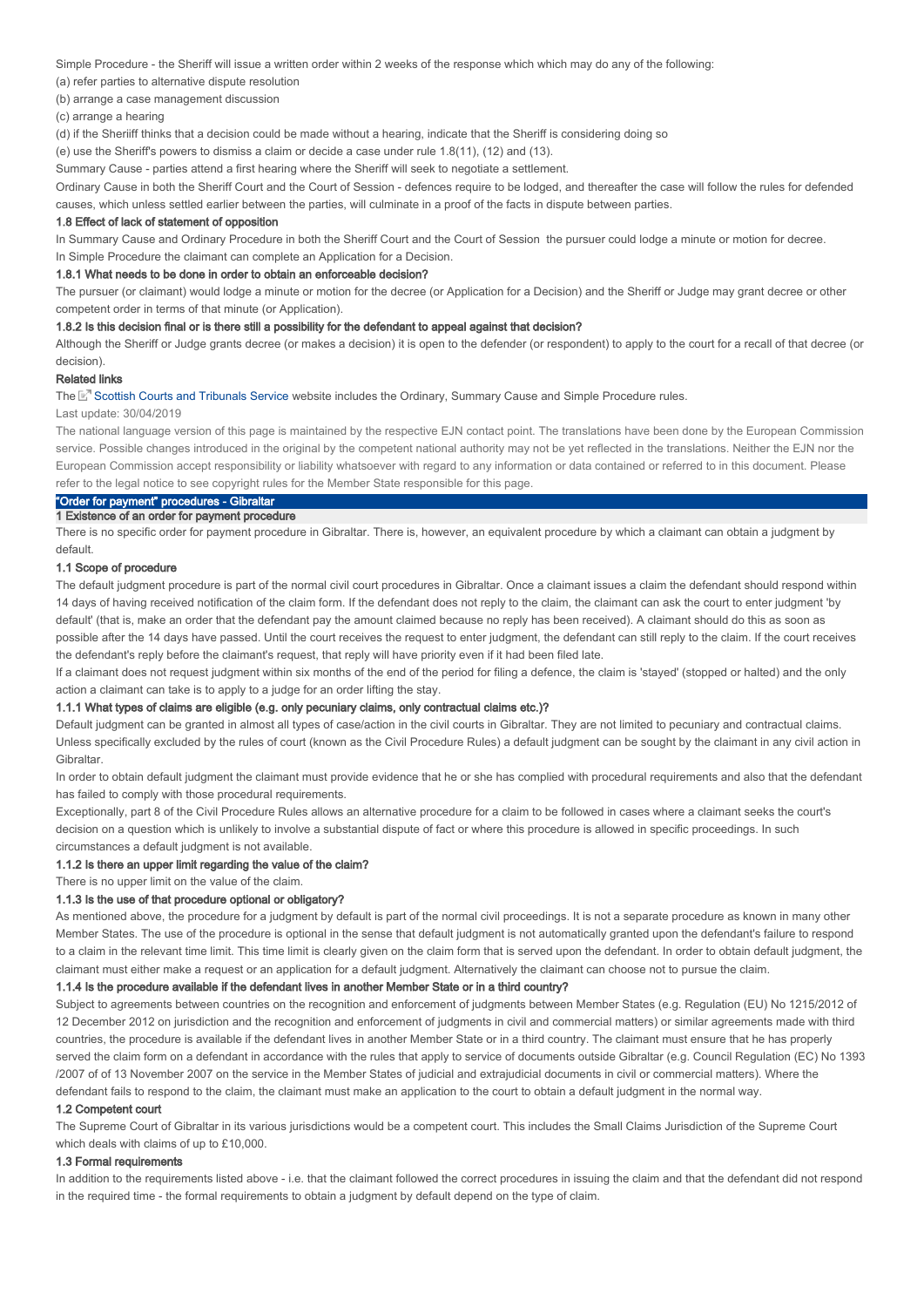Generally speaking, if the claim is for a specified sum a claimant is only required to make a request for a default judgment. Such requests are usually dealt with by the Registrar of the court, rather than a judge. In such cases the court staff check that there has been no acknowledgement of service or defence lodged by the defendant, that the relevant time periods have expired and that the claimant has provided the court with the necessary evidence. Where the claim is for an unspecified amount a claimant must make an application to the court. In such cases a judge considers the matter. He or she decides whether a court hearing is necessary and what the claimant will need to provide to help the judge to decide the amount of money to which the claimant is entitled - e.g. what evidence should be provided.

#### 1.3.1 Is the use of a standardised form obligatory? (if yes, where can that form be obtained?)

For both types of claim the use of a standard form is obligatory.

Where a claim is for a specified amount and the court has issued the claim, the court sends the claimant form N205A - Notice of Issue (Specified Amount). This form includes a section for the claimant to complete and return to the court to request a default judgment in the event that the defendant fails to respond to the claim in the required time. There are notes for guidance on the form to help complete it.

Before a claimant completes the form he or she should think carefully about how he or she wants the defendant to pay the amount owing. A claimant may want the money paid immediately but may be more likely to get it if the defendant is allowed to pay by installments over a period of time. This will depend on the defendant's circumstances.

If the claim was for an unspecified amount, the claimant would have received form N205B - Notice of Issue (Unspecified Amount) from the court when the claim was issued. This form also includes a section where the claimant can ask the court to make an order that the defendant is 'liable' (responsible) for the claim. The court will decide what amount the defendant should pay. This is called 'entering judgment for an amount to be decided by the court'.

Certain types of cases require an application to be made for a judge to decide whether a default judgment can be granted. These include cases where the claim is served upon a defendant in another jurisdiction, where the defendant is a State, the Crown or a person or body immune from civil proceedings. An application is also necessary where the claim is against a child or patient, or is a claim in tort by one spouse against another. In such cases Form N244 (Application Notice) should be used.

For further information, including obtaining copies of the relevant forms, contact the Supreme Court Registry, 277 Main Street, Gibraltar, telephone number (+350) 200 75608.

### 1.3.2 Is representation by a lawyer required?

As with all types of cases, there is no requirement for a person to seek the advice of, or be represented by, a lawyer. As a general rule, however, if a claim is for a sum over £10,000 and particularly if it includes complicated issues, it is advisable to seek the advice of a solicitor. More details about the advisability of legal representation can be found on the page Bringing a Case to Court.

#### 1.3.3 In how much detail do I have to describe the reason for the claim?

As a request or an application for a default judgment is part of normal civil court procedures in Gibraltar, it will have been necessary for a claimant to issue a claim in the normal way - see the page How to proceed. In general terms, a claim form must contain details of the parties, brief details of the claim and, if possible, a statement as to the amount of money being claimed and whether the amount expected to recover falls into one of the following bands: not more than £10000

more than £10000 but not more than £15000

more than £15000.

In claims for personal loss or injury the claimant should state whether he or she expects to recover:

not more than £1000

more than £1000.

If a claimant is unable to put a value on the claim he or she should say "I cannot say how much I intend to recover". The claim form includes notes for guidance for both the claimant and the defendant.

#### 1.3.4 Is it necessary to present written evidence of the claim at issue? If yes, which documents are admissible as proof?

In addition to the claim form a claimant should provide the particulars of claim which include:

a concise statement of the facts

a statement (if applicable) to the effect that the claimant is seeking particular types of damages.

details of any interest claimed

any other matters required for the type of claim as set out in the court rules.

Where court staff are able to issue a judgment by default they need to be satisfied that the particulars of the claim have been served on the defendant; that the defendant has not responded to the claim in the relevant time period; and that the defendant has not satisfied the claim.

If these requirements are fulfilled, court staff issue a judgment for the claimant which tells the defendant how much to pay, when to pay it and the address to which the money should be sent. A copy of the judgment is sent to the claimant and the defendant.

Where it falls to a judge to make the decision, as mentioned above, where a claim is for an unspecified amount he or she may decide whether a hearing is necessary or whether further evidence is required. This is called giving directions. Once the judge has made a decision, the claimant and the defendant will be sent an order. The judge may give directions either allocating the claim to the small claims track; or directing that the claim is given a disposal hearing. At the disposal hearing the judge will either: give more detailed directions about, for example, the documents and evidence needed, to help the judge make a

final decision about the amount; or decide the amount the defendant has to pay, if it is a simple case which does not need a lengthy hearing.

Which will happen depends on the likely amount of the damages; whether the defendant is likely to dispute the amount of damages; and whether the judge feels there is sufficient proof in the papers available at the hearing to make a final decision.

A judge will not normally use the disposal hearing to make a final decision unless any written evidence provided to the court was sent to the defendant at least three days before the disposal hearing was due to take place.

After the disposal hearing, court staff set out what the judge decided in an order. Copies are sent to the claimant and the defendant.

In addition to the above, where the defendant does not reside in Gibraltar the court must satisfy itself under the relevant international agreements etc. that it has power to hear and decide the claim; that no other court has exclusive jurisdiction; and that the claim has been properly served.

### 1.4 Rejection of application

The court will reject a request or application for default judgment where the claimant has not complied with the rules of court. For example if the particulars of the claim form or its service do not comply with the Civil Procedure Rules the court will not grant a default judgment. The court will also reject the application for default judgment where the claimant does not provide the necessary evidence required to satisfy the court (see above). Providing these procedural requirements are followed, whether the court examines the justification of the claim before issuing a judgment by default depends (as mentioned above) on whether the claim is for a specified amount or not, or whether it falls into the category of claims that can only be considered on application by a judge (see 1.3).